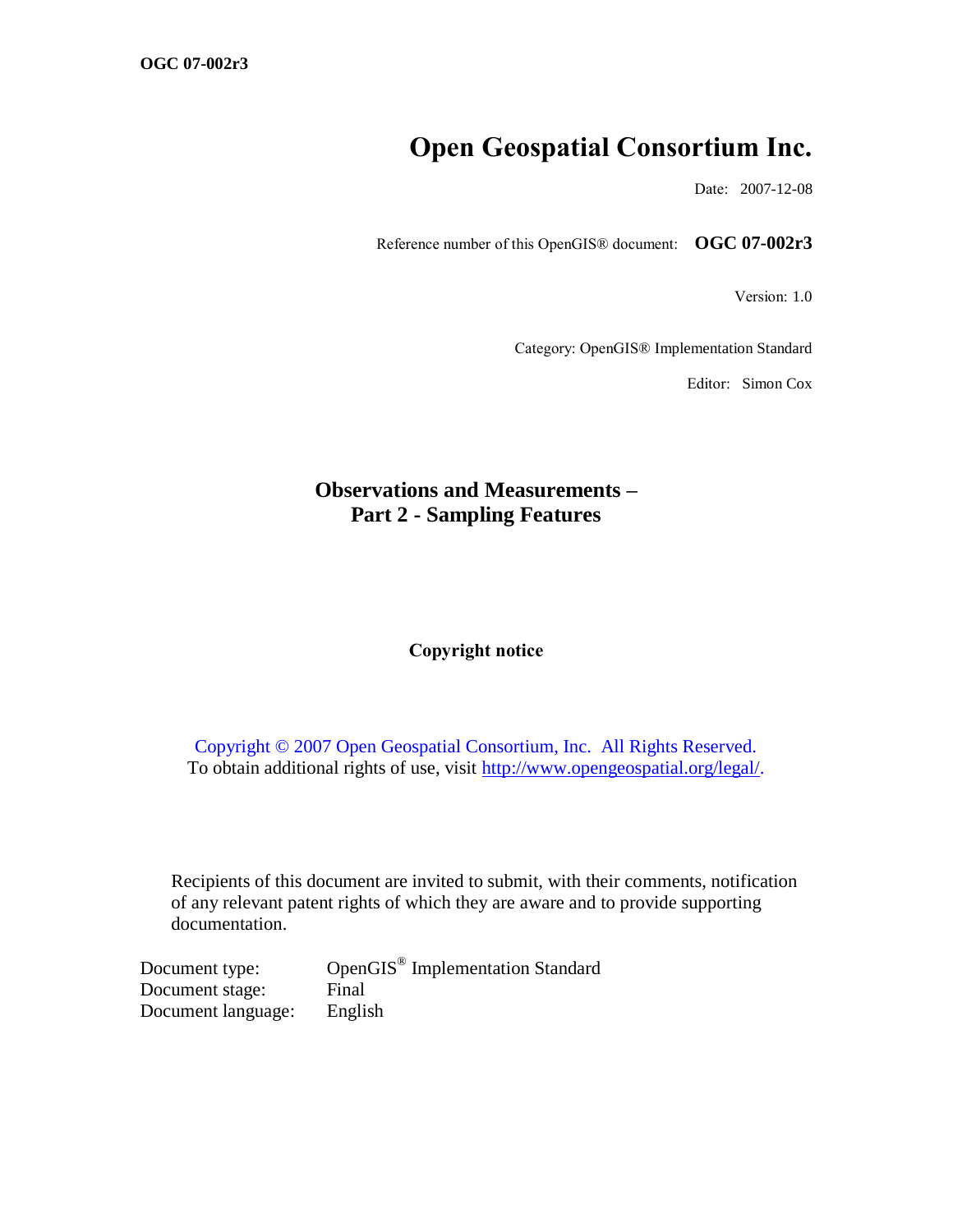# **Contents**

| i.                            |                                                                     |  |
|-------------------------------|---------------------------------------------------------------------|--|
| ii.                           |                                                                     |  |
| iii.                          |                                                                     |  |
| iv.                           |                                                                     |  |
| $\mathbf{v}$ .                |                                                                     |  |
| vi.                           |                                                                     |  |
|                               |                                                                     |  |
| 1                             |                                                                     |  |
| $\overline{2}$<br>2.1<br>2.2  | <b>Conformance classes related to Application Schemas including</b> |  |
| 3                             |                                                                     |  |
| 4                             |                                                                     |  |
| 5<br>5.1<br>5.2<br>5.3        |                                                                     |  |
| 6                             |                                                                     |  |
| 6.1<br>6.2                    |                                                                     |  |
| 6.2.1                         |                                                                     |  |
| 6.2.2                         |                                                                     |  |
| 6.2.3<br>6.2.4                |                                                                     |  |
| 6.3                           |                                                                     |  |
| 7<br>7.1<br>7.2<br>7.3<br>7.4 |                                                                     |  |
| 8<br>8.1<br>8.2<br>8.3        | Processing chains and intermediate features of interest 17          |  |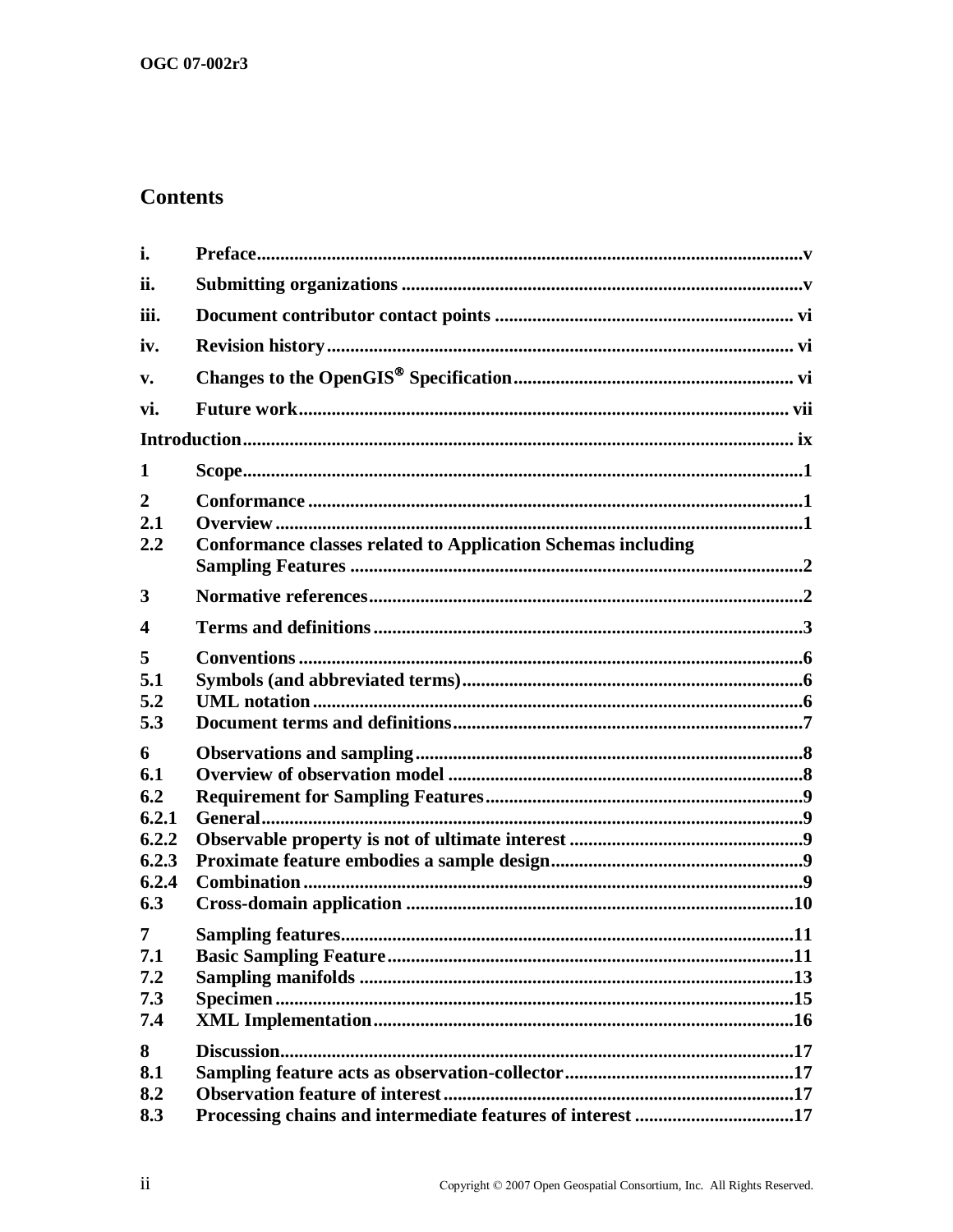| 8.4                                                             |                                                                  |  |
|-----------------------------------------------------------------|------------------------------------------------------------------|--|
| <b>ANNEX A</b>                                                  | (normative) Abstract test suite for Sampling Features schemas 19 |  |
| $\mathbf{1}$<br>1.1<br>1.2                                      |                                                                  |  |
| $\overline{2}$<br>2.1<br>2.2                                    |                                                                  |  |
| <b>ANNEX B</b>                                                  |                                                                  |  |
| 1                                                               |                                                                  |  |
| $\overline{2}$<br>2.1<br>2.2<br>2.3<br>2.4<br>2.5<br>2.6<br>2.7 |                                                                  |  |
| <b>ANNEX C</b>                                                  | (informative) XML implementation - examples32                    |  |
| 1                                                               |                                                                  |  |
| $\overline{2}$                                                  |                                                                  |  |
| 3                                                               |                                                                  |  |
| 4                                                               |                                                                  |  |
|                                                                 |                                                                  |  |

# **Figures**

| <b>Figure 1.</b> |                                                                   |
|------------------|-------------------------------------------------------------------|
| Figure 2.        | Sampling Features schema dependencies on packages from OGC Sensor |
| <b>Figure 3.</b> |                                                                   |
| Figure 4.        |                                                                   |
| Figure 5.        |                                                                   |
| Figure 6.        |                                                                   |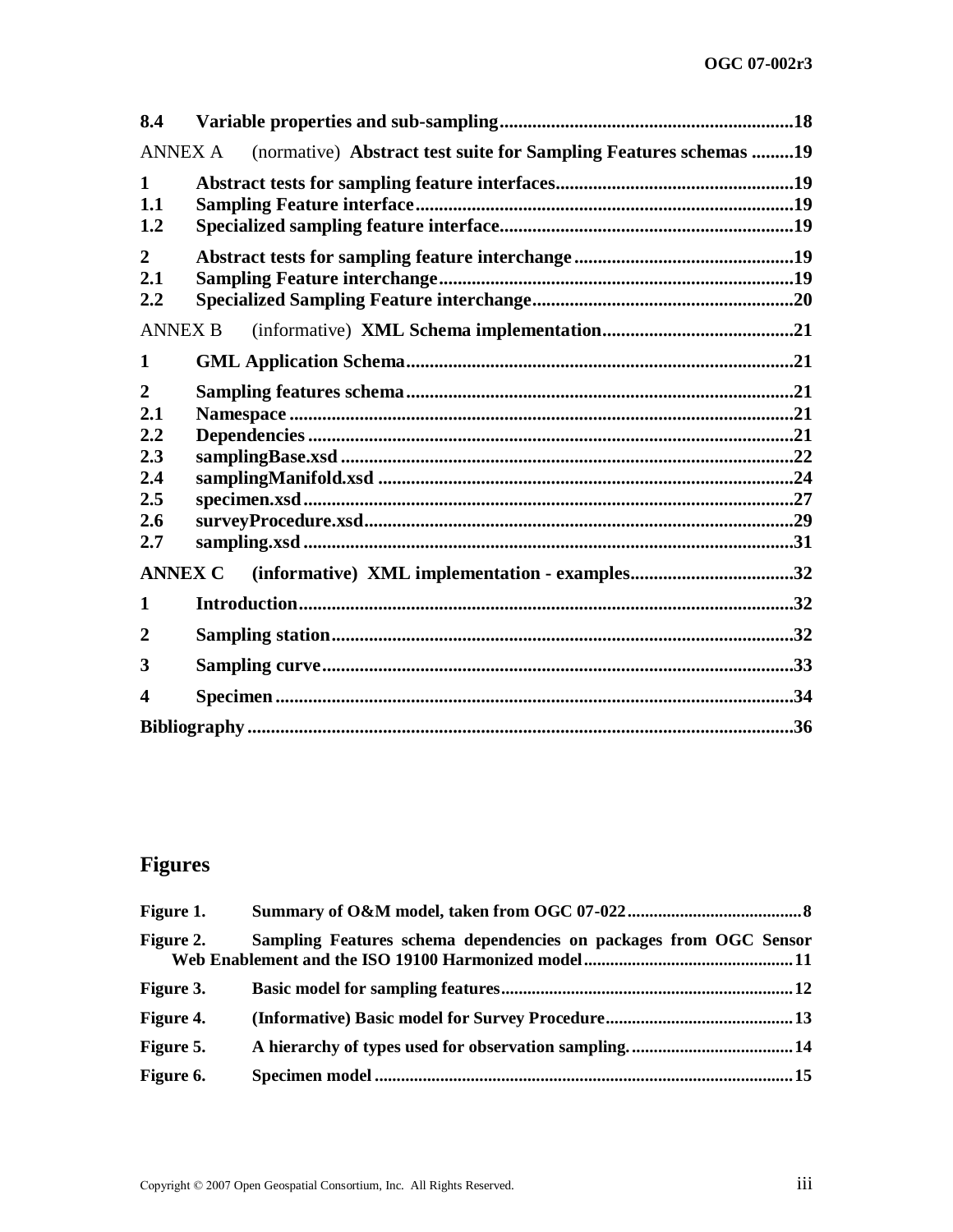# **Code Listings**

| Listing 1.  | .22 |
|-------------|-----|
| Listing 2.  | .24 |
| Listing 3.  | .27 |
| Listing 4.  |     |
| Listing 5.  | 31  |
| Listing 6.  |     |
| Listing 7.  | .33 |
| Listing 8.  |     |
| Listing 9.  | .34 |
| Listing 10. | .35 |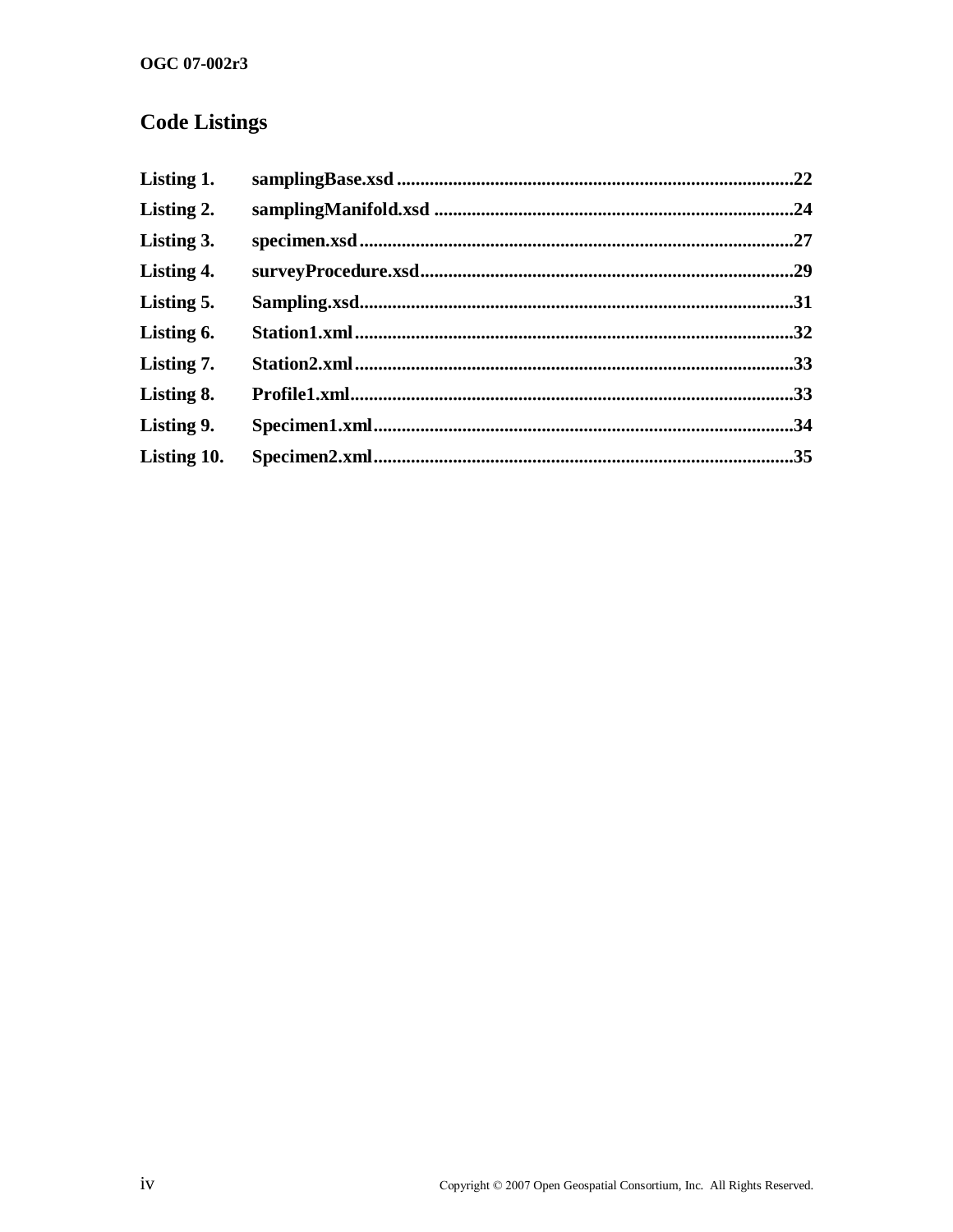# **i. Preface**

This specification was originally produced as part of the OGC's Sensor Web Enablement (SWE) activity.

Suggested additions, changes, and comments on this report are welcome and encouraged. Such suggestions may be submitted by OGC portal message, email message, or by making suggested changes in an edited copy of this document.

The changes made in this document version, relative to the previous version, are tracked by Microsoft Word, and can be viewed if desired. If you choose to submit suggested changes by editing this document, please first accept all the current changes, and then make your suggested changes with change tracking on.

# **ii. Submitting organizations**

The following organizations submitted this document to the Open GIS Consortium Inc.

Commonwealth Scientific and Industrial Research Organisation (Australia) (CSIRO)

Council of the Central Laboratories of the Resarch Councils (UK)

Geoscience Australia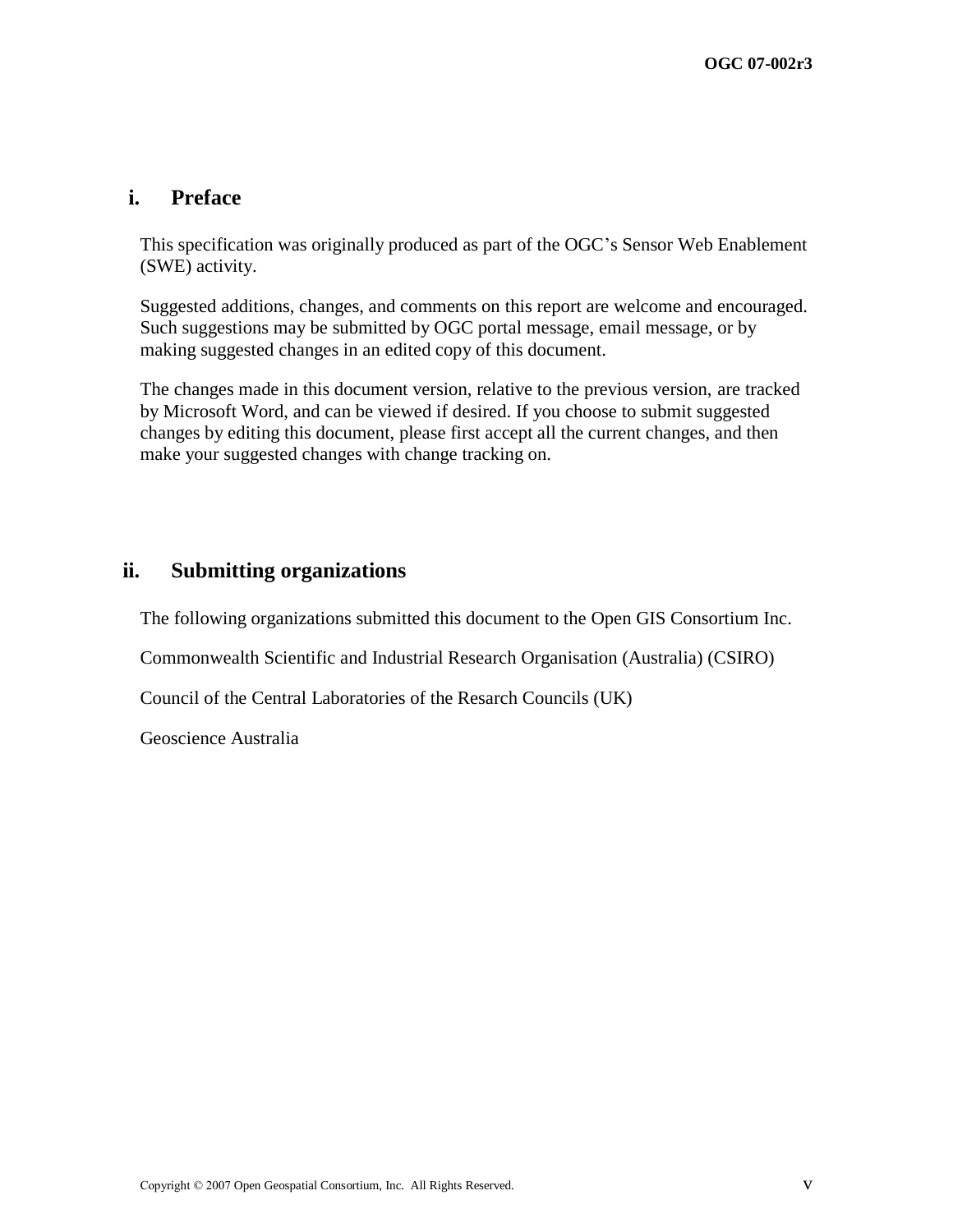# **iii. Document contributor contact points**

All questions regarding this document should be directed to the editor or the contributors:

| <b>Contact</b>     | Company                                  |  |
|--------------------|------------------------------------------|--|
| Simon Cox (Editor) | <b>CSIRO</b> Exploration and Mining      |  |
| Andrew Woolf       | Data Management Group, e-Science Centre, |  |
| Mike Botts         | University of Alabama in Huntsville      |  |
| Nick Ardlie        | Geoscience Australia                     |  |
| Jim Greenwood      | <b>SEI</b> Corp                          |  |
| Hans Shoebach      | Galdos Systems Inc.                      |  |
| Ingo Simonis       | Geosptial Research, Germany              |  |
| Ganael Jatteau     | <b>PCI</b> Geomatics Inc.                |  |
| Gerry Creager      | Texas A&M University                     |  |

# **iv. Revision history**

| Date                   | <b>Release</b> | <b>Editor</b>                             | <b>Primary clauses</b><br>modified | <b>Description</b>                                                                                                                            |
|------------------------|----------------|-------------------------------------------|------------------------------------|-----------------------------------------------------------------------------------------------------------------------------------------------|
| $2007 - 01 - 15$ 0.1.0 |                | Simon Cox                                 | Baseline version                   | OGC Discussion Paper produced by<br>refactoring $05-087r\overline{4}$ and revising                                                            |
| $2007 - 01 - 24$       | 0.1.1          | Simon Cox                                 | Annex B, Annex C                   | Added examples; updated schemas to match<br>SWE 1.0 candidate                                                                                 |
| $2007 - 02 - 06$ 0.1.2 |                | Simon Cox.<br>Andrew<br>Woolf             | 6.2, 6.3, 6.4, 7                   | Clarifications in text of clause 6; rename<br>extensive sampling features to neutral terms<br>(SamplingPoint, etc); add clause 7 (discussion) |
| 2007-06-15             | 0.2            | Simon Cox,<br>$\Omega \& M$<br><b>RWG</b> |                                    | Refine relationship to O&M Part 1                                                                                                             |
| $2007 - 06 - 26$       | 0.2.5          | Simon Cox.<br>Nick Ardlie                 | 2.2, 7.2, Annex A                  | Complete conformance classes, add package<br>dependencies diagram, add abstract test suite                                                    |
| $2007 - 12 - 08$ 0.2.6 |                | Kevin<br>Stegemoller                      | Annex B, Annex C                   | Update dependency versions and schema                                                                                                         |

# **v. Changes to the OpenGIS Specification**

The OpenGIS**®** Standard requires changes to accommodate the technical contents of this document. The following is a list of the required changes: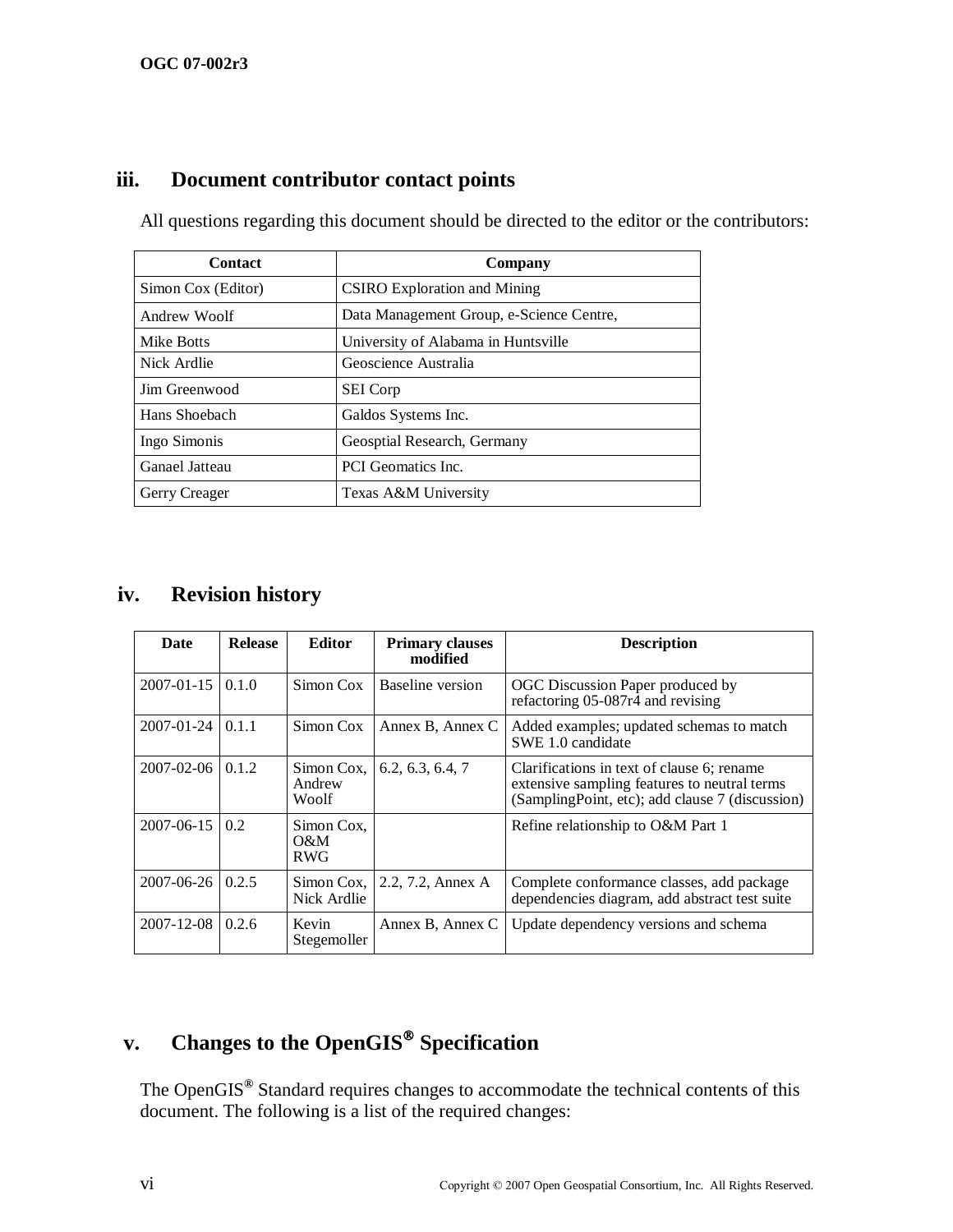- a) O&M describes a property-value provider model, linked to the ISO 19109 GFM, under which *features* are the generic carriers of properties. However, ISO 19123 provides a model for describing properties that vary with spatio-temporal location. For consistency between the GFM and the Coverage model, every coverage must be related to one or more "features" of some type that may logically carry the property whose variation is described. This may be trivial – e.g. the "medium" whose extent matches the domain-extent of the coverage (e.g. atmosphere, ocean, earth) – and may merely be described in the coverage "metadata". But it is nonetheless required to add a notion of "the feature carrying" the coverage" to ISO 19123 in order to make it consistent with the GFM, or else to explicitly introduce the possibility of coverage-typed feature-properties to ISO 19109 to acknowledge this important viewpoint.
- b) Introduce new stereotype  $\leq$ estimatedProperty $\geq$  to the UML profile, to be used on attributes and association-roles to mark those properties whose value is amenable to determination by application of an observation procedure and is there for an estimate, in contrast to those properties whose value is assigned by an authority and therefore exact. This may flow through in implementation to a mechanism to resolve the "Observation" that provided the value-estimate (i.e. a property-metadata syntax).

# **vi. Future work**

Some unresolved issues are indicated in the text formatted as follows:

#### **Issue: Discussion text**

#### **Foreword**

Attention is drawn to the possibility that some of the elements of this document may be the subject of patent rights. Open Geospatial Consortium Inc. shall not be held responsible for identifying any or all such patent rights. However, to date, no such rights have been claimed or identified.

Observations and Measurements consists of the following parts:

- *Part 1: Observation schema (OGC 07-022)*
- *Part 2: Sampling features (OGC 07-002) (this document)*

Part 2 replaces the OGC Recommendation Paper 05-087r4 *Observations and Measurements* clauses 1-5, 7 and Annexes. The following changes have been made to the model presented earlier: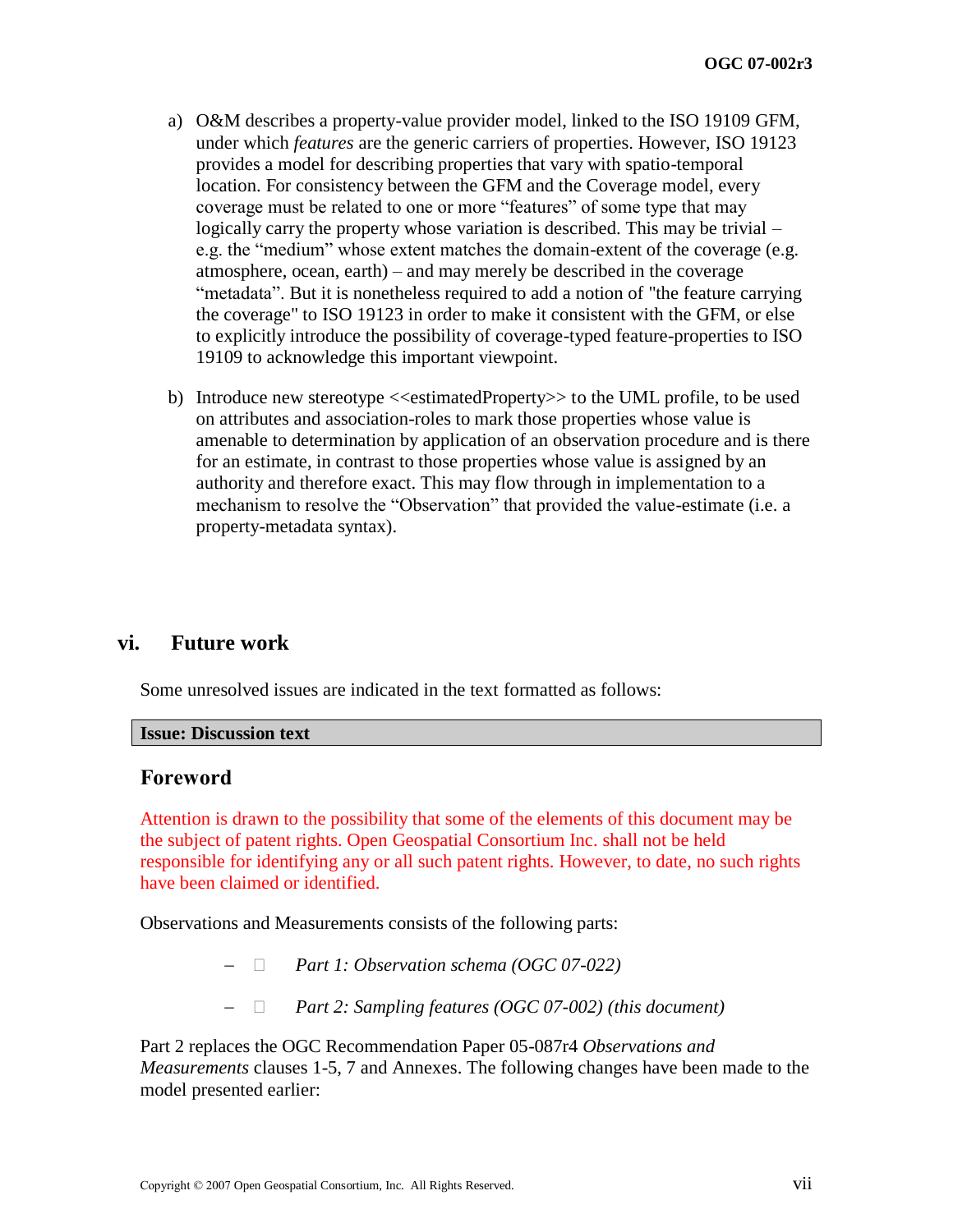- 1. The cardinality of the sampledFeature association role has been changed from  $[0..1]$  to  $[1..*]$ . (a) it is considered important to require at least one sampled feature, to recognise the *intention* of the sampling strategy, and (b) it is possible for a sampling feature to relate to more than one domain feature, often referring to a range of scales.
- 2. Additional labels have been added to some class associations
- 3. The Sampling Manifolds have been renamed to reflect the primary geometry, rather than using some domain-specific terminology
- 4. The abstract class "SpatiallyExtensiveSamplingFeature" has been introduced
- 5. The properties of the sampling manifolds have been simplified
- 6. The partition of properties between Specimen and LocatedSpecimen has been adjusted
- 7. Formal constraints have been added to some classes, to complement normative directions provided in the text of the specification

A set of XML schemas implementing the model as a GML Application Schema is provided in [ANNEX B.](#page-30-0)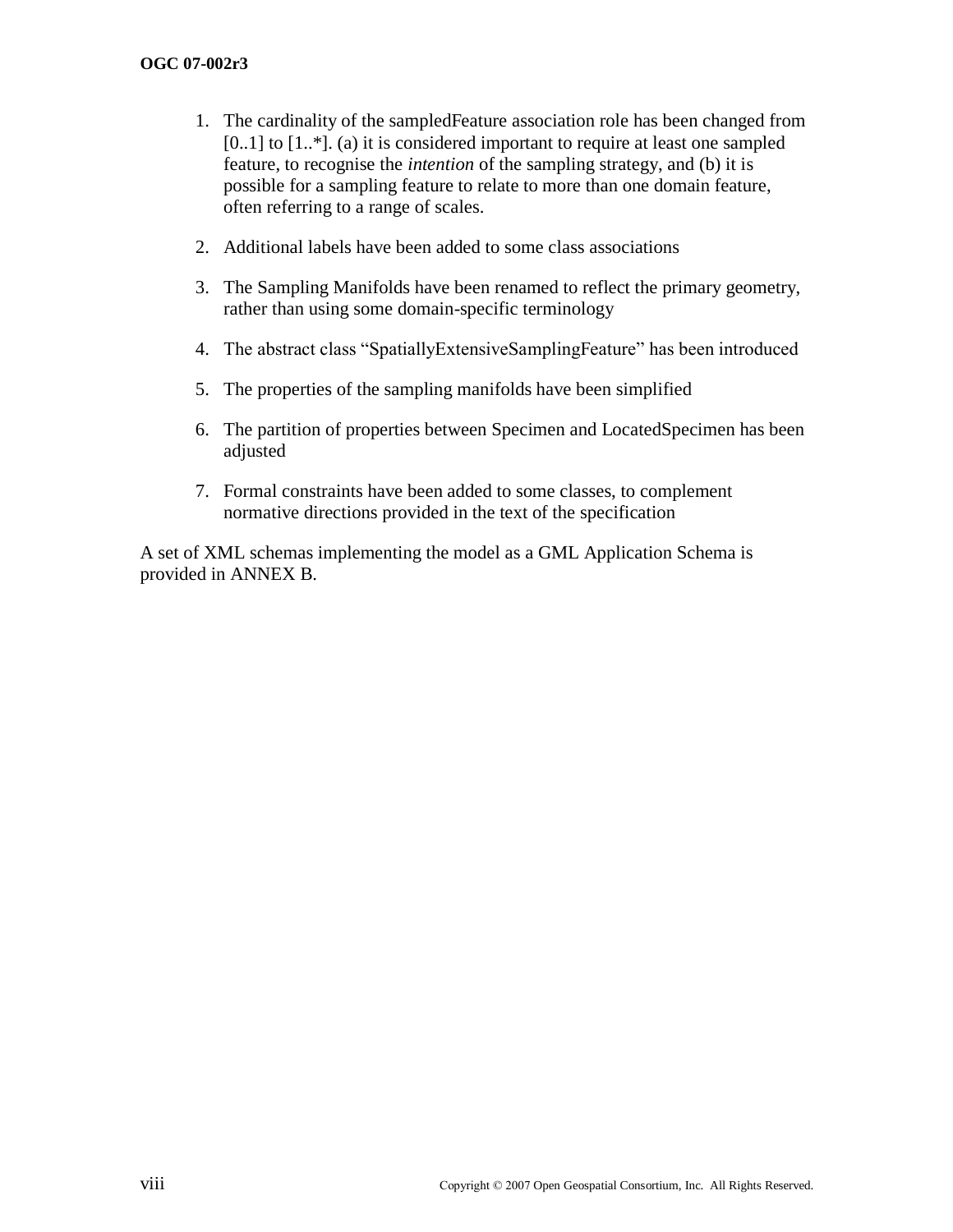# **Introduction**

OGC's Sensor Web Enablement (SWE) activity, which is being executed through the OGC Web Services (OWS) initiatives (under the Interoperability Program) and the SWE Working Group (under the Specification Program), is establishing the interfaces and protocols that will enable a "Sensor Web" through which applications and services will be able to access sensors of all types over the Web. These initiatives have defined, prototyped and tested several foundational components needed for a Sensor Web.

This document specifies Sampling Features. This report is part of a refactoring of a number of elements originally described as part of the Observations and Measurements specification.

This work was supported by OGC through the OWS-4 Interoperability project, by the Water Resources Observation Network activity based at CSIRO Australia, and by Geoscience Australia.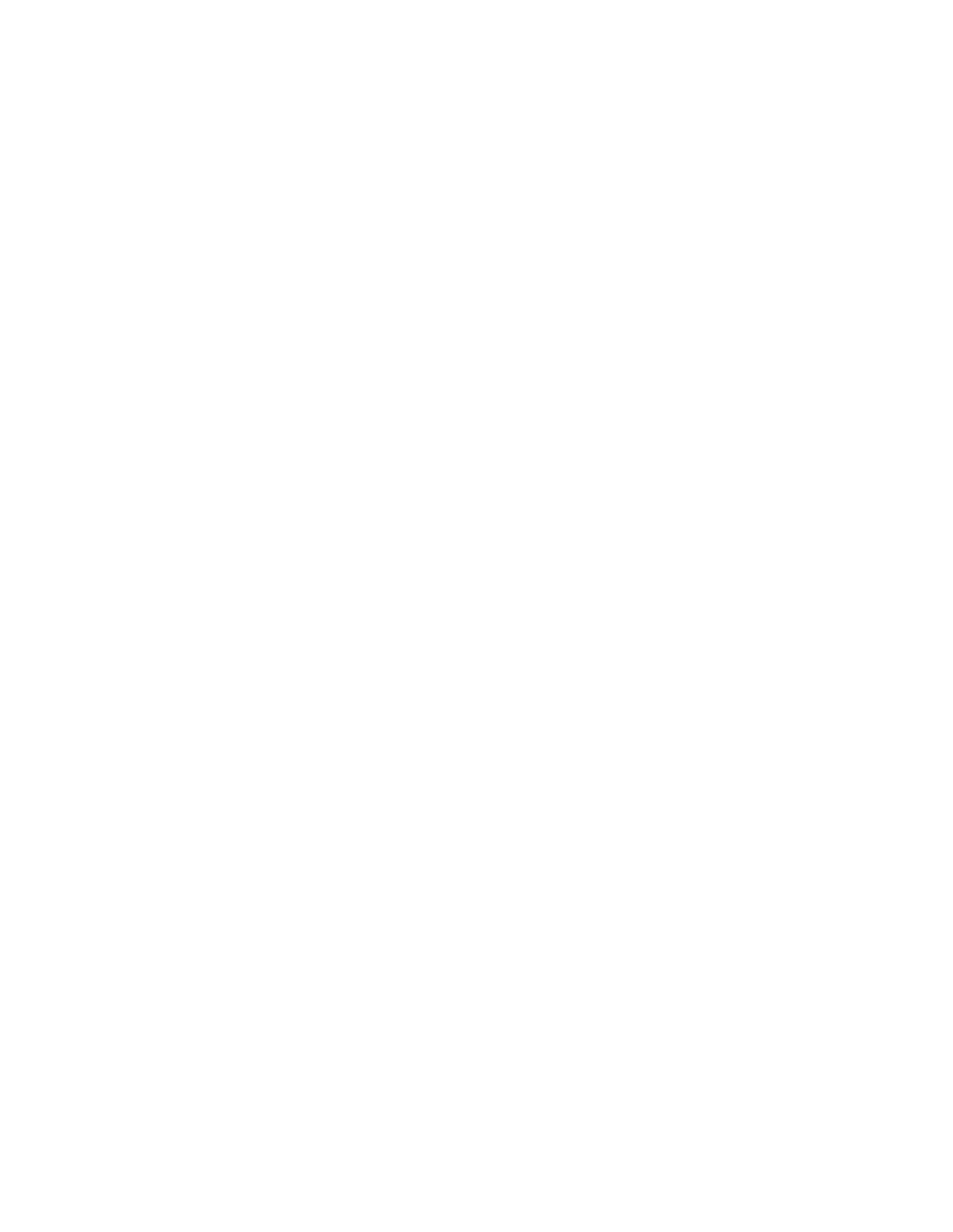# **OGC Abstract Specification — Observations and Measurements – Part 2 - Sampling Features**

# **1 Scope**

We describe a conceptual model and encoding for sampling features. These feature-types are typically associated with making observations producing estimates of property values that are in some way representative of a domain feature. Sampling features embody a sampling strategy that is suitable for the observation procedure and the observed property. Hence, sampling features are artefacts of the observation process rather than the inherent domain semantics. Similar sampling strategies are used across a wide range of application domains so a common sampling features schema may be described.

Instances of sampling features may act as the proximate feature-of-interest for observations [O&M-1], particularly early in the value-adding chain.

# **2 Conformance**

### **2.1 Overview**

Clause [7](#page-20-1) of this Specification uses the Unified Modeling Language (UML) to present conceptual schemas for describing Sampling Features. These schemas define conceptual classes that (i) may be considered to comprise a cross-domain application schema, or (ii) may be used in application schemas, profiles and implementation specifications. The document concerns ONLY externally visible interfaces and places no restriction on the underlying implementations other than what is needed to satisfy the interface specifications in the actual situation.

[ANNEX B](#page-30-0) of this Specification specifies XML Schema components, in the form of GML Application Schemas that implement the conceptual model in accordance with ISO 19136.

This clause defines a set of conformance classes that will support applications whose requirements range from the minimum necessary to define data structures to full object implementation.

This flexibility is controlled by a set of UML types that can be implemented in a variety of manners. Common names for "metaphorically identical" but technically different entities are acceptable. The UML model in this Specification defines conceptual classes, various software systems define implementation classes or data structures, and the XML following the encoding standard (ISO 19136) defines entity tags. All of these reference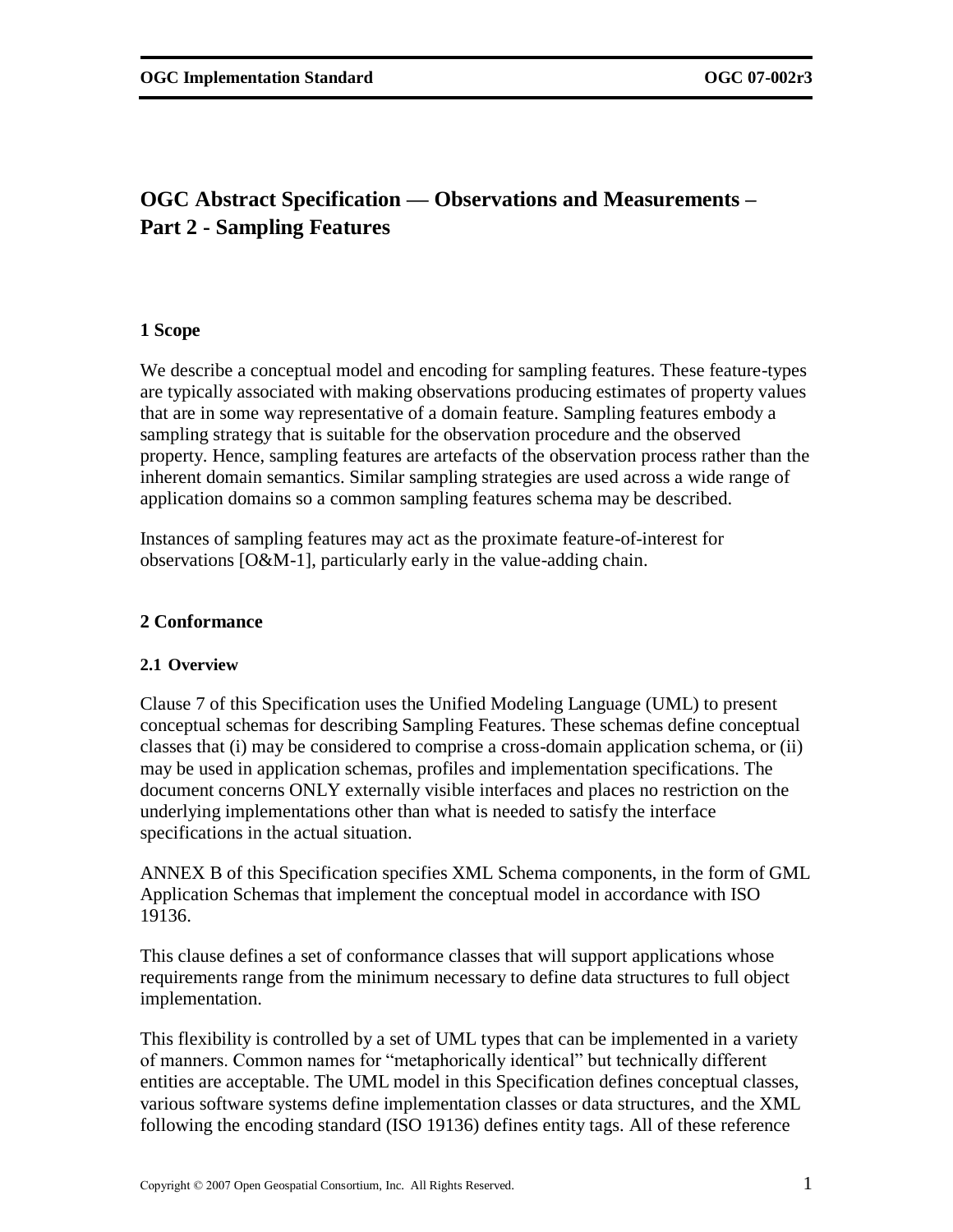the same information content. There is no difficulty in allowing the use of the same name to represent the same information content even though at a deeper level there are significant technical differences in the digital entities being implemented. This allows types defined in the UML model to be used directly in application schemas.

# **2.2 Conformance classes related to Application Schemas including Sampling Features**

The conformance rules for Application Schemas in general are described in ISO 19109. Application Schemas also claiming conformance to this Specification shall also pass all relevant test cases of the Abstract Test Suite in [ANNEX A.](#page-28-0) Depending on the characteristics of an Application Schema, NN conformance classes are distinguished. Table 1 lists these classes and the corresponding Subclause of the AbstractTest Suite.

#### **Table 1 — Conformance classes related to Application Schemas including Sampling Features**

| Conformance class                        | Subclause of the Abstract Test Suite |  |
|------------------------------------------|--------------------------------------|--|
| Sampling feature interface               | A 1.1                                |  |
| Specialized sampling feature interface   | A 1.2                                |  |
| Sampling feature interchange             | $A$ 2.1                              |  |
| Specialized sampling feature interchange | A 2.2                                |  |

# **3 Normative references**

The following normative documents contain provisions which, through reference in this text, constitute provisions of this document. For dated references, subsequent amendments to, or revisions of, any of these publications do not apply. For undated references, the latest edition of the normative document referred to applies.

IETF RFC 2396, *Uniform Resource Identifiers (URI): Generic Syntax. (August 1998)*

ISO 1000:1994, *SI units and recommendations for the use of their multiples and of certain other units.* 

ISO 8601:2004, *Data elements and interchange formats — Information interchange Representation of dates and times*

ISO/IEC 11404:1996, Information technology — Programming languages, their environments and system software interfaces – Language-independent datatypes

ISO 19101:2003, *Geographic Information--ReferenceModel*

ISO/TS 19103:2006, *Geographic Information — Conceptual schema language*

ISO 19107:2003, *Geographic Information — Spatial schema*

ISO 19109:2006, *Geographic Information — Rules for application schemas*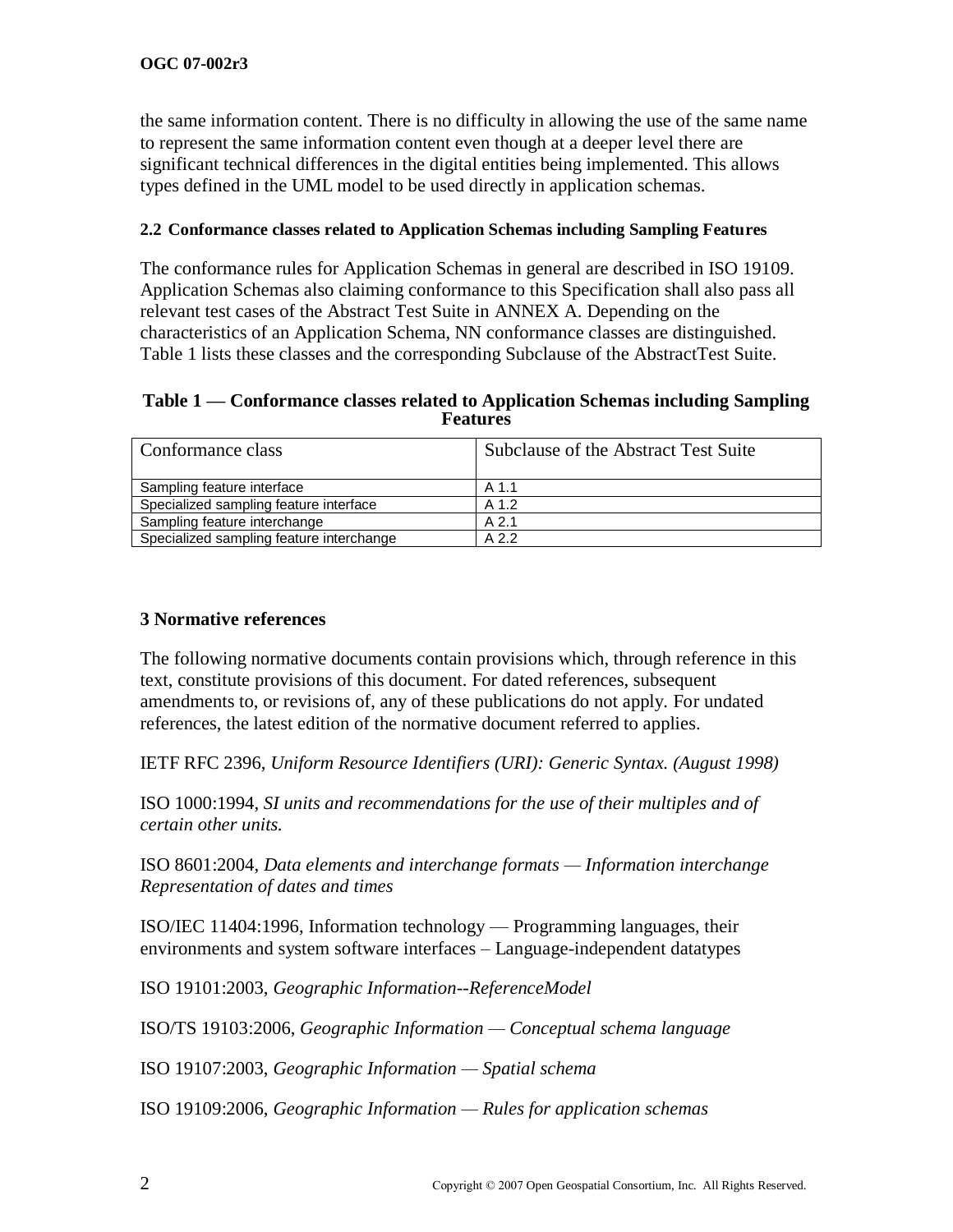ISO 19110:2006, *Geographic Information – Feature cataloguing methodology*

ISO 19115:2003, *Geographic Information — Metadata*

ISO 19118:2005, *Geographic Information — Encoding*

ISO 19123:2005, *Geographic Information — Coverages*

ISO DIS 19136:2006, *Geographic Information — Geography Markup Language*

ISO/FDTS 19139:2006, *Geographic Information — Metadata — XML schema implementation*

[ISO/IEC 19757-3:2006,](http://standards.iso.org/ittf/PubliclyAvailableStandards/c040833_ISO_IEC_19757-3_2006%28E%29.zip) *Information technology -- Document Schema Definition Language (DSDL) -- Part 3: Rule-based validation -- Schematron*

OpenGIS® Discussion Paper *GML Encoding of Discrete Coverages (interleaved pattern), OGC document 06-188.* 

OpenGIS® Engineering Specification *Observations and Measurements – Part1: Observation Schema. OGC Document 07-022* <http://www.opengeospatial.org/>

UCUM, Unified Code for Units of Measure, Schadow, G. and McDonald, C. J. (eds.), <http://aurora.rg.iupui.edu/UCUM>

W3C XLink, *XML Linking Language (XLink) Version 1.0. W3C Recommendation (27 June 2001)*

W3C XML, *Extensible Markup Language (XML) 1.0 (Second Edition), W3C Recommendation (6 October 2000)*

W3C XML Namespaces, *Namespaces in XML. W3C Recommendation (14 January 1999)* 

W3C XML Schema Part 1, *XML Schema Part 1: Structures. W3C Recommendation (2 May 2001)* 

W3C XML Schema Part 2, *XML Schema Part 2: Datatypes. W3C Recommendation (2 May 2001)* 

### **4 Terms and definitions**

For the purposes of this document, the following terms and definitions apply.

#### **4.1**

#### **application schema**

conceptual schema for data required by one or more applications

[ISO 19101]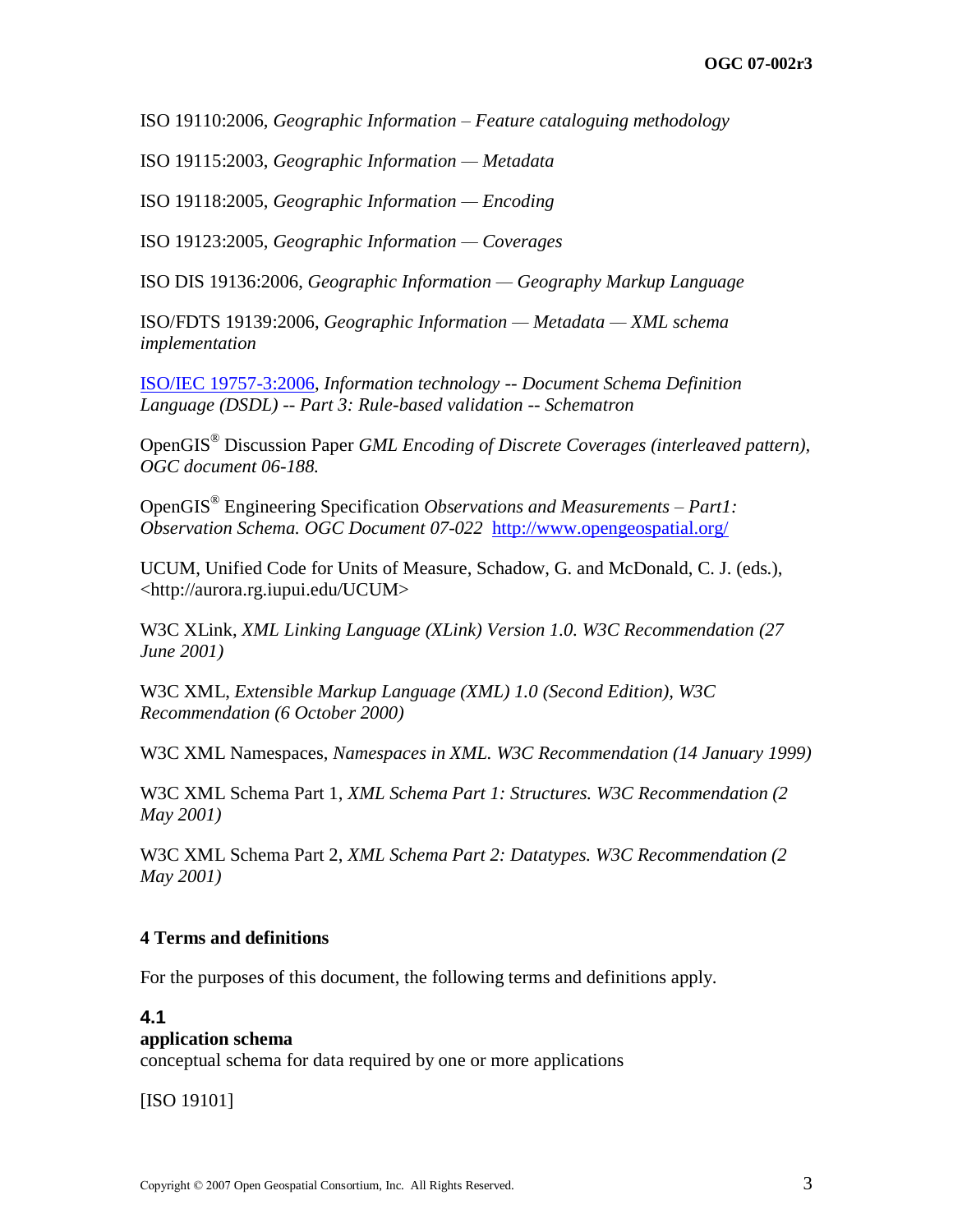# **4.2**

#### **coverage**

feature that acts as a function to return values from its range for any direct position within its spatiotemporal domain

[ISO 19123]

# **4.3**

#### **data type**

specification of a value domain with operations allowed on values in this domain

[ISO/TS 19103]

EXAMPLE Integer, Real, Boolean, String, Date (conversion of a data into a series of codes).

NOTE: Data types include primitive predefined types and user-definable types. All instances of a data types lack identity.

# **4.4**

# **feature**

abstraction of real world phenomena

# [ISO 19101]

NOTE: A feature may occur as a type or an instance. Feature type or feature instance should be used when only one is meant.

# **4.5**

# **GML application schema**

application schema implemented according to ISO 19136

# **4.6**

### **namespace <XML>**

collection of names, identified by a URI reference, which are used in XML documents as element names and attribute names [W3C XML Namespaces]

# **4.7**

### **observation (noun)**

an act of observing a property or phenomenon, with the goal of producing an estimate of the value of the property. A specialized event whose result is a data value.

[OGC O&M]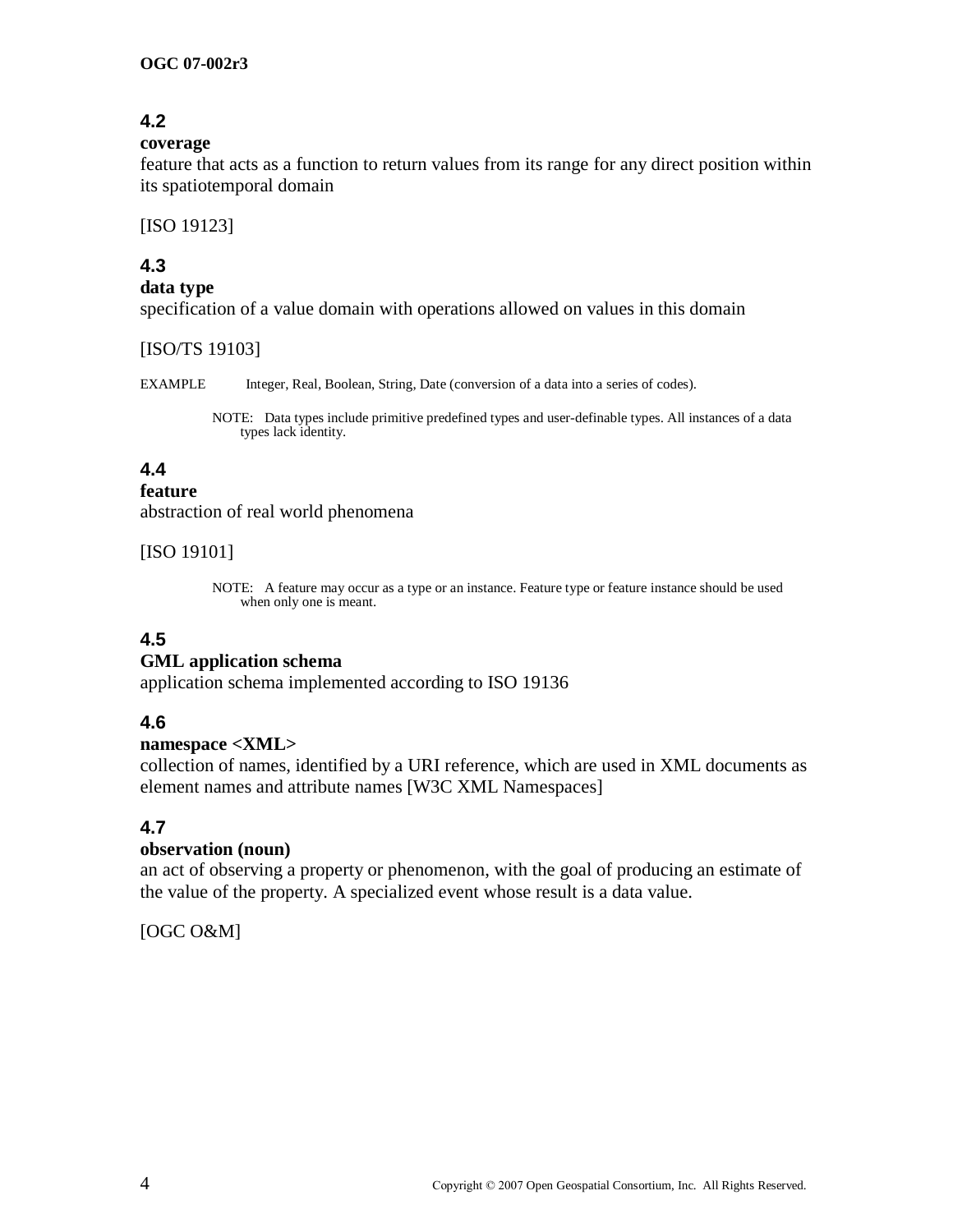# **4.8**

#### **phenomenon**

concept that is a characteristic of one or more feature types, the value for which may be estimated by application of some procedure in an observation. Synonym for propertytype in this specification.

# **4.9**

#### **procedure**

method, algorithm or instrument, or system of these

[OGC O&M]

### **4.10**

#### **property <General Feature Model>**

characteristic of a feature type, including attribute, association role, defined behaviour, feature association, specialization and generalization relationship, constraints

[ISO 19109]

### **4.11**

#### **property-type**

concept that is a characteristic of one or more feature types, the value for which may be estimated by application of some procedure in an observation. Synonym for phenomenon in this specification.

# **4.12**

# **result**

an estimate of the value of some property generated by a known procedure

#### [OGC O&M]

# **4.13**

#### **sampling**

a process whereby subelements of a feature are used to represent or examine the whole

### **4.14**

**schema** formal description of a model

#### [ISO 19101]

NOTE: In general, a schema is an abstract representation of an object's characteristics and relationship to other objects. An XML schema represents the relationship between the attributes and elements of an XML object (for example, a document or a portion of a document)

# **4.15**

#### **value**

member of the value-space of a datatype. A value may use one of a variety of scales including nominal, ordinal, ratio and interval, spatial and temporal. Primitive datatypes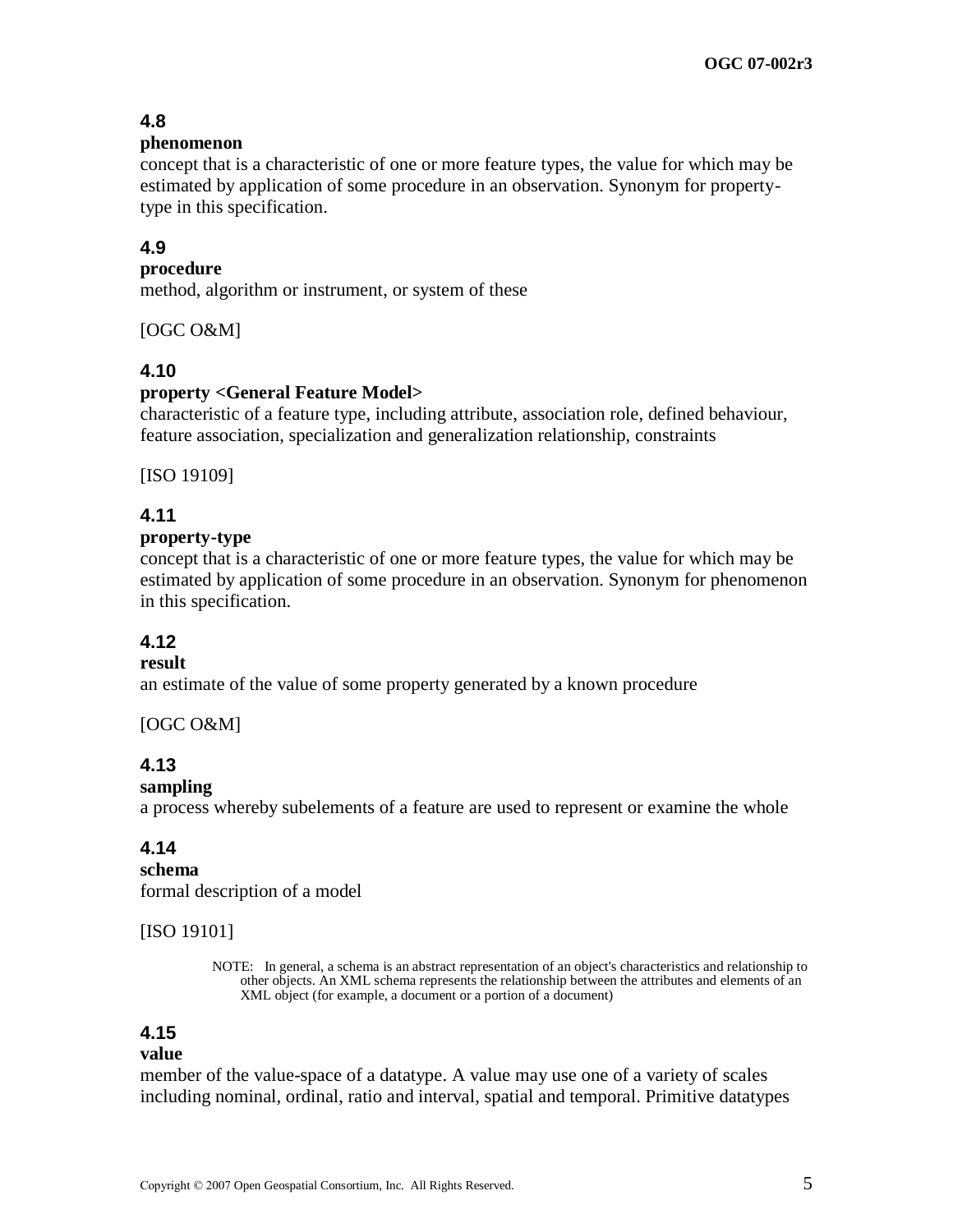### **OGC 07-002r3**

may be combined to form aggregate datatypes with aggregate values, including vectors, tensors and images [ISO11404].

# **5 Conventions**

# **5.1 Symbols (and abbreviated terms)**

| <b>GFM</b>     | <b>General Feature Model</b>                   |  |  |
|----------------|------------------------------------------------|--|--|
| <b>GML</b>     | Geography Markup Language                      |  |  |
| <b>ISO</b>     | International Organization for Standardization |  |  |
| O&M            | Observations and Measurements [OGC]            |  |  |
| OGC            | <b>Open Geospatial Consortium</b>              |  |  |
| <b>OWS</b>     | <b>OGC Web Services</b>                        |  |  |
| SensorML       | Sensor Model Language                          |  |  |
| <b>SAS</b>     | <b>Sensor Alert Service</b>                    |  |  |
| SOS            | <b>Sensor Observation Service</b>              |  |  |
| <b>SPS</b>     | <b>Sensor Planning Service</b>                 |  |  |
| <b>SWE</b>     | <b>Sensor Web Enablement</b>                   |  |  |
| <b>UML</b>     | Unified Modeling Language                      |  |  |
| <b>WXS</b>     | W3C XML Schema Definition Language             |  |  |
| <b>XML</b>     | Extensible Markup Language                     |  |  |
| 1 <sub>D</sub> | One Dimensional                                |  |  |
| 2D             | <b>Two Dimensional</b>                         |  |  |
| 3D             | Three Dimensional                              |  |  |

### **5.2 UML notation**

Most diagrams that appear in this specification are presented using the Unified Modeling Language (UML) static structure diagram, as described in Subclause 5.2 of the OGC Web Services Common Implementation Specification [OGC 04-016r2].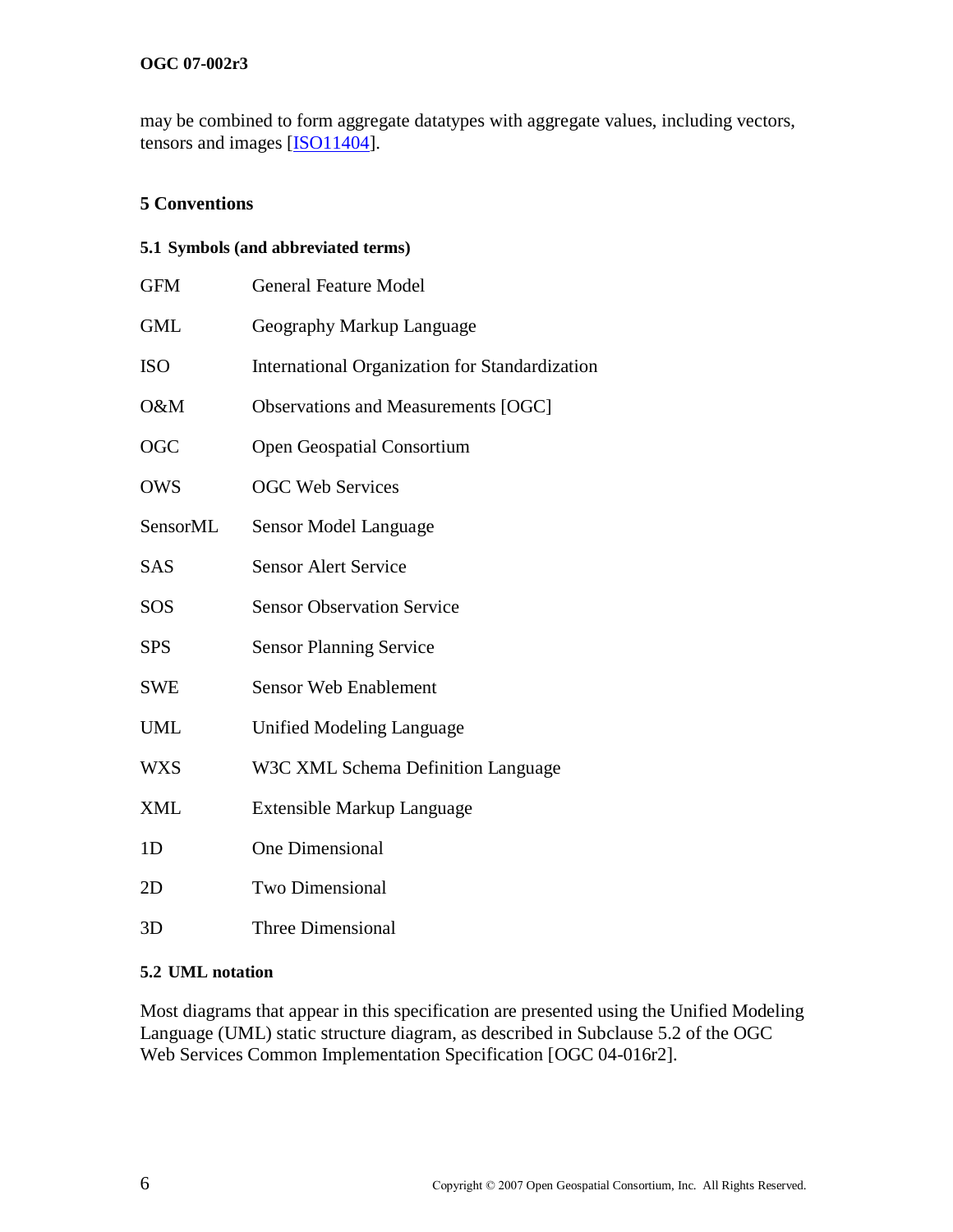Many of the models refer to classes from various models in the ISO 19100 series of international standards. In this document these components have been imported from the ISO Harmonized Model as of 2006-06-14.

The UML is conformant with the profile described in ISO 19103 and ISO 19136 (GML) Annex E. Use of this restricted idiom supports direct transformation into a GML Application Schema.

The prose explanation of the model uses the term "property" to refer to both class attributes and association roles. This is consistent with the General Feature Model described in ISO 19109. In the context of properties, the term "value" refers to either a literal (for attributes whose type is simple), or to an instance of the class providing the type of the attribute or target of the association. Within the explanation, the property names are sometimes used as natural language words where this assists in constructing a readable text.

#### **5.3 Document terms and definitions**

This document uses the specification terms defined in Subclause 5.3 of [OGC 04-016r2].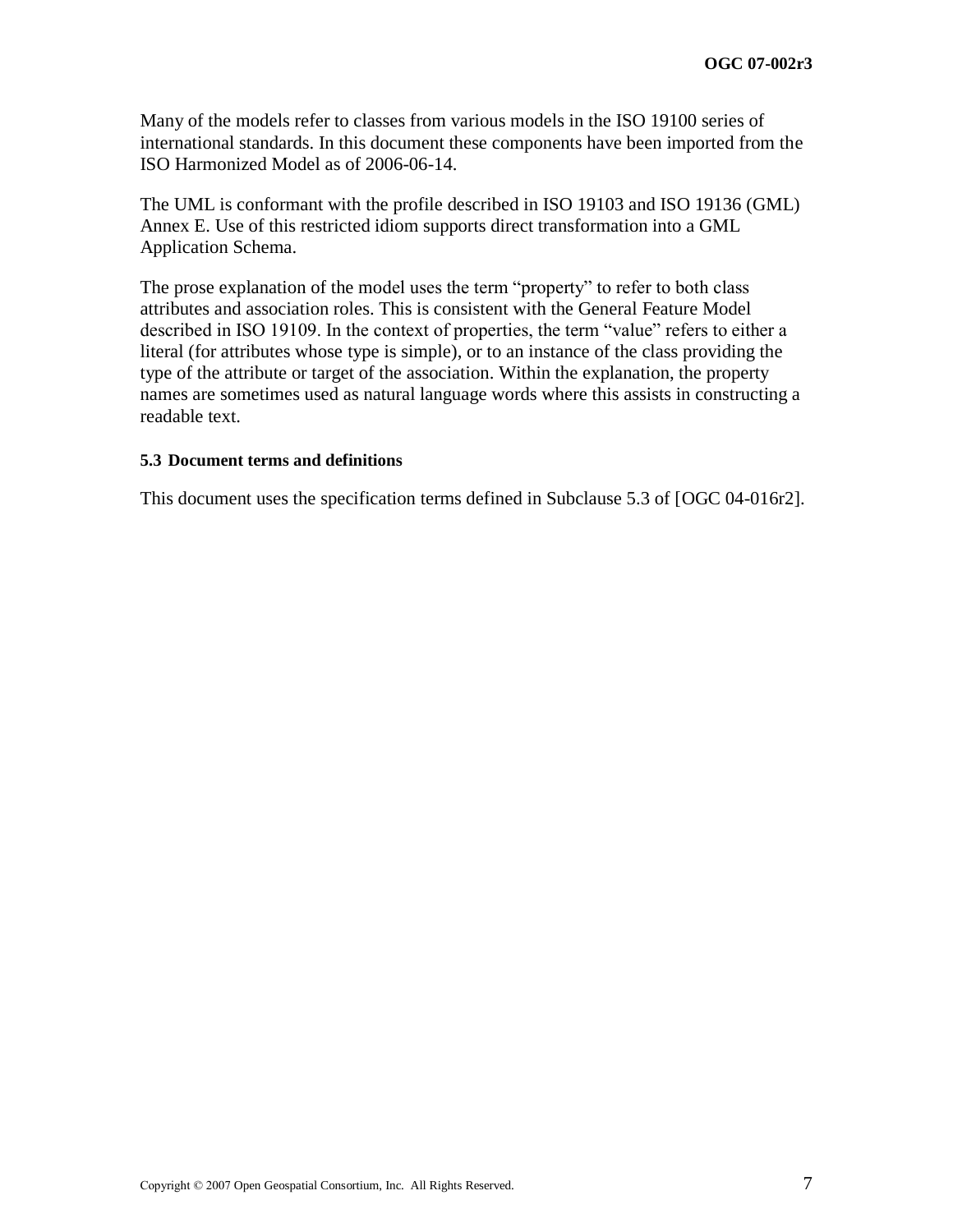# **6 Observations and sampling**

#### **6.1 Overview of observation model**

A model for Observations and Measurements (O&M), based on patterns described by Fowler [1999] is formalized in O&M Part 1. The core model is summarized in [Figure 1.](#page-17-0)



# **Figure 1. Summary of O&M model, taken from OGC 07-022**

<span id="page-17-0"></span>NOTE: The class named "AnyFeature" represents the set of all classes with the stereotype <<FeatureType>>. In an implementation this abstract class will be substituted by a concrete class representing a feature type from a domain of discourse. This class is implemented in GML by the element gml:AbstractFeature.

A key to the model is the relationship between an Observation and its feature-of-interest. The Observation acts as property-value-provider for the feature of interest. There is a related constraint that the observed-property of the Observation must be associated with the feature-of-interest, i.e. it must be a valid property within the definition for the target class of the association end having the roleName *featureOfInterest*.

The feature of interest may be any feature having properties whose values are discovered by observation. In general, this will be of a type from catalogue representing the application domain for an investigation [ISO 19109, ISO 19110].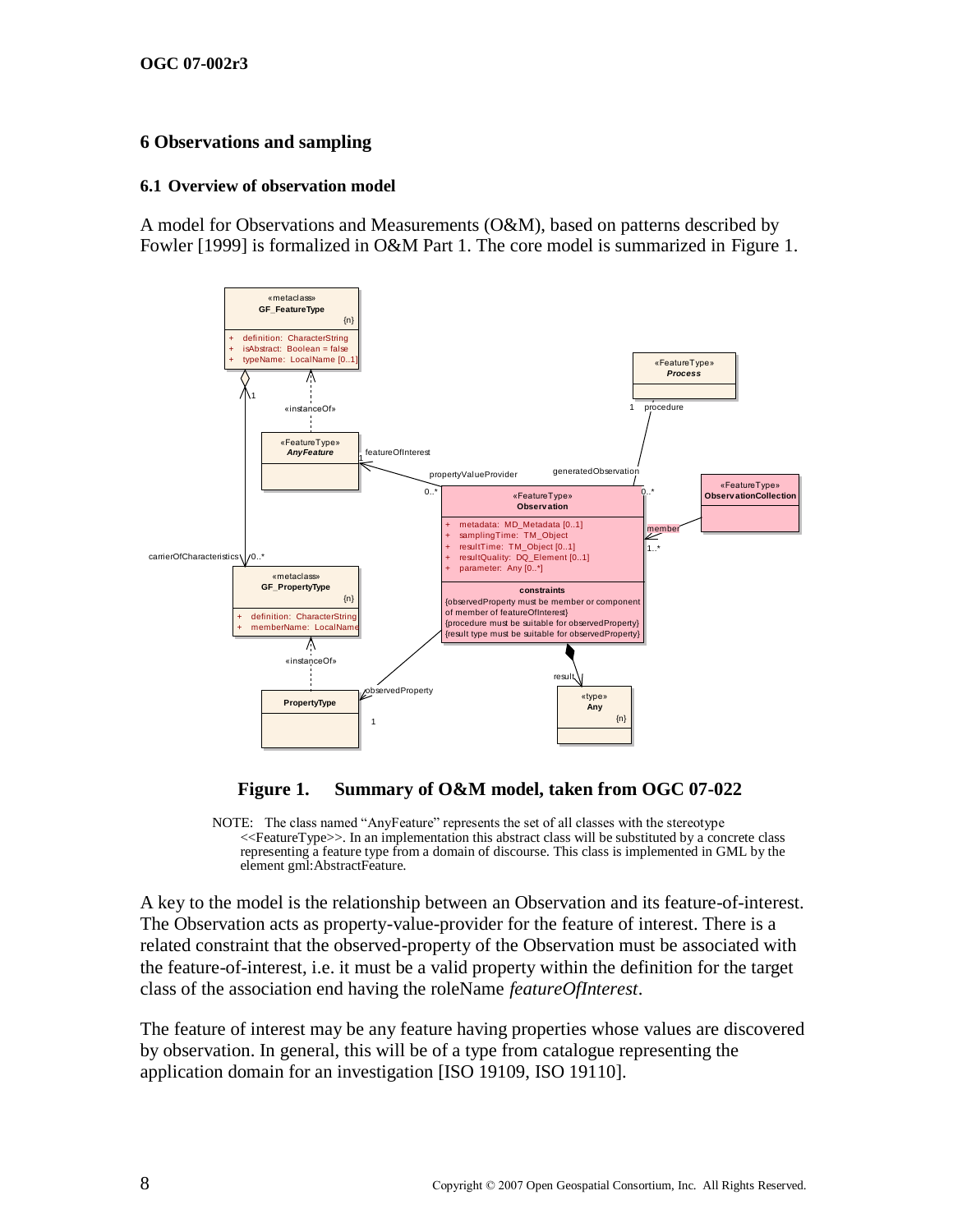#### <span id="page-18-1"></span>**6.2 Requirement for Sampling Features**

#### **6.2.1 General**

The proximate feature of interest of an initial observation may not be the ultimate domain-specific feature, whose properties are of interest in the investigation of which the observation is a part. There are two circumstances that can lead to this: (i) the observation procedure obtains values for properties that are not characteristic of the type of the ultimate feature; (ii) the observation does not obtain values for the whole of a domain feature. Furthermore, in some practical situations, both differences apply.

#### <span id="page-18-0"></span>**6.2.2 Observable property is not of ultimate interest**

The procedure for obtaining values of the property of interest may be indirect, relying on direct observation of a more primitive parameter, which might be called the proximate observed property, followed by application of an algorithm or processing chain to obtain an estimate of the ultimate property of interest. For coherence with the propertyValueProvider – featureOfInterest association, the feature of interest of the initial observation must be a feature of a type that carries the observed property within its properties.

Example: A remote sensing observation may obtain the reflectance colour, when the investigation is actually interested in vegetation type and quality. The feature which contains reflectance colour is a scene or swath, while the feature carrying vegetation properties is a parcel or tract.

#### **6.2.3 Proximate feature embodies a sample design**

For various reasons, the domain feature may not be fully accessible. In such circumstances, the procedure for estimating the value of a property of the domain feature involves sampling in a representative location(s). Then the procedure for transforming a property value observed on the proximate feature to an estimate of the property on the ultimate feature of interest depends on knowledge of the relationship of the sampling feature with the domain feature.

Example: The chemistry of water in underground aquifer is sampled at one or more positions in a well or bore.

Example: The magnetic field of the earth is sampled at positions along a flight-line.

Example: The structure of a rock mass is observed on a cross-section exposed in a road-cut.

#### **6.2.4 Combination**

In some situations, these two variations are combined, if (i) direct observation of the domain feature is impractical, and (ii) it is more convenient to make direct measurement of a property only related to the one of interest.

Example: For certain styles of mineralization, the average gold concentration of rocks in a region may be estimated through measurement of a related element (e.g. copper), in a specimen of gravel collected in a the stream at a convenient position downstream of the outlet of a catchment (watershed) covering a proportion of the region. The gravel is assumed to sample the rocks in the stream bed and upslope.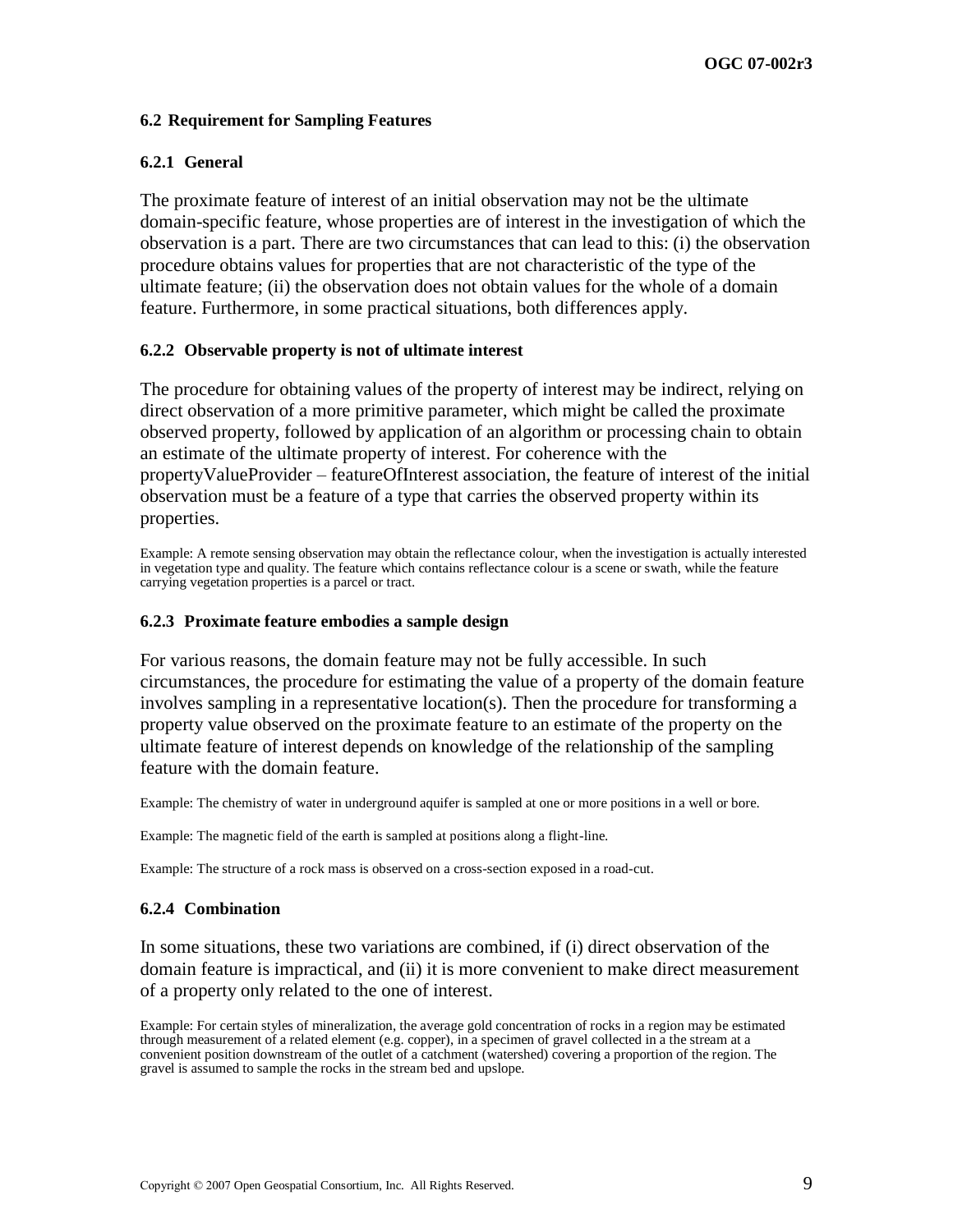#### **6.3 Cross-domain application**

A small number of sampling patterns are common in observational science. These are the basis of processing and portrayal tools which are similar across domains, and depend primarily on the geometry of the sample design. This specification is concerned with describing such generic feature types to support description of sample design.

Sampling features are artefacts of an observational strategy, and have no significant function outside of their role in the observation process. The physical characteristics of the features themselves are of little interest, except perhaps to managers of a sampling campaign.

Example: A "station" is essentially an identifiable locality where a sensor system or procedure may be deployed and an observation made. In the context of the observation model, it connotes the "world in the vicinity of the station", so the observed properties relate to the physical medium at the station, and not to an artefact such as a mooring, benchmark, monument, well, etc.

Common names for sampling features include specimen, station, profile, swath, scene, and specializations of these. Most of these may be classified by their spatio-temporal dimensionality, corresponding to a small number of patterns, as shown in sub-clause [7.2.](#page-22-1)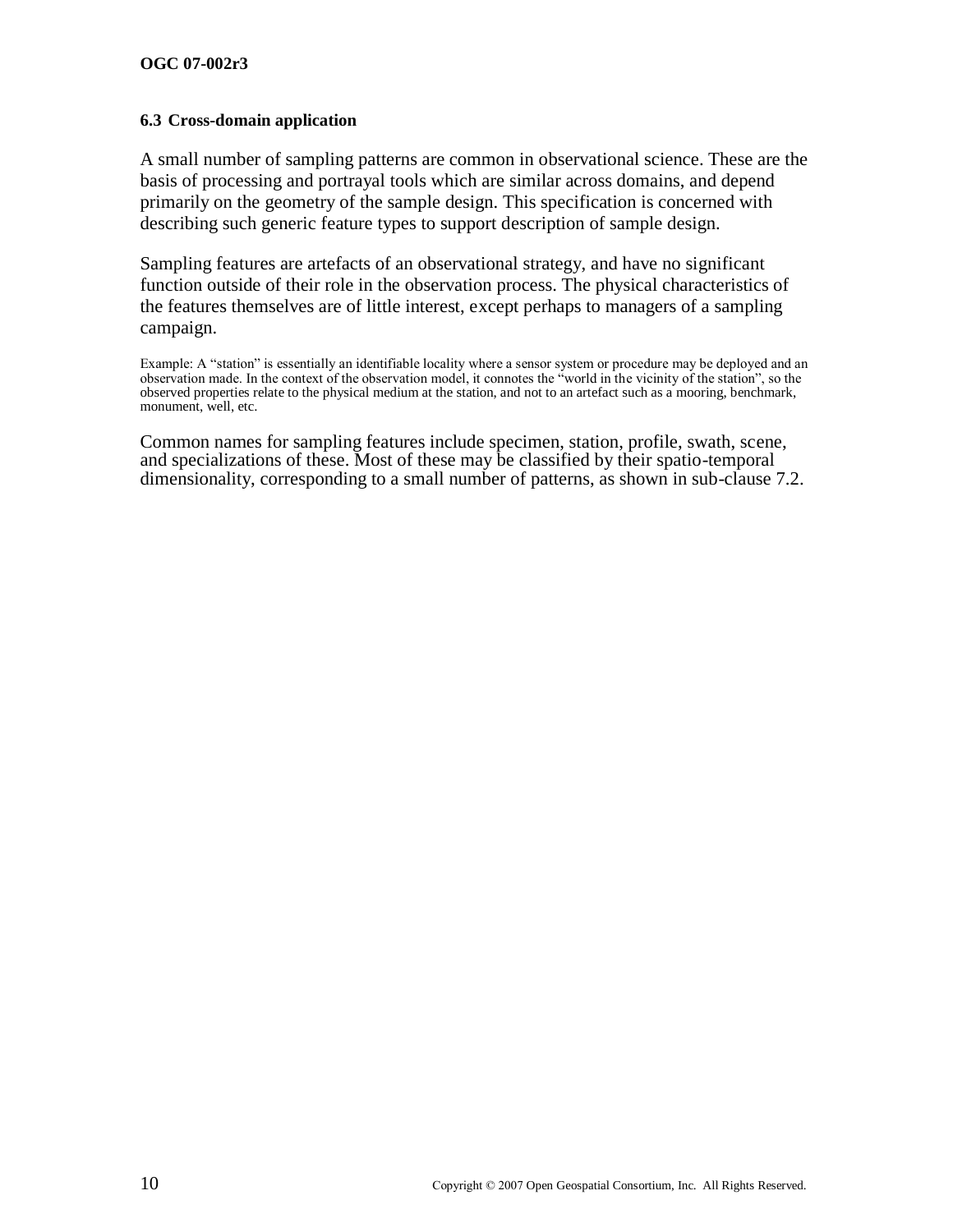### <span id="page-20-1"></span>**7 Sampling features**

#### <span id="page-20-2"></span>**7.1 Basic Sampling Feature**

The sampling features schema is organized in a package stereotyped <<ApplicationSchema>>. The sampling features schema has dependencies on a number of packages from the OGC Sensor Web Enablement suite, and on the ISO 19100 Harmonized Model, as shown in [Figure 2.](#page-20-0)



#### <span id="page-20-0"></span>**Figure 2. Sampling Features schema dependencies on packages from OGC Sensor Web Enablement and the ISO 19100 Harmonized model**

The base model for sampling features is shown in [Figure 3.](#page-21-0)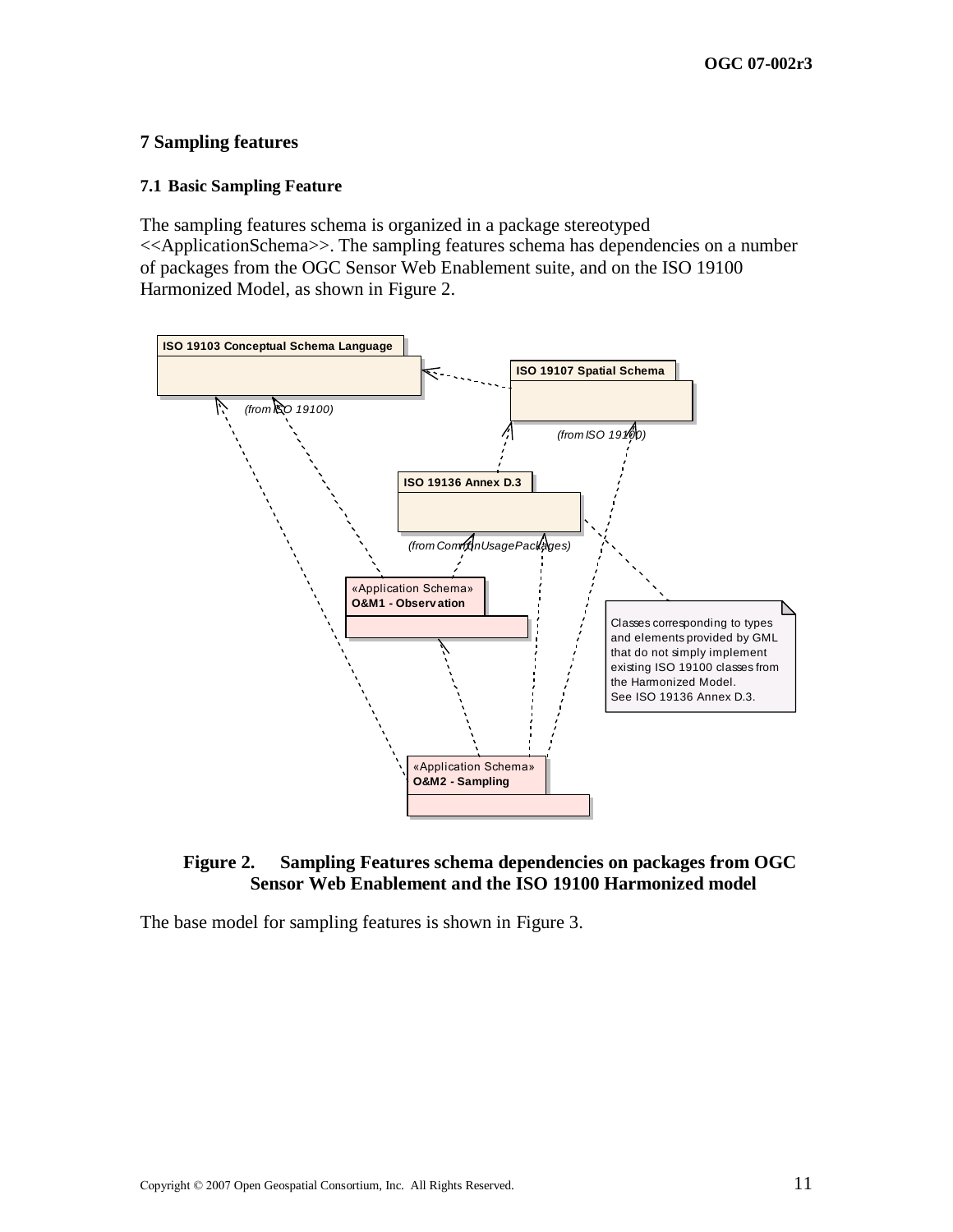

**Figure 3. Basic model for sampling features** 

<span id="page-21-0"></span>NOTE: The class named "AnyFeature" represents the set of all classes with the stereotype <<FeatureType>>. In an implementation this abstract class will be substituted by a concrete class representing a feature type from a domain of discourse, including SamplingFeature.

A **SamplingFeature** must be associated with one or more other features through an association role **sampledFeature**. This association records the *intention* of the sample design. The target of this association will usually be a domain feature.

*Examples: a profile typically samples a water- or atmospheric-column; a well samples an aquifer; a tissue specimen samples a part of an organism*

> NOTE: A Sampling Feature may be transient. For example, it may be useful to describe and identify a ships-track or flight-line, but it is unlikely that it would ever be precisely revisited.

A **SamplingFeature** is distinguished from typical domain feature types in that it has a set of [0..\*] navigable associations with Observations, given the rolename **relatedObservation**. This complements the association role "featureOfInterest" which is constrained to point back from the Observation to the Sampling-Feature. The usual requirement of an Observation feature-of-interest is that its type has a property matching the observed-property on the Observation. In the case of Sampling-features, the topology of the model and navigability of the relatedObservation role means that this requirement is satisfied automatically: a property of the sampling-feature is implied by the observedProperty of a related observation. This effectively provides an unlimited set of ―soft-typed‖ properties on a Sampling Feature. When the observation concerns a "primitive" property (as described in sub-clause  $6.2.2$ ), then the proximate observed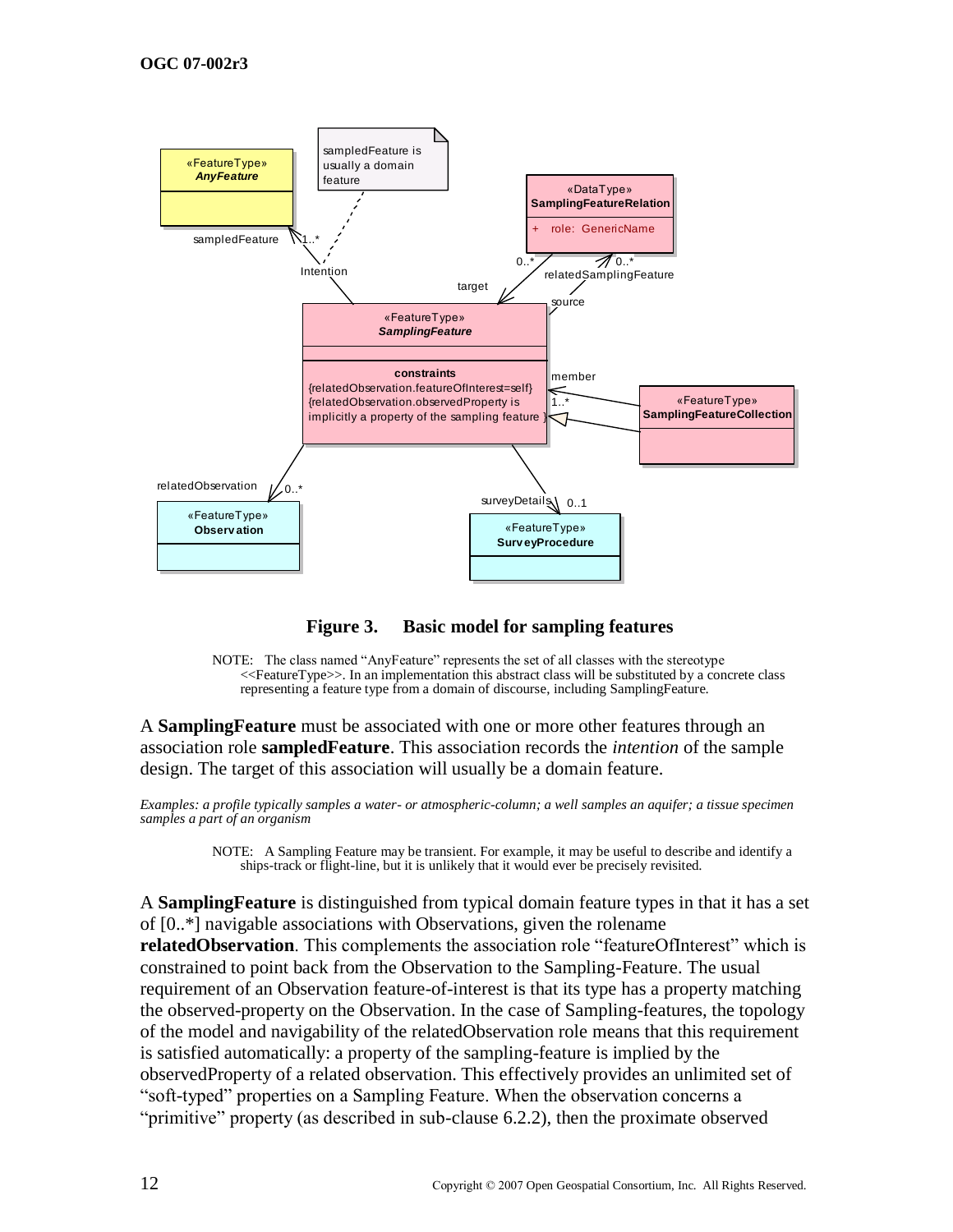property is a property of the sampling feature, and is not a property of the sampled feature that is the target of the association labelled "Intention".

**Issue:** The relationship of (i) a proximate observed property on a sampling feature to (ii) a property of a domain feature, is embedded in the transformation of (a) the result of a primitive observation to (b) an estimate of a property value on the ultimate feature of interest. This transformation is a *process*, which may be encoded as a SensorML description. The coupling of SensorML to the SamplingFeature-sampledFeature association merits further exploration. This is particularly the case where multiple intermediate results, implying multiple intermediate feature-types, are actually published, which occurs in some disciplines (e.g. it is conventional in remote sensing applications for products processed to various "levels" to be made available).

Sampling features are frequently related to each other, as parts of complexes, networks, through sub-sampling, etc. This is supported by the **relatedSamplingFeature** association with a **SamplingFeatureRelation** association class, which carries a **source**, **target** and **role**.

Examples: sampling points are often located along a sampling curve; specimens are usually obtained from a sampling point; pixels are part of a scene; stations are part of an array.

A **SamplingFeatureCollection** is a concrete class which has the specialized relation **member**. The only homogeneity constraint on a collection is that it has at least one sampledFeature association role, which must in some way describe the collection.

A common requirement for sampling features is an indication of the **SurveyProcedure** that provides the **surveyDetails** related to determination of its location and shape. A simple model for a SurveyProcedure class is shown in [Figure 4.](#page-22-0)

|           | «FeatureType»<br><b>SurveyProcedure</b> |
|-----------|-----------------------------------------|
| ÷         | operator: CI_ResponsibleParty [01]      |
| $\ddot{}$ | elevationDatum: CD VerticalDatum [01]   |
| $+$       | elevationMethod: Process [01]           |
| $+$       | elevationAccuracy: Measure [01]         |
| $\ddot{}$ | geodeticDatum: CD_Datum [01]            |
| $\ddot{}$ | positionMethod: Process                 |
| $\ddot{}$ | positionAccuracy: Measure [01]          |
| $+$       | projection: SC_CRS [01]                 |
| $\ddot{}$ | surveyTime: TM Object [01]              |
|           |                                         |

### **Figure 4. (Informative) Basic model for Survey Procedure**

#### <span id="page-22-1"></span><span id="page-22-0"></span>**7.2 Sampling manifolds**

A hierarchy of concrete sampling feature types may be organized on the basis of the dimensionality of their shape [\(Figure 5\)](#page-23-0). A **SamplingPoint** samples its target at a point (0-manifold); a **SamplingCurve** along a curve (1-manifold); a **SamplingSurface** on a surface (2-manifold); a **SamplingSolid** in an enclosed solid region (3-manifold).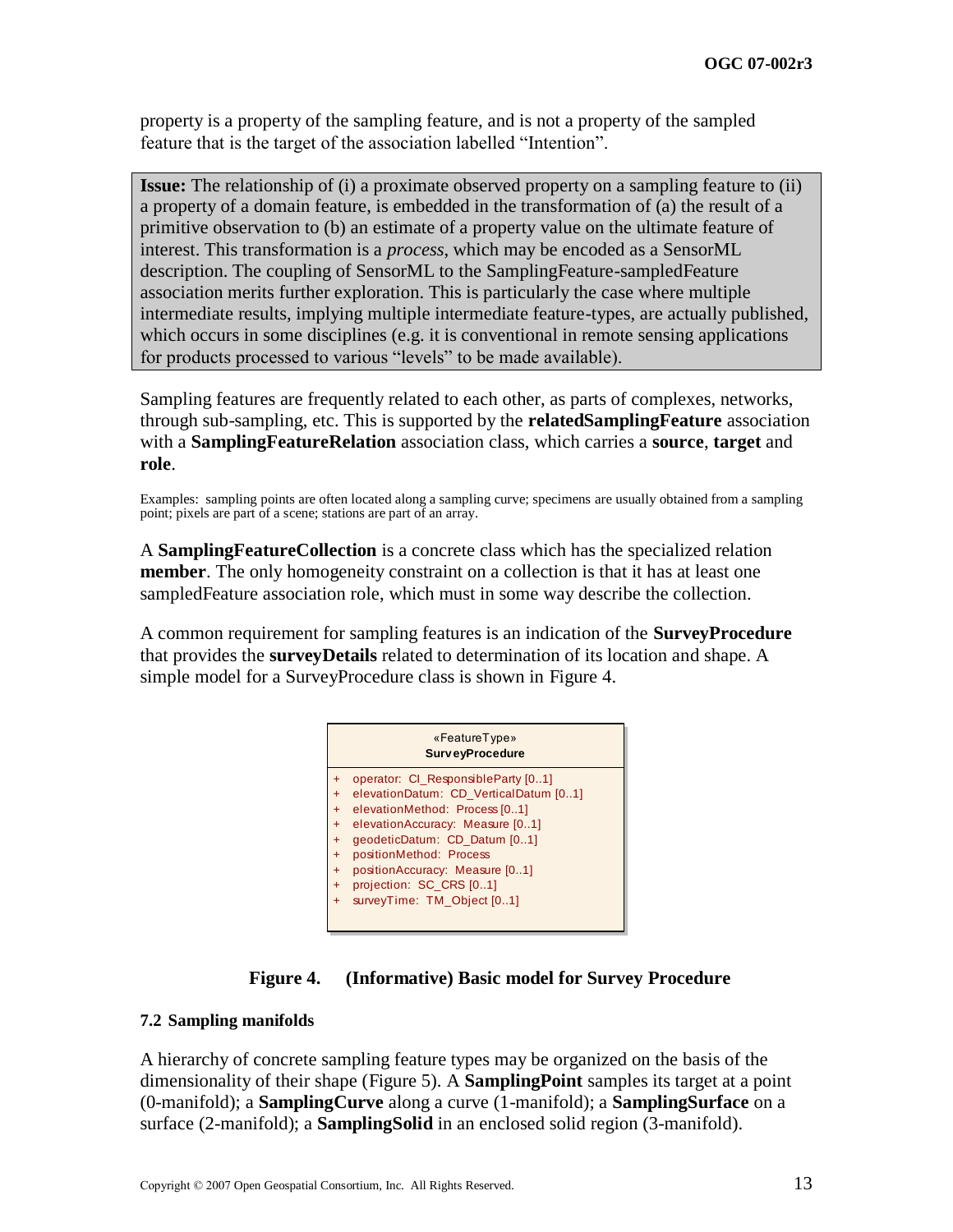#### **OGC 07-002r3**

#### Sampling curves, surfaces and solids are all kinds of **SpatiallyExtensiveSamplingFeature**.

NOTE: In ISO 19109 sub-clause 8.6 Figure 17 shows a model of a Station (sampling point) and its associated Measurements as an example application schema.

Some additional properties for the different sampling features relate to the geometry (length, area, volume). These properties are computable from a description of the feature geometry, but are often recorded separately so are included in the model.



### **Figure 5. A hierarchy of types used for observation sampling.**

<span id="page-23-0"></span>NOTE: Some common names used in application domains to denote sampling features include Borehole, Flightline, Interval, LidarCloud, MapHorizon, MineLevel, Mine, ObservationWell, Profile, Quadrat, Scene, Section, ShipsTrack, Station, Swath, Trajectory, Traverse, etc. These are shown nonnormatively as specialized feature types, for illustration only.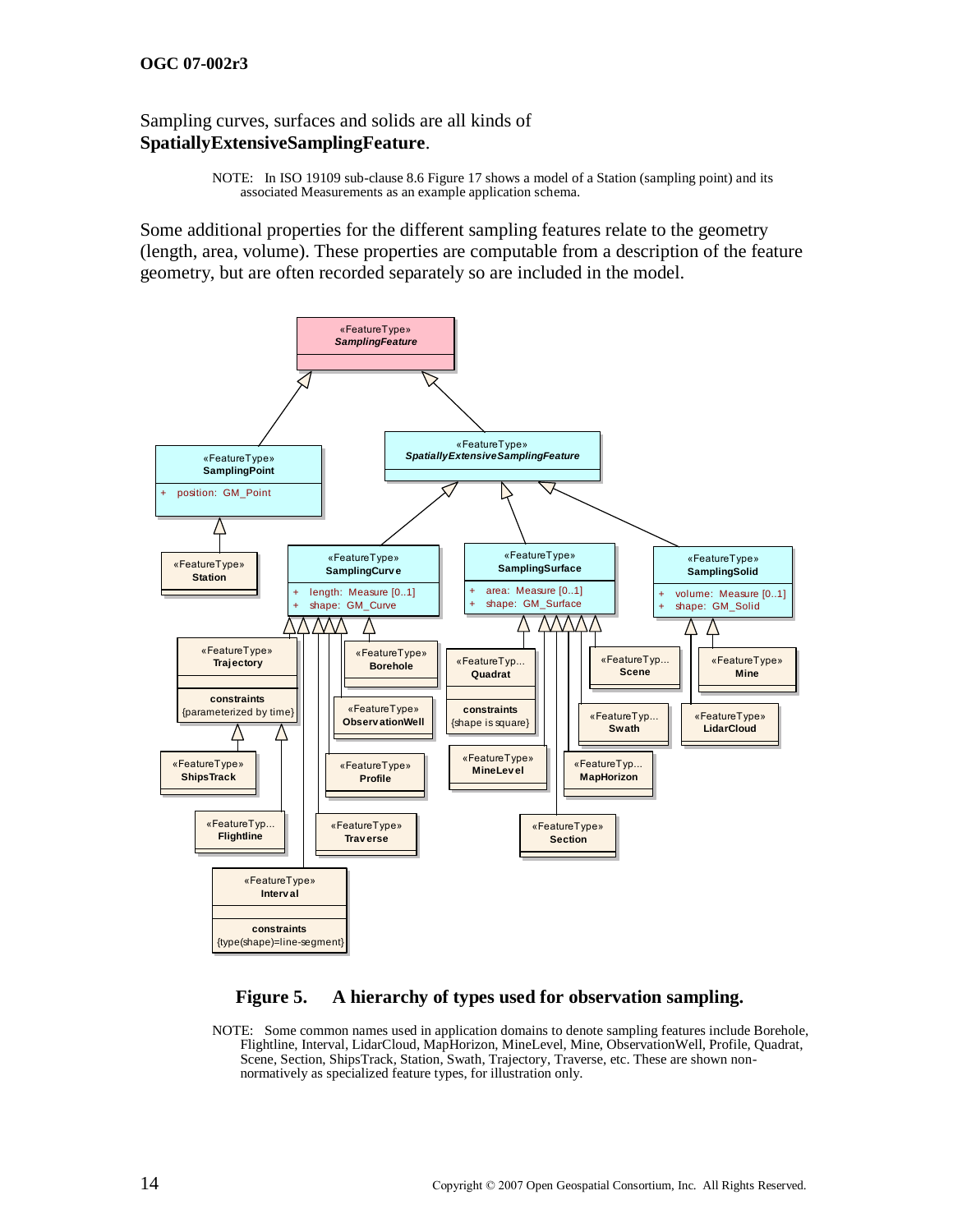#### <span id="page-24-1"></span>**7.3 Specimen**

A **Specimen** [\(Figure 6\)](#page-24-0) is a physical sample, obtained for observation(s) usually carried out *ex situ,* often in a laboratory.

A specimen is characterized by having a **currentLocation** (e.g. its storage location) and a measure of its **size** (e.g. mass) and gross **materialClass** (e.g. soil, water, rock, tissue, etc). The **samplingTime** records when a specimen was obtained from the sampled feature. The **samplingMethod** may also be recorded. In many applications a specimen preparation procedure is applied to the material prior to its use in an observation. This may be recorded as part of the observation procedure, or may be associated with the specimen. The optional **processingDetails** property supports the latter pattern.

The sampling-location may be defined by a relatedSamplingFeature (e.g. a SamplingPoint) or its sampledFeature (typically a domain feature) and to the samplingMethod. Alternatively, **LocatedSpecimen** is a specialization that carries this information directly.

Several of the properties characteristic of specimens are normally obtained by observation, so these are stereotyped <<estimatedProperty>>.



<span id="page-24-0"></span>**Figure 6. Specimen model**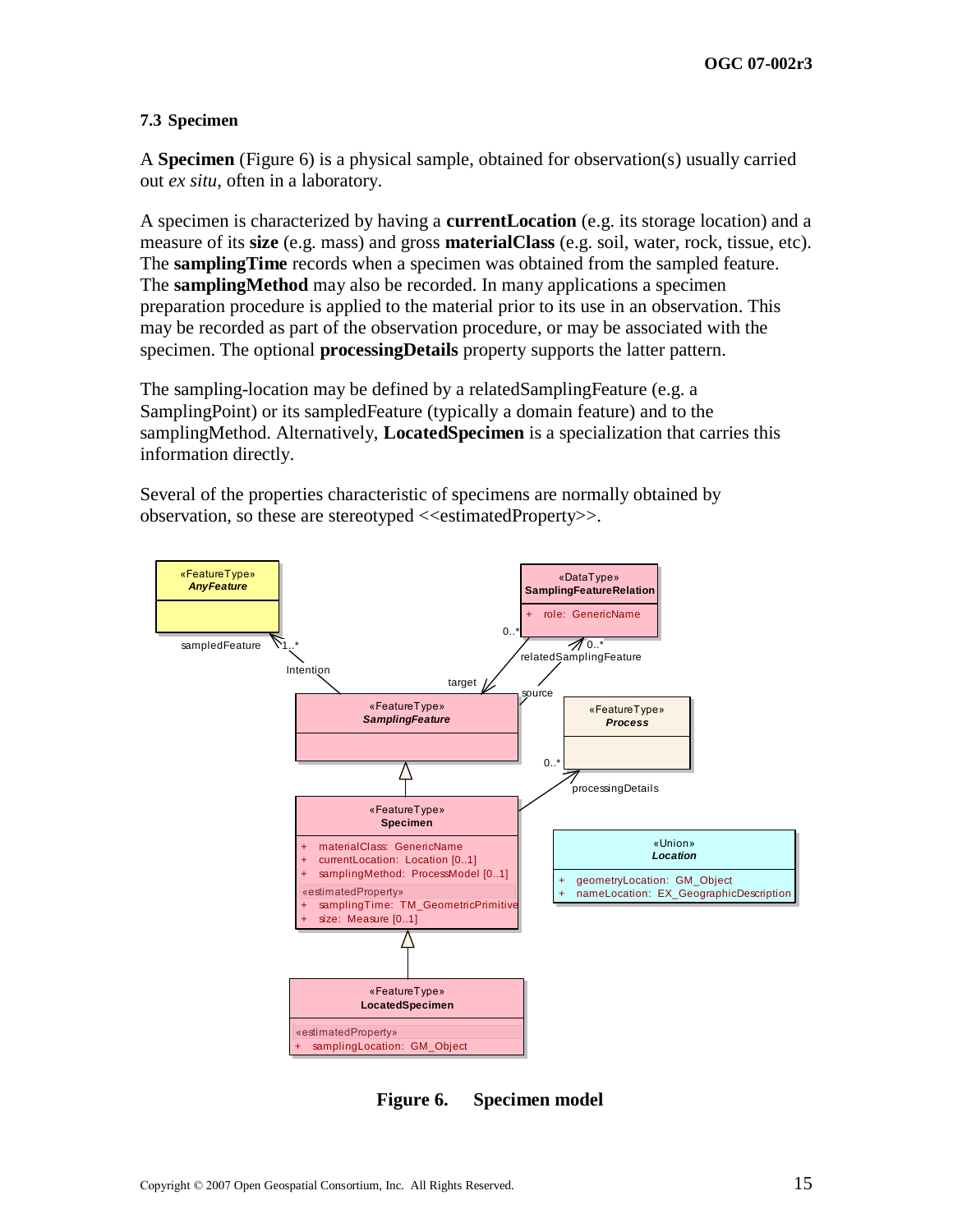# **7.4 XML Implementation**

An explicit XML implementation of the sampling features model as a GML Application Schema is presented in [ANNEX B](#page-30-0) clause [2.](#page-30-1)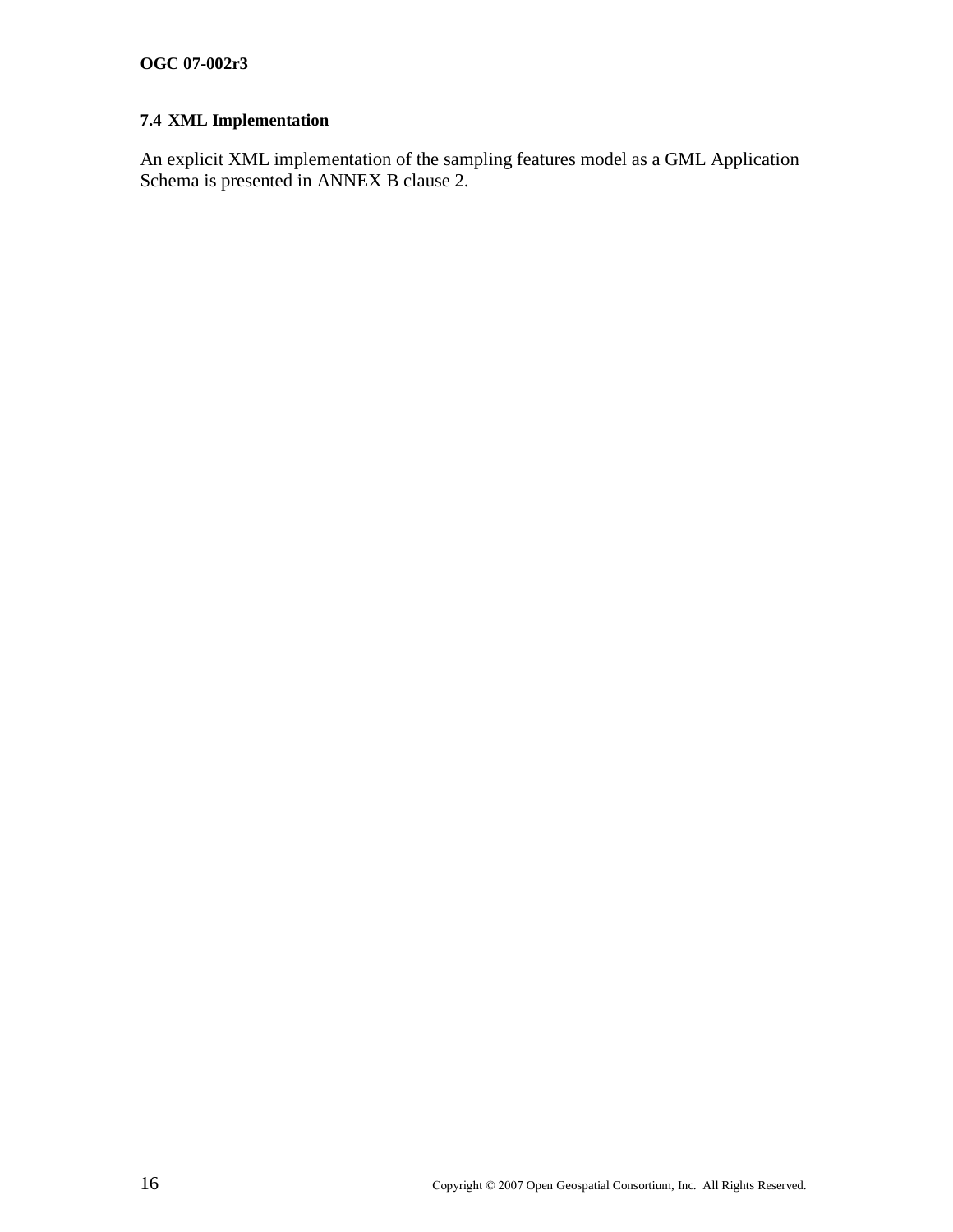#### **8 Discussion**

#### **8.1 Sampling feature acts as observation-collector**

The sampling feature model satisfies the requirements described in clause [6.2.](#page-18-1) Sampling features provide

- (i) an intermediate feature-type that allows the assignment of primitive and intermediate properties within a processing chain;
- (ii) a context for the description of sampling regimes.

In addition, sampling features provide a feature-type for observation collections, which have the homogeneity constraint that they share a common feature-of-interest. This provides an access route to observation information that is convenient under some project scenarios, where the sampling strategy provides the logical organization of observations.

Examples: an observational mission or campaign may organize its data according to flightlines, shipstracks, outcrops, sampling-stations, quadrats, etc, or an observation archive or museum may organize observations by specimen.

#### **8.2 Observation feature of interest**

Application of the Observations and Measurements model requires careful attention to identify the feature of interest correctly. This may be straightforward if the observation is clearly concerned with an easily identified concrete feature type from a domain model. However, the ultimate feature of interest to the investigator may not be the proximate feature of interest for the observation. In some cases a careful analysis reveals that the type of the feature of interest had not previously been identified in the application domain.

The key is that the proximate feature of interest must be capable of carrying this result as the value or component of the value of a relevant property. So a useful approach in analysis is to consider what the *result* of the observation is, and then the feature of interest may be deduced since it must have a property with this result as its value. If an observation produces a result with several elements, or if there are a series of related observations with different results, then this may help further refine the understanding the type of the true feature of interest.

Example: In monitoring situations, the feature of interest is often a typed event or "occurrence". The observation procedure(s) provides an estimate of (i) time, (ii) location, and (iii) type (e.g. species, identity) of the party involved.

#### **8.3 Processing chains and intermediate features of interest**

The Observation model implies a direct relationship between the observed property and the type of the feature of interest (e.g. a specimen type has a property 'mass'  $\&$ observation observed property is ‗mass'). However, as discussed in sub-clause [6.2.2](#page-18-0) the relationship between the observed property and property(ies) of the ultimate feature-ofinterest is often more complex.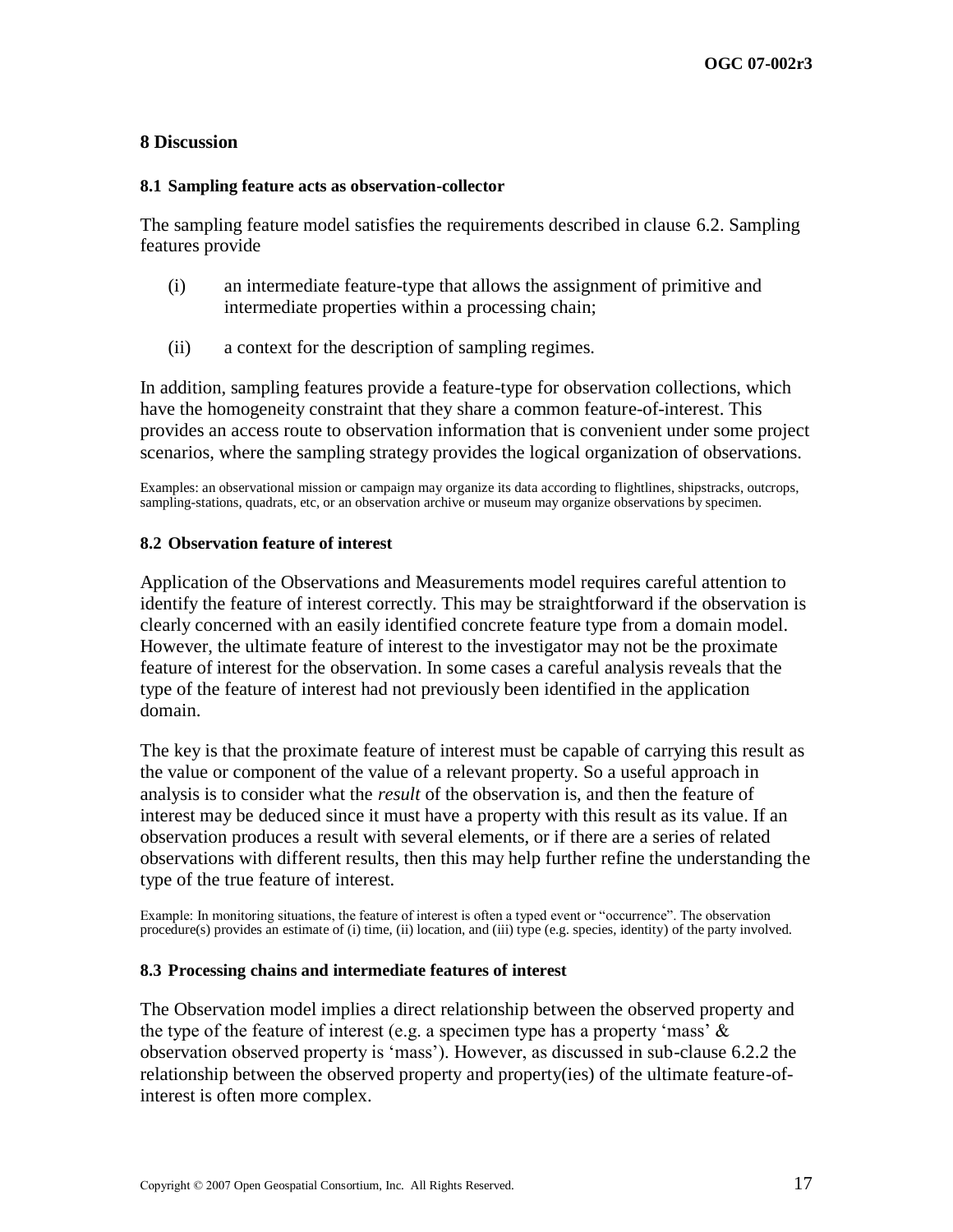The Sampling Feature model is a mechanism for preserving the strict association, by providing an specific intermediate feature-type whose observable properties are unspecified in advance, but supplied through an unlimited set of related observations. The path from a sensed property obtained through observations related to the sampling feature, to the interesting property on the ultimate feature-of-interest, is modelled as a processing chain.

If intermediate values are explicit, then the processing chain may be modelled as a sequence of "observations", with intermediate features of interest carrying intermediate property-types. Each intermediate value must apply to a feature-of-interest that bears this property, or a sampling feature. Note that the types of these features may not be conventional or immediately recognisable, but the coherence of the Observations and Measurements model does imply their existence. Hence, if any intermediate result is made explicit, then a suitable intermediate feature must also be identified.

# **8.4 Variable properties and sub-sampling**

The shape of an extensive sampling feature defines a manifold within which a varying property may be characterized, and hence within which subsampling may be undertaken. The shape provides a complete sampling domain, but does not specify any particular decomposition. Sub-sampling may be described through identified related sampling features, or as domain elements of a discrete coverage representation of the variation of a property within the sampling feature. The shape of the sampling feature is the context for domain decomposition.

*Example: Logs of different properties along a well or borehole may use different intervals, and sub-samples may be either spatially instantaneous, or averaged in some way over an interval. The position of the samples may be conveniently described in terms of offsets in a linear coordinate reference system that is defined by the shape of the well axis.* 

Time dependent properties may be observed if a sampling feature is temporallypersistent. .

*Example: The temperature of the atmosphere at a weather station varies as a function of time.*

Properties observed using a sampling feature may depend on non-spatio-temporal axes.

*Example: The density of a specimen varies as a function of temperature.*

The specialization of sampling features follows common practice in focussing on conventional spatial dimensions. Properties observed on sampling features may be timedependent, but the temporal axis does not generally contribute to the classification of sampling feature classes. Sampling feature identity is usually less time-dependent than property value.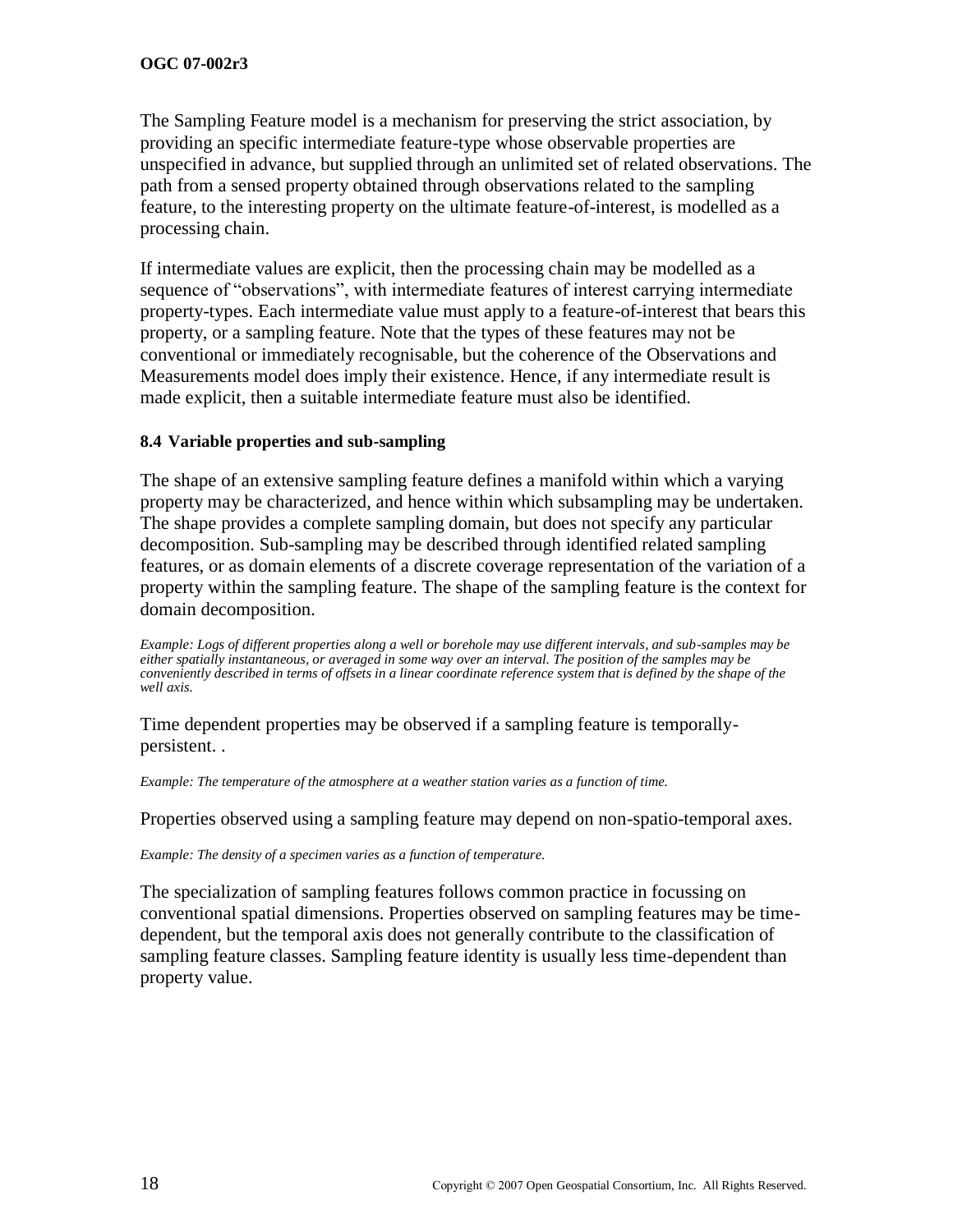# **ANNEX A**

### (normative)

# <span id="page-28-0"></span>**Abstract test suite for Sampling Features schemas**

### **1 Abstract tests for sampling feature interfaces**

#### **1.1 Sampling Feature interface**

Test Purpose: Verify that an application schema involving sampling features instantiates the SamplingFeature class and its subtypes, with the properties *sampledFeature,* and *position* (for SamplingPoint), or *shape* (for SpatiallyExtensiveSamplingFeature and its subtypes) and *length*, *area* or *volume* (for SamplingCurve, SamplingSurface and SamplingSolid, respectively), or *materialClass* and *samplingTime* (for Specimen) and *samplingLocation* (for LocatedSpecimen).

Test Method: Inspect the application schema.

Reference: Clause 7.1, 7.2, 7.3

Test Type: Capability Test

### **1.2 Specialized sampling feature interface**

Test Purpose: Verify that an application schema involving specialized sampling features instantiates a class that specializes the SamplingFeature class or one of its subtypes, by adding properties or by overriding the definition of the properties defined in A.1.1.

Test Method: Inspect the application schema

Reference: Clause 7.1, 7.2, 7.3.

Test Type: Capability Test

### **2 Abstract tests for sampling feature interchange**

#### **2.1 Sampling Feature interchange**

Test Purpose: Verify that an interchange schema involving sampling features implements the mandatory attributes and associations of the SamplingFeature class or its subtypes.

Test Method: Inspect the documentation of the interchange schema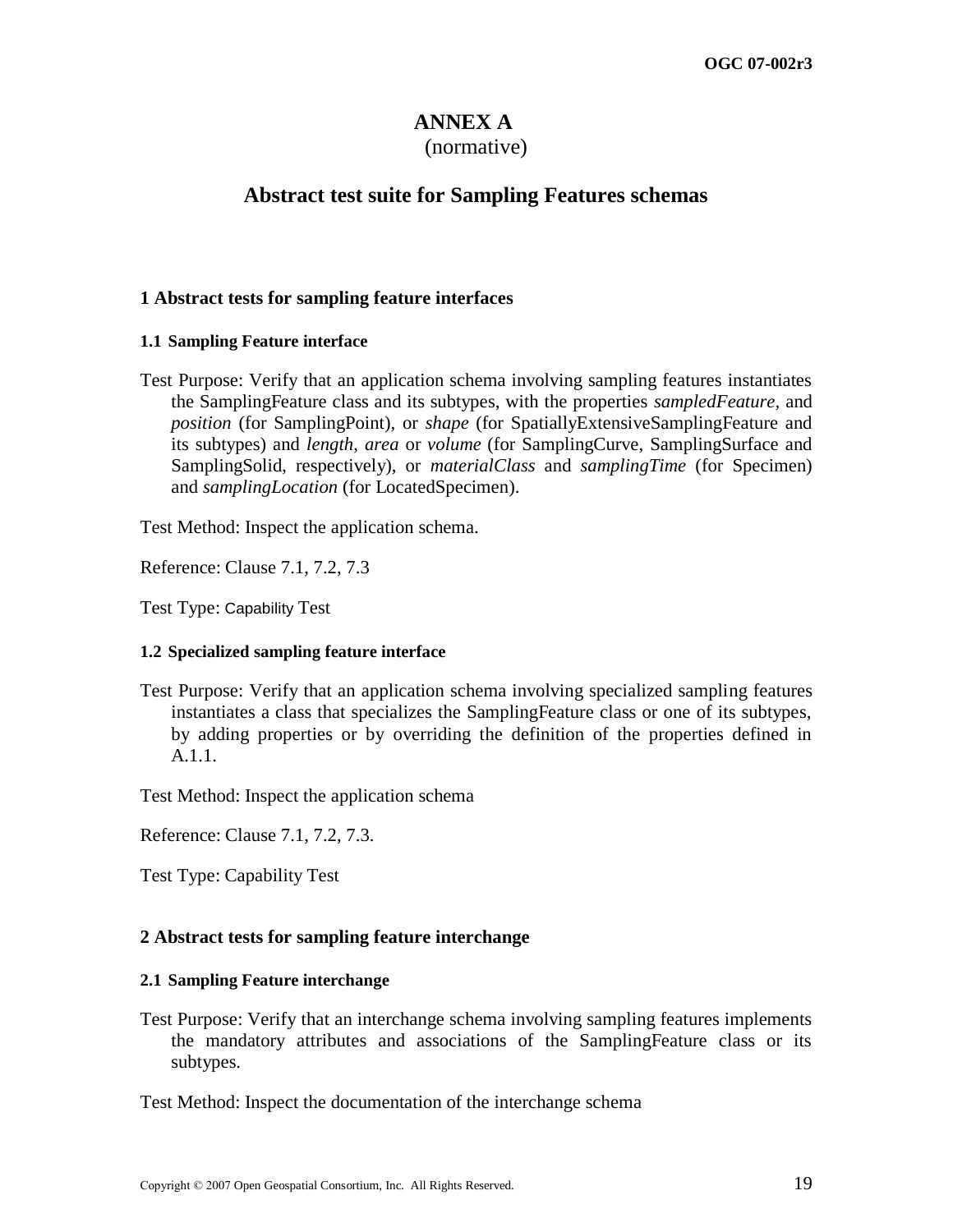### **OGC 07-002r3**

Reference: Clause 7.1, 7.2, 7.3

Test Type: Capability Test

### **2.2 Specialized Sampling Feature interchange**

Test Purpose: Verify that an interchange schema involving specialized sampling features implements the mandatory attributes and associations of the class defined in the application schema that specializes the SamplingFeature class or its subtypes.

Test Method: Inspect the documentation of the interchange schema

Reference: Clause 7.1, 7.2, 7.3

Test Type: Capability Test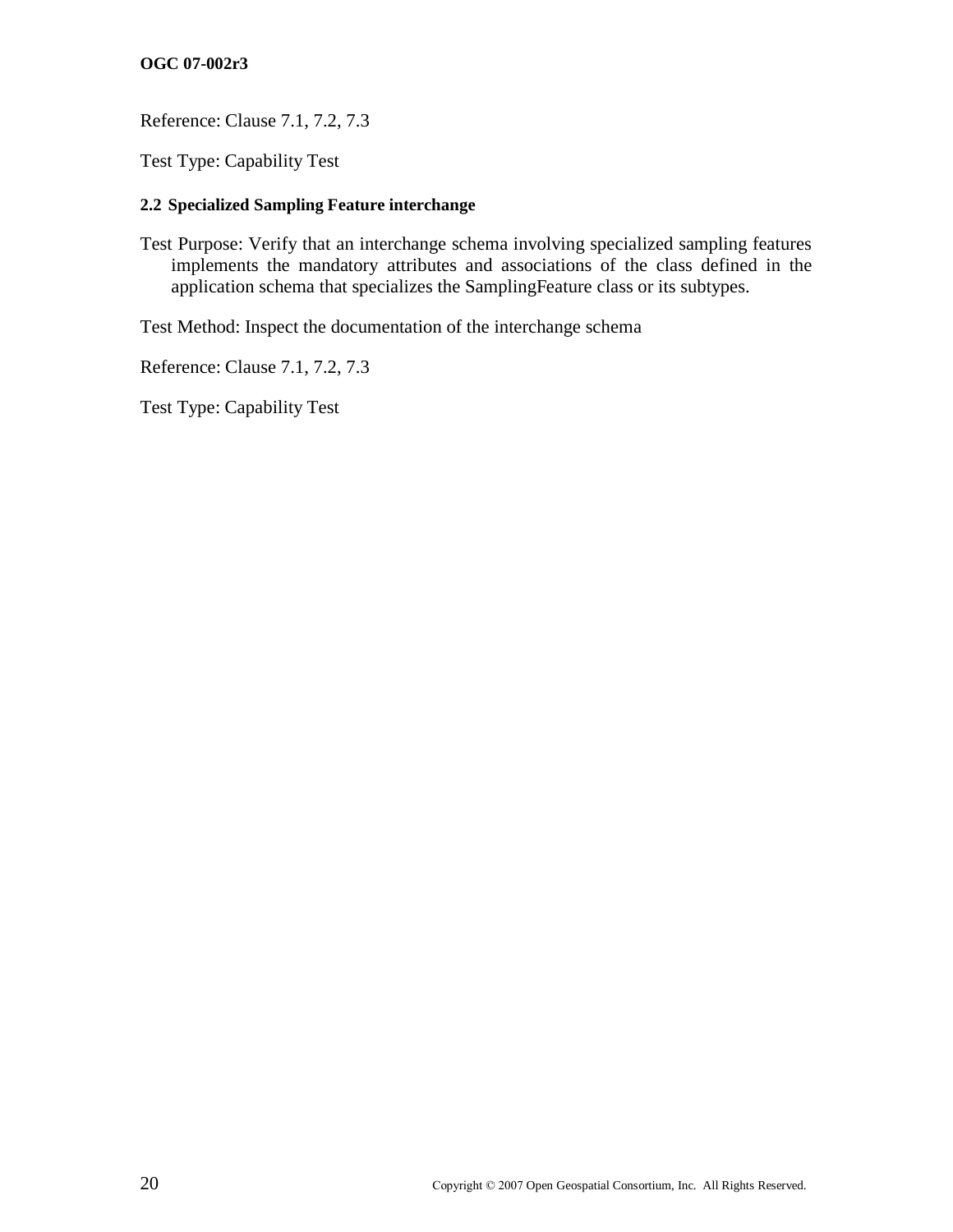# **ANNEX B**

### (informative)

# **XML Schema implementation**

# <span id="page-30-0"></span>**1 GML Application Schema**

The models presented in this specification use the UML profile described in ISO 19103 and ISO DIS 19136. This allows a GML Application Schema to be generated by following the encoding rules in ISO DIS 19136. This implementation provides an explicit representation of the model, with XML elements carrying the literal names that appear in the model.

Note that the XML Schema presented in this Annex uses GML 3.1.1. This is the GML version used by the XML Schema for O&M (described in Part 1 of this specification), and by the SWE Common v1.0 components described in SensorML v1.0, which are used here. Schema validity of a set of dependent XML schemas requires that they use common versions.

# <span id="page-30-1"></span>**2 Sampling features schema**

### **2.1 Namespace**

The schema for Sampling Features v1.0 is in the namespace <http://www.opengis.net/sampling/1.0>

### **2.2 Dependencies**

The Sampling Features schema v1.0 has dependencies on the following externally governed schemas:

| <b>Schema</b> | <b>Version</b> | <b>XML</b> namespace             | Location of imported schema document              |
|---------------|----------------|----------------------------------|---------------------------------------------------|
| <b>GML</b>    | 3.1.1          | http://www.opengis.net/gml       | http://schemas.opengis.net/gml/3.1.1/base/gml.xsd |
| Swe<br>Common | 1.0.1          | http://www.opengis.net.swe/1.0.1 | http://schemas.opengis.net/swe/1.0.1/swe.xsd      |
| O&M           | 1.0.0          | http://www.opengis.net/om/1.0    | http://schemas.opengis.net/om/1.0.0/om.xsd        |

**Issue:** The ISO 19115 Metadata XML Implementation described in ISO 19139 is bound to GML 3.2, so cannot be used with this version. Placeholder types and elements have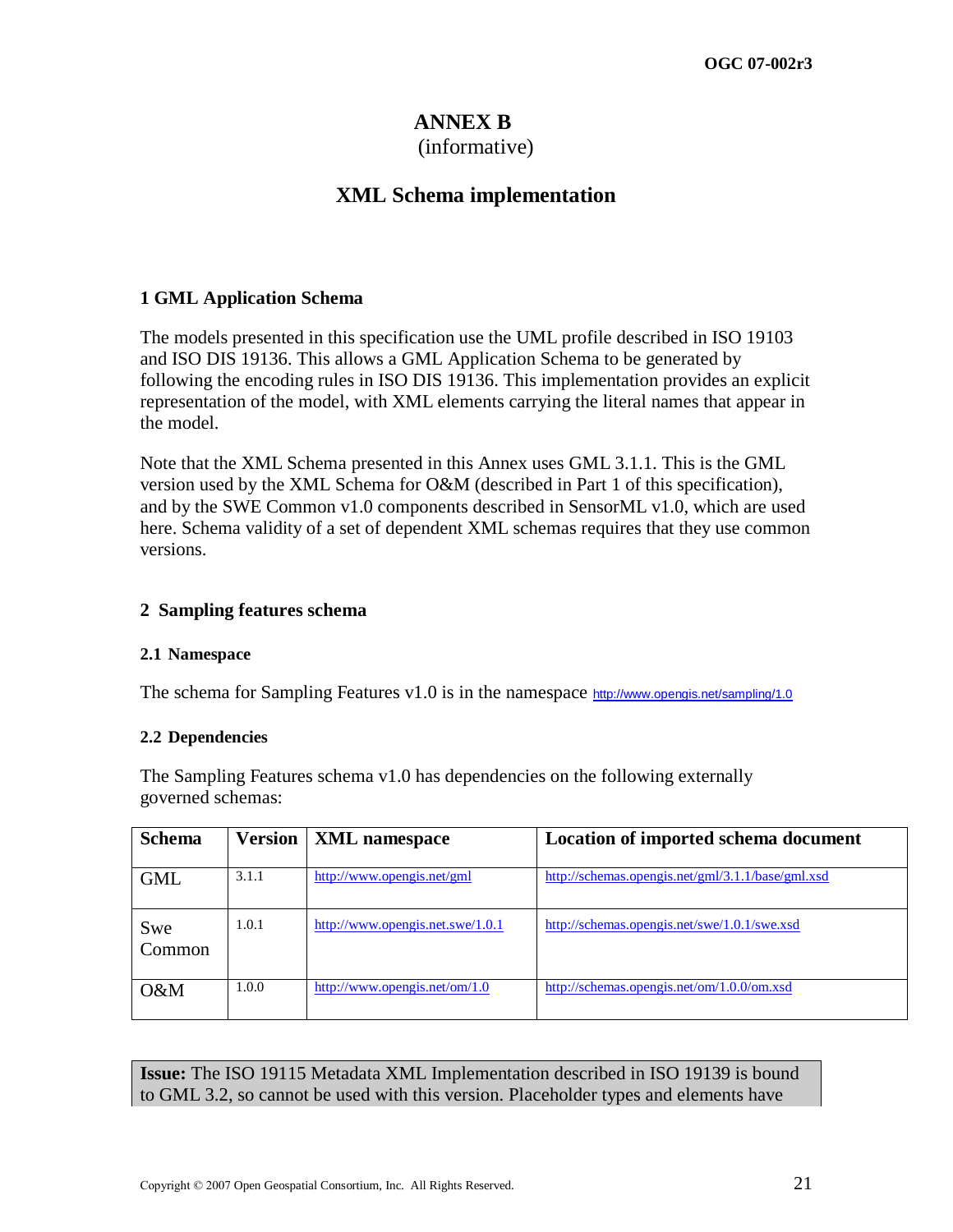been used in place of the ISO components in this version of the schema. The upgrade path is indicated at relevant points in the schema documents.

#### **2.3 samplingBase.xsd**

This document implements the basic SamplingFeature and SamplingFeatureRelation classes described in sub-clause [7.1](#page-20-2) and shown in **Error! Reference source not found.**, together with Station described in sub-clause [7.2](#page-22-1) and shown in [Figure 5.](#page-23-0)

#### <span id="page-31-0"></span>Listing 1. samplingBase.xsd

```
<?xml version="1.0" encoding="UTF-8"?>
<schema xmlns:gml="http://www.opengis.net/gml" xmlns:gmd="http://www.isotc211.org/2005/gmd"
xmlns:swe="http://www.opengis.net/swe/1.0.1" xmlns:om="http://www.opengis.net/om/1.0"
xmlns="http://www.w3.org/2001/XMLSchema"
     xmlns:sa="http://www.opengis.net/sampling/1.0" targetNamespace="http://www.opengis.net/sampling/1.0"
elementFormDefault="qualified" attributeFormDefault="unqualified" version="1.0.0">
     <annotation>
          <documentation>samplingBase.xsd
Sampling features are feature types that are used primarily for making observations: 
Abstract SamplingFeature, and collections are described in this schema document
SamplingPoint, SamplingCurve, SamplingSurface and SamplingSolid are described in samplingManifold.xsd
Specimen and LocatedSpecimen are described in specimen.xsd
Copyright (c) 2007 Open Geospatial Consortium - see http://www.opengeospatial.org/about/?page=ipr</documentation>
     </annotation>
     <!-- ====================================================================== -->
     <!-- bring in other schemas -->
     <import namespace="http://www.opengis.net/gml"
schemaLocation="http://schemas.opengis.net/gml/3.1.1/base/gml.xsd"/>
     <!-- GMD schema does not work with GML 3.1.1
     <import namespace="http://www.isotc211.org/2005/gmd" 
schemaLocation="../../../../gml/trunk/gml/3.1.1/gmd/gmd.xsd"/>
     -->
     -- اے
     <import namespace="http://www.opengis.net/cv/0.2" 
schemaLocation="http://schemas.opengis.net/cv/0.2.0/cv.xsd"/>
     -->
     <import namespace="http://www.opengis.net/swe/1.0.1"
schemaLocation="http://schemas.opengis.net/sweCommon/1.0.1/swe.xsd"/>
     <import namespace="http://www.opengis.net/om/1.0"
schemaLocation="http://schemas.opengis.net/om/1.0.0/om.xsd"/>
     <include schemaLocation="./surveyProcedure.xsd"/>
     <!-- ====================================================================== -->
     <!-- ====================================================================== -->
     <!-- ===== Feature types in Site hierarchy ====== -->
     <!-- =================================
     <complexType name="SamplingFeatureType">
          <annotation>
               <documentation>A "SamplingFeature" is a feature used primarily for taking 
observations.</documentation>
          </annotation>
          <complexContent>
               <extension base="gml:AbstractFeatureType">
                     <sequence>
                          <element name="sampledFeature" type="gml:FeaturePropertyType"
maxOccurs="unbounded">
                               <annotation>
                                     <documentation>A SamplingFeature must be associated with one or more other 
features through an association role sampledFeature. 
                                     This association records the intention of the sample design. 
                                    The target of this association will usually be a domain feature.</documentation>
                               </annotation>
```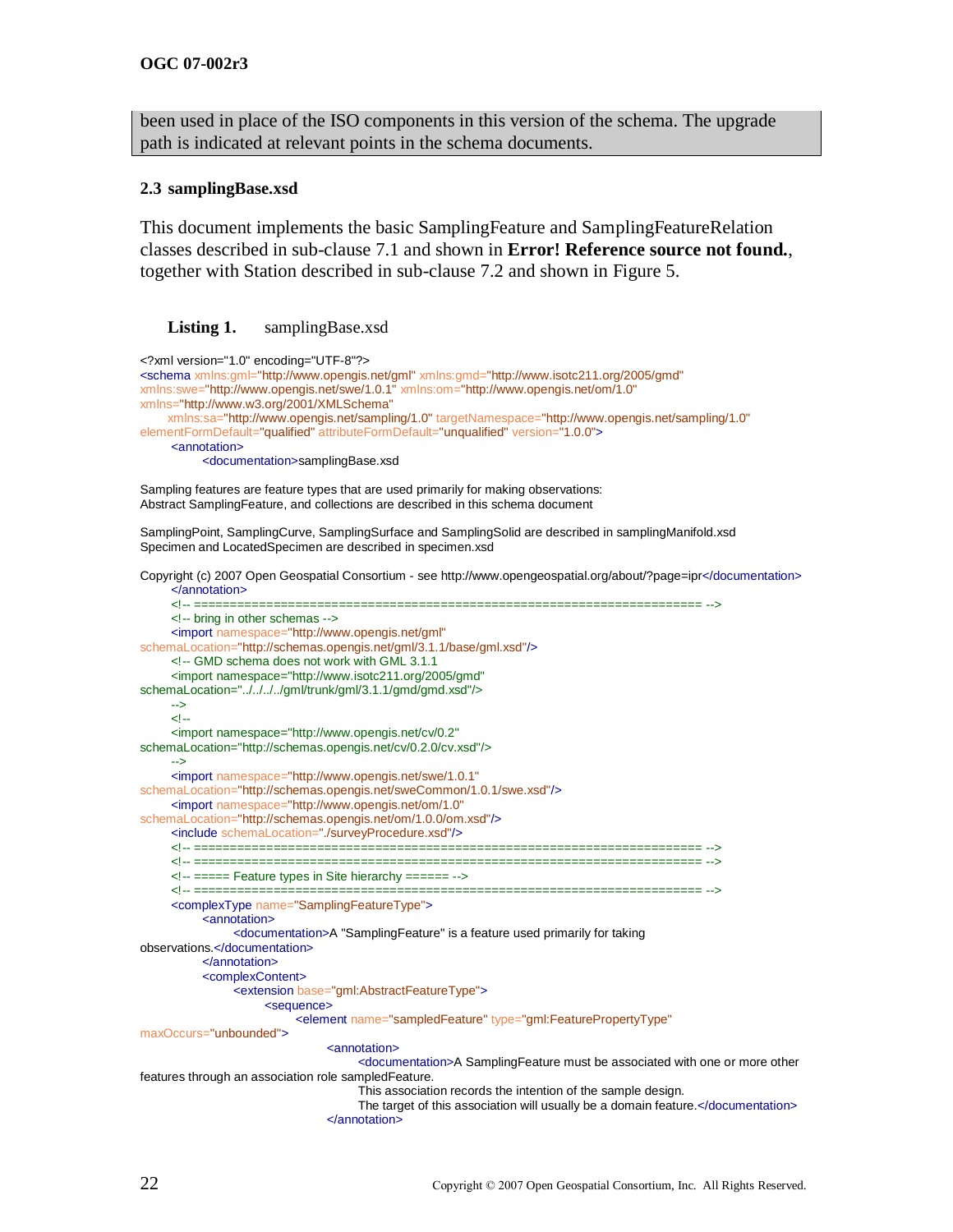</element> <element name="relatedObservation" type="om:ObservationPropertyType" minOccurs="0" maxOccurs="unbounded"> <annotation> <documentation>A SamplingFeature is distinguished from typical domain feature types in that it has a set of [0..\*] navigable associations with Observations, given the rolename relatedObservation. This complements the association role "featureOfInterest" which is constrained to point back from the Observation to the Sampling-Feature. The usual requirement of an Observation feature-of-interest is that its type has a property matching the observed-property on the Observation. In the case of Sampling-features, the topology of the model and navigability of the relatedObservation role means that this requirement is satisfied automatically: a property of the sampling-feature is implied by the observedProperty of a related observation. This effectively provides an unlimited set of "soft-typed" properties on a Sampling Feature.</documentation> </annotation> </element> <element name="relatedSamplingFeature" type="sa:SamplingFeatureRelationPropertyType" minOccurs="0" maxOccurs="unbounded"> <annotation> <documentation>Sampling features are frequently related to each other, as parts of complexes, networks, through sub-sampling, etc. This is supported by the relatedSamplingFeature association with a SamplingFeatureRelation association class, which carries a source, target and role.</documentation> </annotation> </element> <element name="surveyDetails" type="sa:SurveyProcedurePropertyType" minOccurs="0"> <annotation> <documentation>A common requirement for sampling features is an indication of the SurveyProcedure that provides the surveyDetails related to determination of its location and shape. </documentation> </annotation> </element> </sequence> </extension> </complexContent> </complexType> <!-- .................. --> <element name="SamplingFeature" abstract="true" type="sa:SamplingFeatureType" substitutionGroup="gml: Feature"/> <!-- .................. --> <complexType name="SamplingFeaturePropertyType"> <sequence minOccurs="0"> <element ref="sa:SamplingFeature"/> </sequence> <attributeGroup ref="gml:AssociationAttributeGroup"/> </complexType><br><!-- ========== <!-- ====================================================================== --> <complexType name="SamplingFeatureRelationType"> <annotation> <documentation>A "SamplingFeatureRelation" is used to describe relationships between sampling features, including part-whole, siblings, etc.</documentation> </annotation> <sequence> <element name="role" type="gml:CodeType"/> <element name="target" type="sa:SamplingFeaturePropertyType"/> </sequence> </complexType> <!-- .................. --> <element name="SamplingFeatureRelation" type="sa:SamplingFeatureRelationType"/> <!-- .................. --> <complexType name="SamplingFeatureRelationPropertyType"> <sequence> <element ref="sa:SamplingFeatureRelation"/> </sequence> </complexType> <!-- ====================================================================== --> <!-- ====================================================================== --> <!-- Collection -->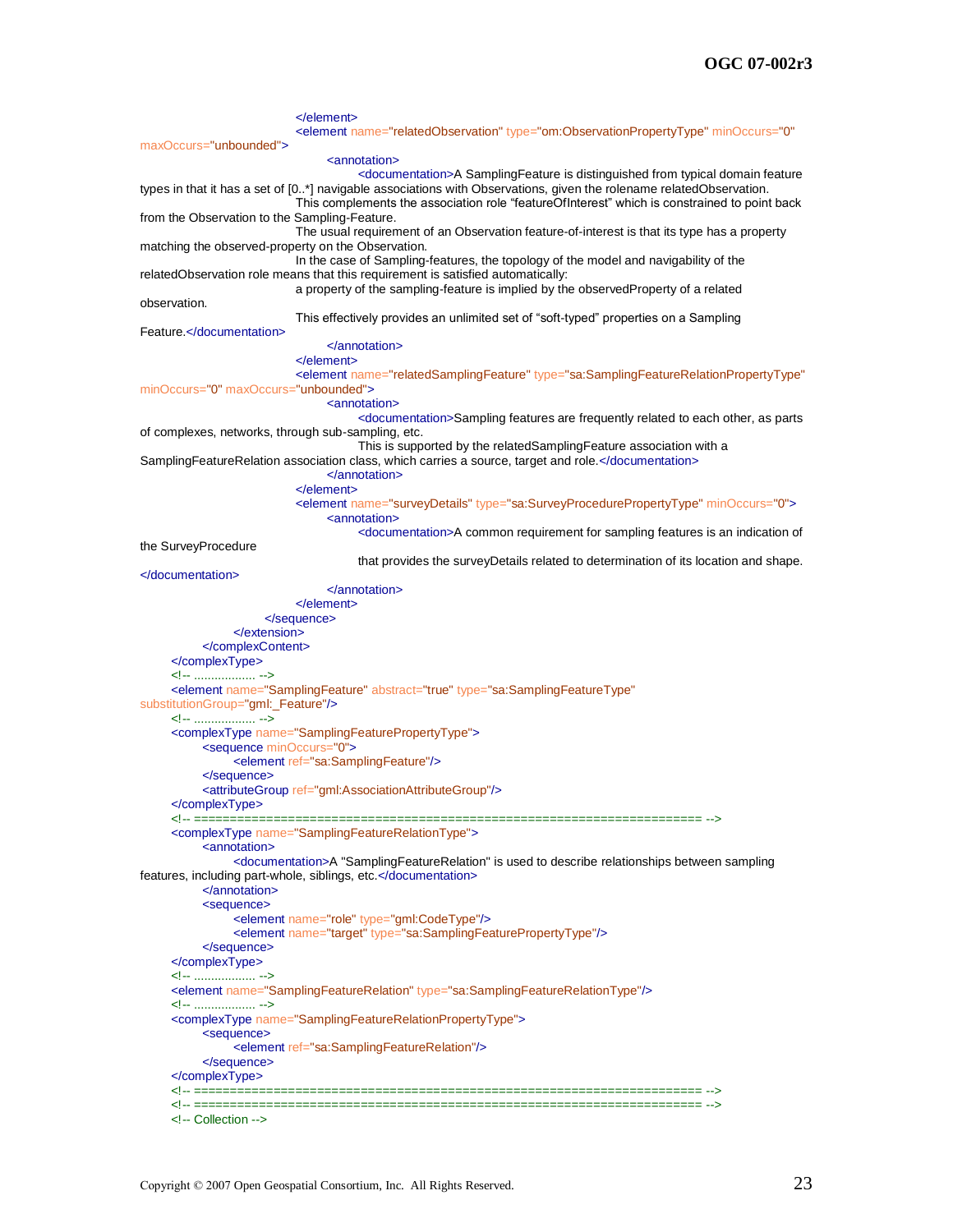```
<!-- ====================================================================== -->
     <complexType name="SamplingFeatureCollectionType">
           <annotation>
                <documentation>A Sampling Feature Collection is a simple collection of sampling features. 
                The relationship of members to the collection is equivalent to a part-whole relation. 
                A collection is a sampling feature so must still carry the sampledFeature association to indicate 
intention.</documentation>
           </annotation>
           <complexContent>
                <extension base="sa:SamplingFeatureType">
                      <sequence>
                           <element name="member" type="sa:SamplingFeaturePropertyType"
maxOccurs="unbounded"/>
                      </sequence>
                </extension>
           </complexContent>
     </complexType>
     <!-- .................. -->
     <element name="SamplingFeatureCollection" type="sa:SamplingFeatureCollectionType"
substitutionGroup="sa:SamplingFeature"/>
     <!-- .................. -->
     <complexType name="SamplingFeatureCollectionPropertyType">
           <sequence minOccurs="0">
                <element ref="sa:SamplingFeatureCollection"/>
           </sequence>
           <attributeGroup ref="gml:AssociationAttributeGroup"/>
     </complexType>
     <!-- ====================================================================== -->
</schema>
```
#### **2.4 samplingManifold.xsd**

This document implements the specialized SamplingFeature classes described in subclause [7.2](#page-22-1) and shown in [Figure 5.](#page-23-0)

#### <span id="page-33-0"></span>**Listing 2.** samplingManifold.xsd

```
<?xml version="1.0" encoding="UTF-8"?>
<schema xmlns:gml="http://www.opengis.net/gml"
     xmlns="http://www.w3.org/2001/XMLSchema" xmlns:sa="http://www.opengis.net/sampling/1.0"
     targetNamespace="http://www.opengis.net/sampling/1.0" elementFormDefault="qualified"
     attributeFormDefault="unqualified" version="1.0.0">
     <annotation>
          <documentation>samplingManifold.xsd
```
SamplingFeatures are feature types that are used primarily for making observations: SamplingFeature, and collections are described in samplingBase.xsd

SamplingPoint (0-D) SamplingCurve (1-D) SamplingSurface (2-D) SamplingSolid (3-D) are described in this schema document

In many cases the properties of interest vary within the site, so may be represented as a coverage associated with the SamplingFeature.

Copyright (c) 2007 Open Geospatial Consortium - see http://www.opengeospatial.org/about/?page=ipr</documentation> </annotation>

```
<!-- ====================================================================== -->
    <!-- bring in other schemas -->
    <import namespace="http://www.opengis.net/gml"
schemaLocation="http://schemas.opengis.net/gml/3.1.1/base/gml.xsd"/>
    <include schemaLocation="./samplingBase.xsd"/>
    <!-- ====================================================================== -->
    <!-- ====================================================================== -->
    <!-- 0-D sampling regimes -->
    <!-- ====================================================================== -->
```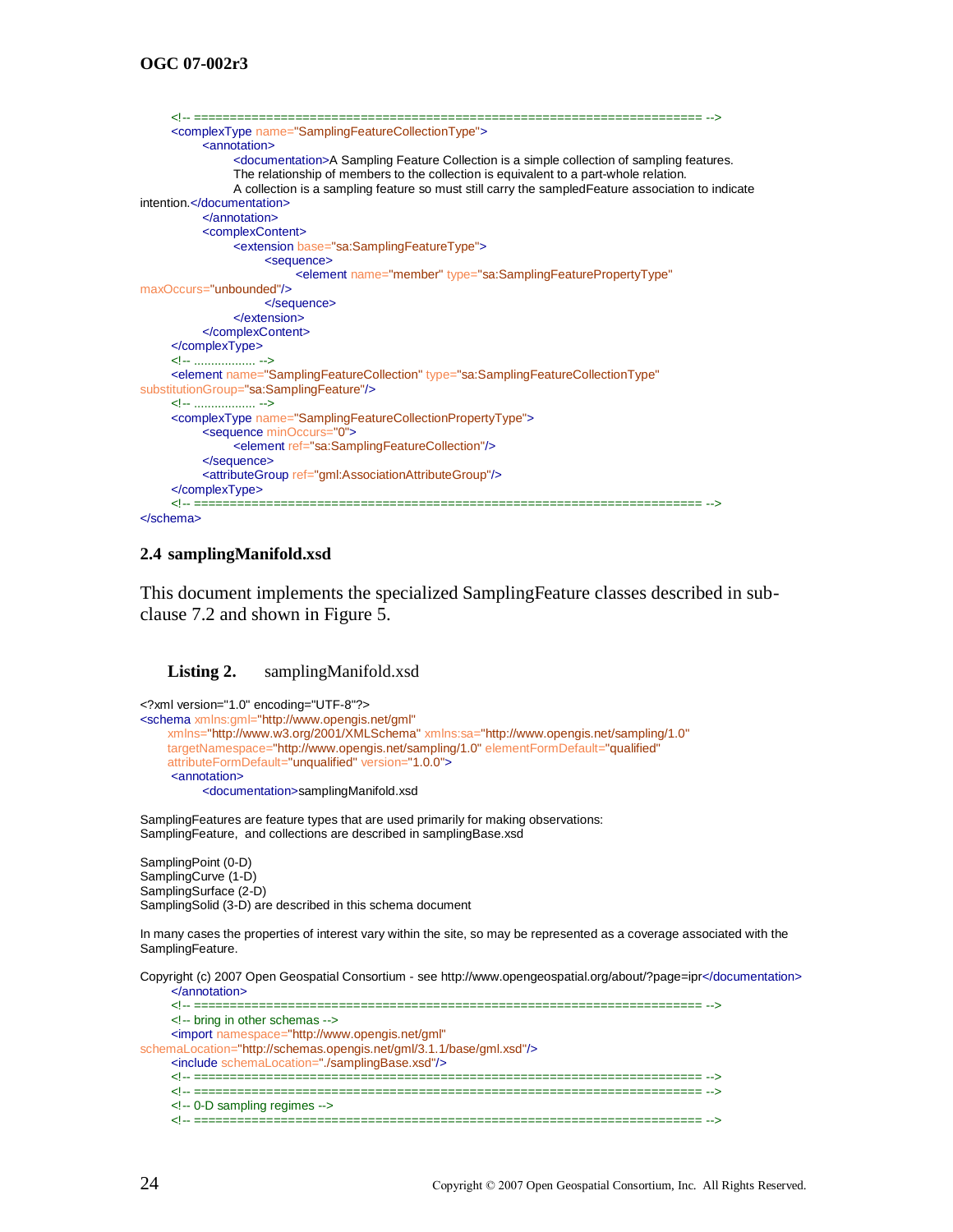<complexType name="SamplingPointType"> <annotation> <documentation>A "SamplingPoint" is an identified position (0-D geospatial feature). It may be revisited for various purposes, in particular to retrieve multiple specimens or make repeated or complementary observations. The position property of the SamplingPoint provides the value of the position property of observations an specimens associated with the SamplingPoint. By using the SamplingPoint feature, this position information and any metadata associated with it may be encoded in one place, i.e. normalised, and then re-used \_by reference\_ on other feature instances associated with it. SamplingPoints are often known as Stations</documentation> </annotation> <complexContent> <extension base="sa:SamplingFeatureType"> <sequence> <element name="position" type="gml:PointPropertyType"/> </sequence> </extension> </complexContent> </complexType> <!-- .................. --> <element name="SamplingPoint" type="sa:SamplingPointType" substitutionGroup="sa:SamplingFeature"/> <!-- .................. --> <complexType name="SamplingPointPropertyType"> <sequence minOccurs="0"> <element ref="sa:SamplingPoint"/> </sequence> <attributeGroup ref="gml:AssociationAttributeGroup"/> </complexType> <!-- ====================================================================== --> <!-- Extensive sampling regimes --> <!-- ====================================================================== --> <complexType name="SpatiallyExtensiveSamplingFeatureType"> <annotation> <documentation>SpatiallyExtensiveSamplingFeature is the root class for sampling manifolds that are extensive in 1- 2- or 3-D.</documentation> </annotation> <complexContent> <extension base="sa:SamplingFeatureType"/> </complexContent> </complexType> <!-- .................. --> <element name="SpatiallyExtensiveSamplingFeature" abstract="true" type="sa:SpatiallyExtensiveSamplingFeatureType" substitutionGroup="sa:SamplingFeature"/> <!-- .................. --> <complexType name="SpatiallyExtensiveSamplingFeaturePropertyType"> <sequence minOccurs="0"> <element ref="sa:SpatiallyExtensiveSamplingFeature"/> </sequence> <attributeGroup ref="gml:AssociationAttributeGroup"/> </complexType> <!-- ====================================================================== --> <!-- 1-D sites and sampling regimes --> <!-- ====================================================================== --> <complexType name="SamplingCurveType"> <annotation> <documentation>A "SamplingCurve" is an identified 1-D spatial feature. It may be revisited for various purposes, in particular to retrieve multiple specimens or make repeated or complementary observations. Specialized names for SamplingCurve include Sounding, ObservationWell, FlightLine, Transect.</documentation> </annotation> <complexContent> <extension base="sa:SpatiallyExtensiveSamplingFeatureType"> <sequence> <element name="shape" type="gml:CurvePropertyType"/> <element name="length" type="gml:MeasureType" minOccurs="0"/> </sequence> </extension> </complexContent> </complexType> <!-- .................. -->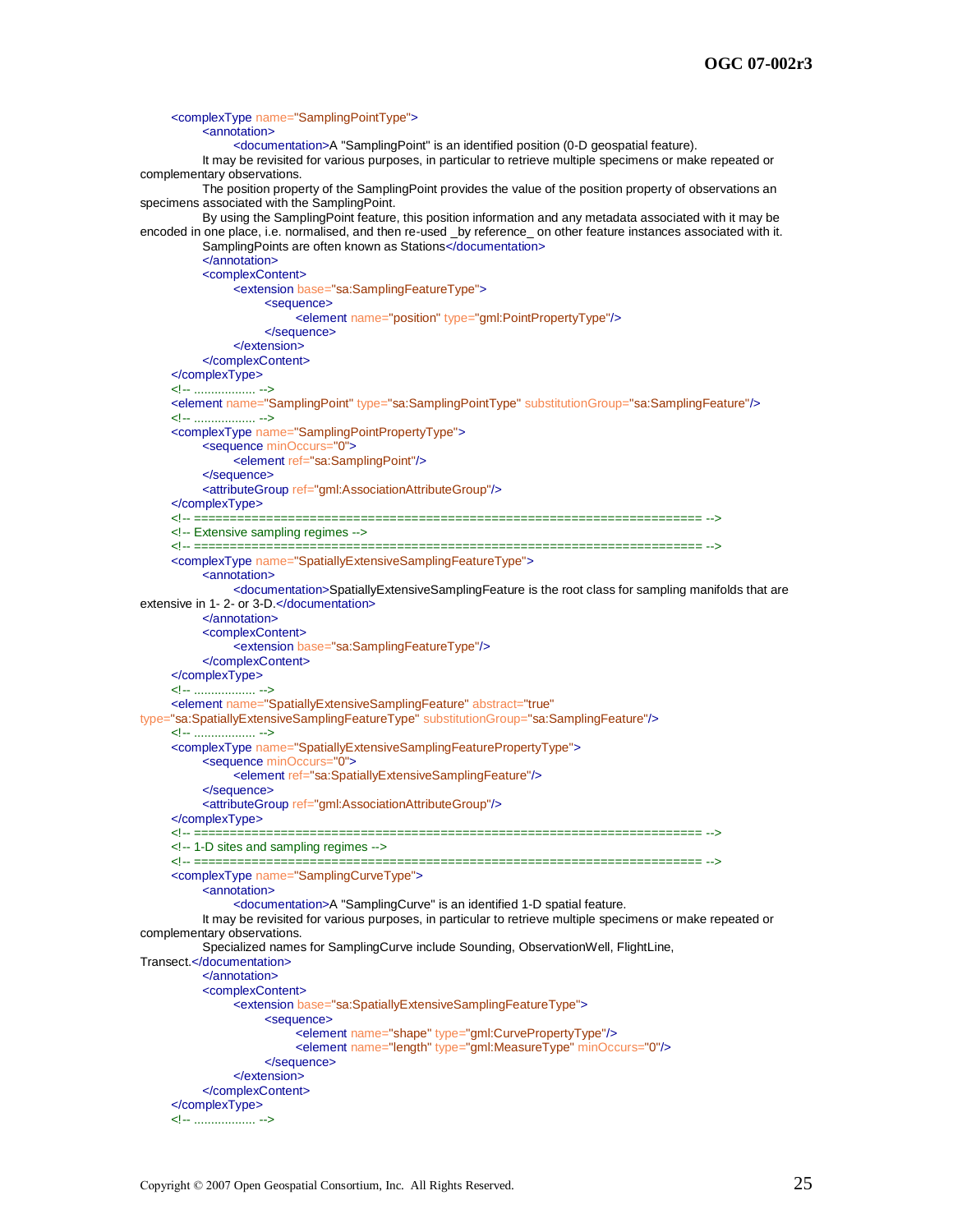```
<element name="SamplingCurve" type="sa:SamplingCurveType"
substitutionGroup="sa:SpatiallyExtensiveSamplingFeature">
          <annotation>
               <documentation>A "SamplingCurve" is an identified 1-D spatial feature. 
          It may be revisited for various purposes, in particular to retrieve multiple specimens or make repeated or 
complementary observations.
          Specialized names for SamplingCurve include Profile, ObservationWell, FlightLine, 
Transect.</documentation>
          </annotation>
     </element>
     <!-- .................. -->
     <complexType name="SamplingCurvePropertyType">
          <sequence minOccurs="0">
               <element ref="sa:SamplingCurve"/>
          </sequence>
          <attributeGroup ref="gml:AssociationAttributeGroup"/>
     </complexType>
     <!-- ====================================================================== -->
     <!-- 2-D sites and sampling regimes -->
     <!-- ====================================================================== -->
     <complexType name="SamplingSurfaceType">
          <annotation>
               <documentation>A "SamplingSurface" is an identified 2-D spatial feature. 
          It may be used for various purposes, in particular for observations of cross sections through features.
          Specialized names for SamplingSurface include CrossSection, Section, Flitch, Swath, Scene, 
MapHorizon.</documentation>
          </annotation>
          <complexContent>
               <extension base="sa:SpatiallyExtensiveSamplingFeatureType">
                     <sequence>
                          <element name="shape" type="gml:SurfacePropertyType"/>
                          <element name="area" type="gml:MeasureType" minOccurs="0"/>
                     </sequence>
               </extension>
          </complexContent>
     </complexType>
     <!-- .................. -->
     <element name="SamplingSurface" type="sa:SamplingSurfaceType"
substitutionGroup="sa:SpatiallyExtensiveSamplingFeature">
          <annotation>
               <documentation>A "SamplingSurface" is an identified 2-D spatial feature. 
          It may be used for various purposes, in particular for observations of cross sections through features.
          Specialized names for SamplingSurface include CrossSection, Section, Flitch, Swath, Scene, 
MapHorizon.</documentation>
          </annotation>
     </element>
     <!-- .................. -->
     <complexType name="SamplingSurfacePropertyType">
          <sequence minOccurs="0">
               <element ref="sa:SamplingSurface"/>
          </sequence>
          <attributeGroup ref="gml:AssociationAttributeGroup"/>
     </complexType>
     <!-- ====================================================================== -->
     <!-- 3-D sites and sampling regimes -->
     <!-- ====================================================================== -->
     <complexType name="SamplingSolidType">
          <annotation>
                <documentation>A "SamplingSolid" is an identified 3-D spatial feature used in 
sampling.</documentation>
          </annotation>
          <complexContent>
                <extension base="sa:SpatiallyExtensiveSamplingFeatureType">
                     <sequence>
                          <element name="shape" type="gml:SolidPropertyType"/>
                          <element name="volume" type="gml:MeasureType" minOccurs="0"/>
                     </sequence>
               </extension>
          </complexContent>
     </complexType>
     <!-- .................. -->
```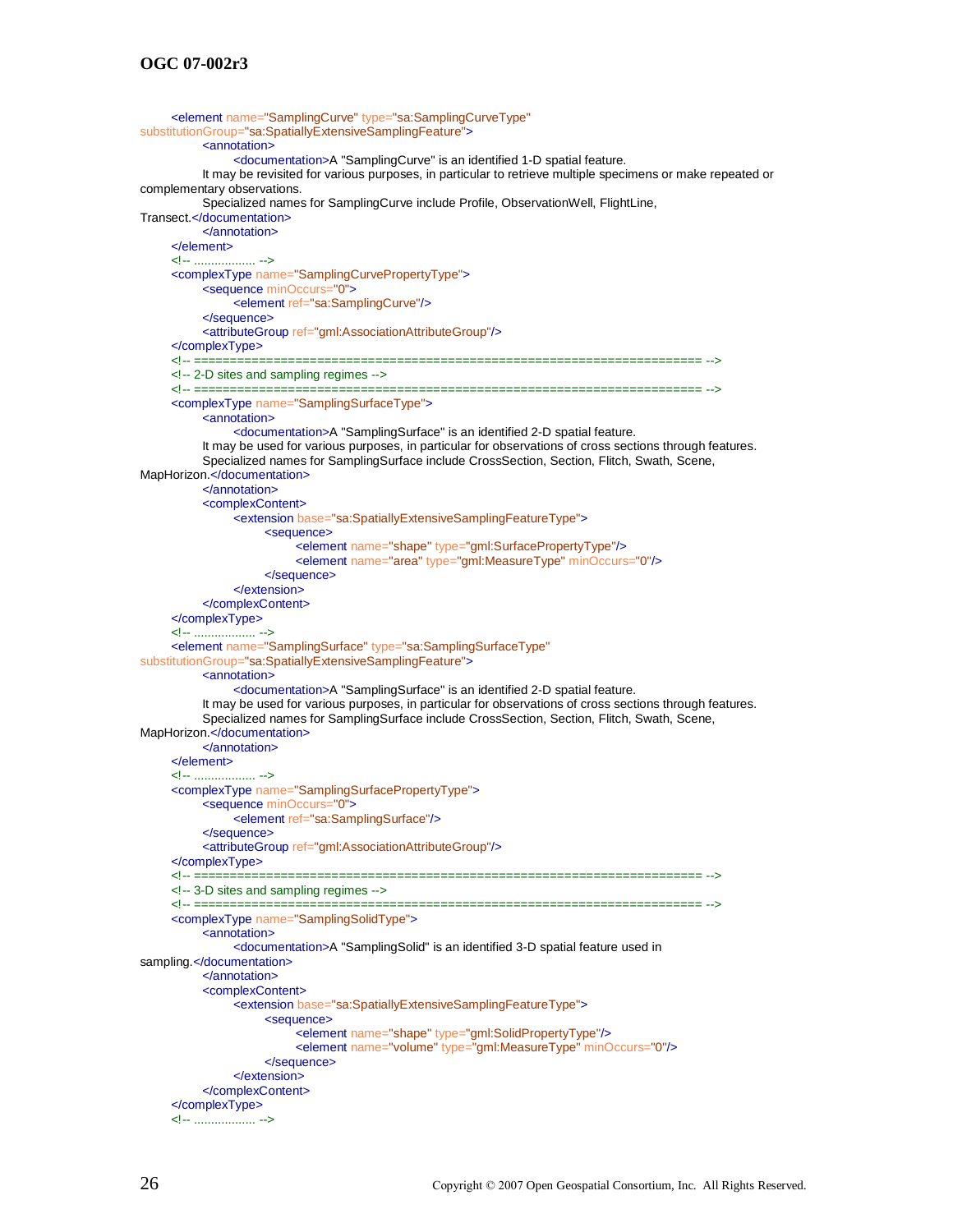```
<element name="SamplingSolid" type="sa:SamplingSolidType"
substitutionGroup="sa:SpatiallyExtensiveSamplingFeature">
         <annotation>
              <documentation>A "SamplingSolid" is an identified 3-D spatial feature used in 
sampling.</documentation>
         </annotation>
     </element>
     <!-- .................. -->
     <complexType name="SamplingSolidPropertyType">
          <sequence minOccurs="0">
              <element ref="sa:SamplingSolid"/>
          </sequence>
          <attributeGroup ref="gml:AssociationAttributeGroup"/>
     </complexType>
     <!-- ====================================================================== -->
     <!-- ====================================================================== -->
</schema>
```
#### **2.5 specimen.xsd**

This document implements the Specimen classes described in sub-clause [7.3](#page-24-1) and shown in [Figure 6.](#page-24-0)

#### <span id="page-36-0"></span>Listing 3. specimen.xsd

```
<?xml version="1.0" encoding="UTF-8"?>
<schema xmlns:gml="http://www.opengis.net/gml" xmlns:gmd="http://www.isotc211.org/2005/gmd"
xmlns="http://www.w3.org/2001/XMLSchema" xmlns:sa="http://www.opengis.net/sampling/1.0"
     targetNamespace="http://www.opengis.net/sampling/1.0" elementFormDefault="qualified"
attributeFormDefault="unqualified" version="1.0.0">
     <annotation>
          <documentation>specimen.xsd
SamplingFeatures are feature types that are used primarily for making observations: 
SamplingFeature, and collections are described in samplingBase.xsd
```
Specimen and LocatedSpecimen are described in this schema document

Copyright (c) 2007 Open Geospatial Consortium - see http://www.opengeospatial.org/about/?page=ipr</documentation> </annotation>

```
<!-- ====================================================================== -->
     <!-- bring in other schemas -->
     <import namespace="http://www.opengis.net/gml"
schemaLocation="http://schemas.opengis.net/gml/3.1.1/base/gml.xsd"/>
     <!-- GMD cannot be used with GML 3.1.1
     <import namespace="http://www.isotc211.org/2005/gmd" 
schemaLocation="../../../../gml/trunk/gml/3.1.1/gmd/gmd.xsd"/>
     -->
     <include schemaLocation="./samplingBase.xsd"/>
     <!-- ====================================================================== -->
      <!-- ====================================================================== -->
     <complexType name="SpecimenType">
           <annotation>
                <documentation>An object on which measurements may be made, often ex-situ.
                Note that if this specimen is a "processed" version of another (e.g. by grinding, sieving, etc) then 
                the predecessor (if known) may be recorded as a relatedSamplingFeature</documentation>
           </annotation>
           <complexContent>
                <extension base="sa:SamplingFeatureType">
                      <sequence>
                           <element name="materialClass" type="gml:CodeType">
                                 <annotation>
                                      <documentation>Material type, usually taken from a controlled vocabulary
                            Specialised domains may choose to fix the vocabulary to be used
                            Its value may be relatively generic (rock, pulp) or may reflect a detailed classification 
(calcrete, adamellite, biotite-schist).
```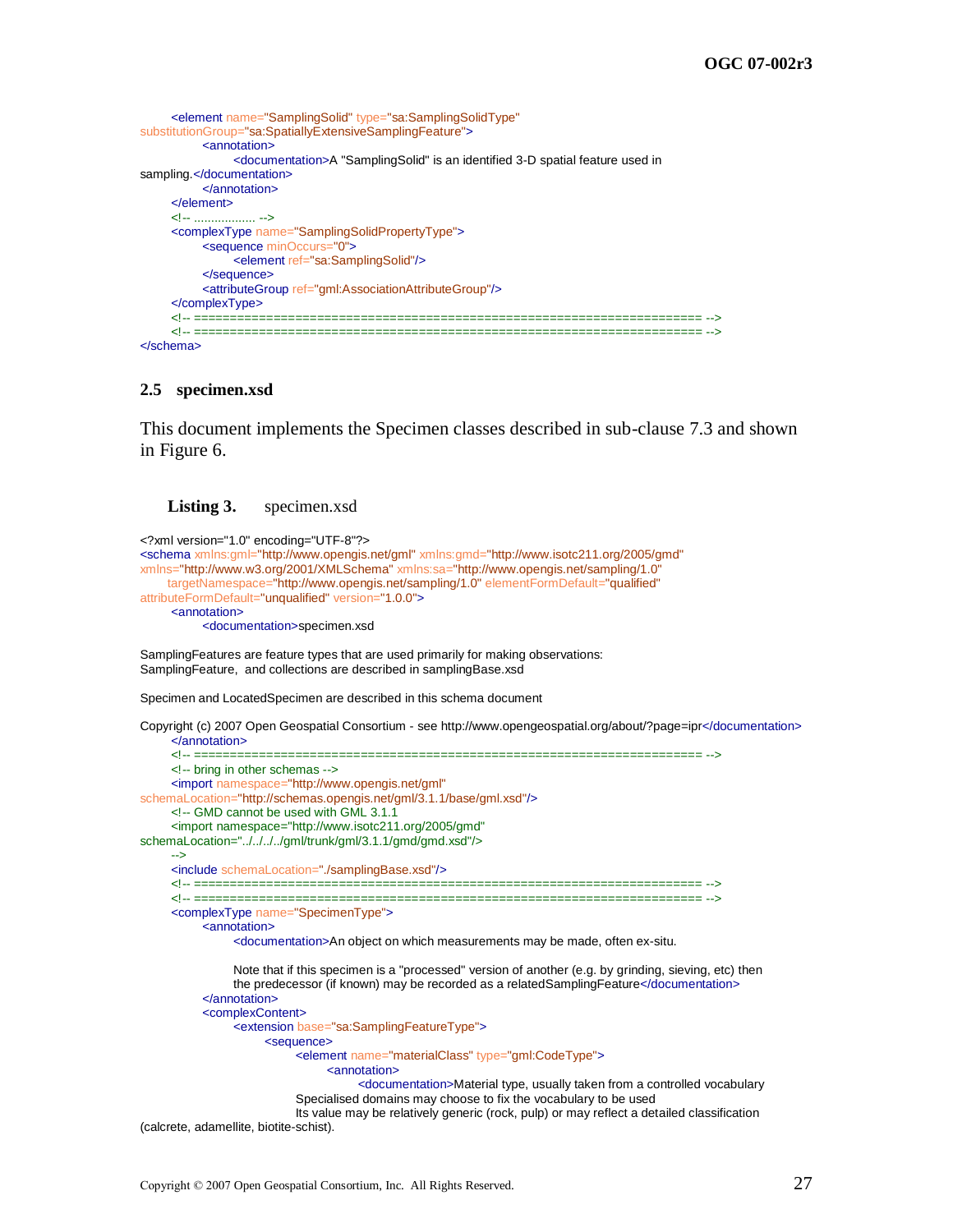In the latter case it is wise to use the codeSpace attribute to provide a link to the classification scheme/vocabulary used. </documentation> </annotation> </element> <element name="currentLocation" type="sa:LocationPropertyType" minOccurs="0"> <annotation> <documentation>Storage location of specimen if it still exists. If destroyed in analysis, then either omit or use xlink:href to point to a suitable URN, e.g. urn:cgi:def:nil:destroyed</documentation> </annotation> </element> <element name="size" minOccurs="0"> <annotation> <documentation>The size of the specimen: mass, length, volume, etc</documentation> </annotation> <complexType> <annotation> <documentation>Xlink attributes added to enable rich annotation, e.g. sizetype</documentation> </annotation> <simpleContent> <extension base="gml:MeasureType"> <attributeGroup ref="gml:AssociationAttributeGroup"/> </extension> </simpleContent> </complexType> </element> <element name="samplingMethod" type="gml:ReferenceType" minOccurs="0"> <annotation> <documentation>Method used when retrieving specimen from host sampledFeature</documentation> </annotation> </element> <element name="samplingTime" type="gml:TimePrimitivePropertyType"> <annotation> <documentation>Time and date when the specimen was initially retrieved</documentation> </annotation> </element> <element name="processingDetails" type="gml:ReferenceType" minOccurs="0" maxOccurs="unbounded"> <annotation> <documentation>One or more procedures may have been applied to a specimen. May contain collection, sampling and preparation procedures</documentation> </annotation> </element> </sequence> </extension> </complexContent> </complexType> <!-- .................. --> <element name="Specimen" type="sa:SpecimenType" substitutionGroup="sa:SamplingFeature"/> <!-- .................. --> <complexType name="SpecimenPropertyType"> <sequence minOccurs="0"> <element ref="sa:Specimen"/> </sequence> <attributeGroup ref="gml:AssociationAttributeGroup"/> </complexType> <!-- ====================================================================== --> <complexType name="LocatedSpecimenType"> <annotation> <documentation/> </annotation> <complexContent> <extension base="sa:SpecimenType"> <sequence> <element name="samplingLocation" type="gml:GeometryPropertyType"> <annotation>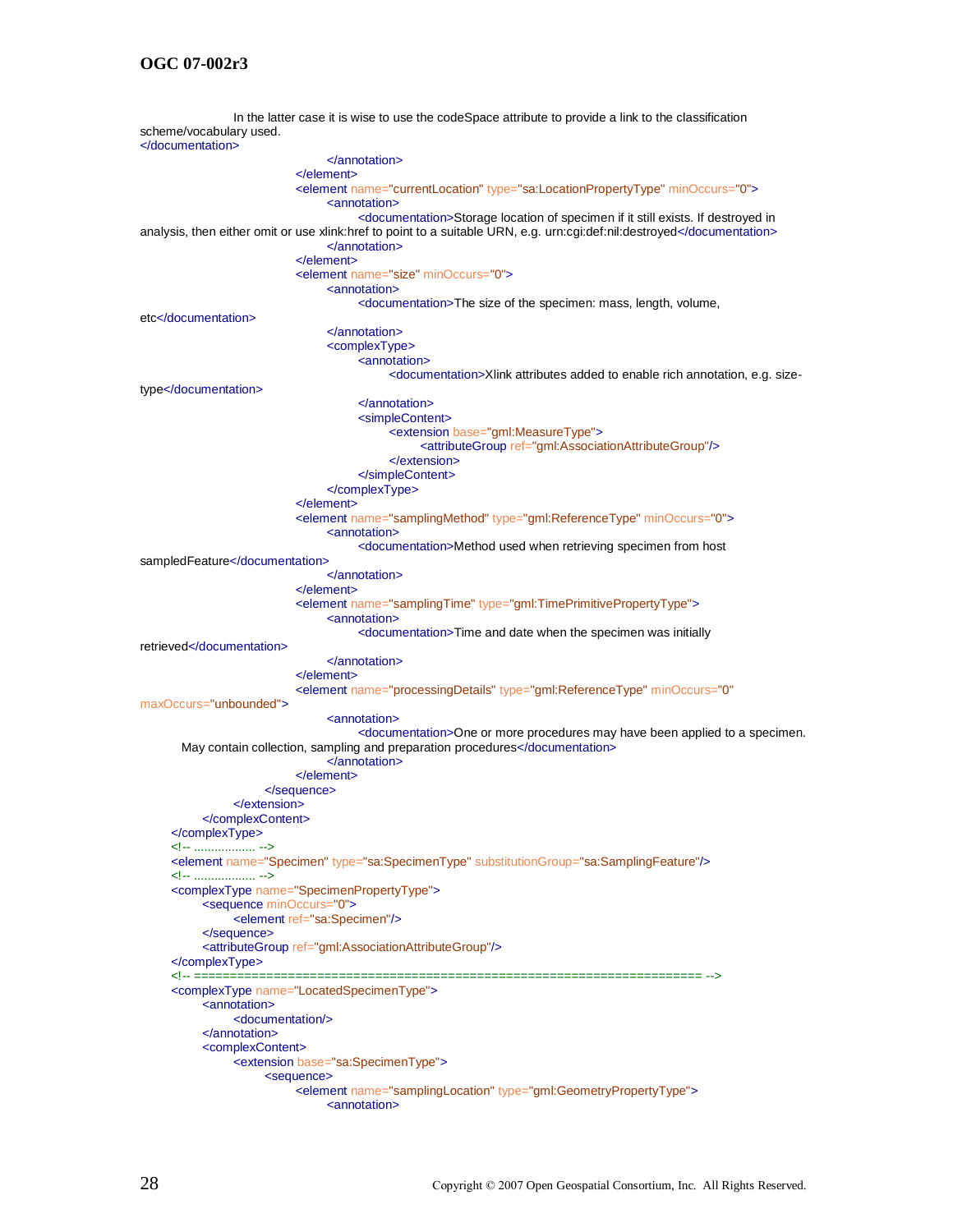```
<documentation>Sampling location may be provided directly if not available 
through its association with either the sampledFeature or a relatedSamplingFeature</documentation>
                               </annotation>
                          </element>
                    </sequence>
               </extension>
          </complexContent>
     </complexType>
     <!-- .................. -->
     <element name="LocatedSpecimen" type="sa:LocatedSpecimenType" substitutionGroup="sa:Specimen"/>
     <!-- .................. -->
     <complexType name="LocatedSpecimenPropertyType">
          <sequence minOccurs="0">
               <element ref="sa:LocatedSpecimen"/>
          </sequence>
          <attributeGroup ref="gml:AssociationAttributeGroup"/>
     </complexType>
     <!-- ====================================================================== -->
     <complexType name="LocationPropertyType">
          <sequence minOccurs="0">
               <choice>
                    <element ref="gml:_Geometry"/>
                    <element name="EX_GeographicDescription" type="sa:AnyOrReferenceType"/>
                    <!--
                    <element ref="gmd:EX_GeographicDescription"/>
                     -->
               </choice>
          </sequence>
          <attributeGroup ref="gml:AssociationAttributeGroup"/>
          <attribute name="unionSemantics">
               <simpleType>
                    <restriction base="string">
                          <enumeration value="geometryLocation"/>
                          <enumeration value="nameLocation"/>
                    </restriction>
               </simpleType>
          </attribute>
     </complexType>
     <!-- ====================================================================== -->
</schema>
```
#### **2.6 surveyProcedure.xsd**

This document implements the specialized Survey Procedure class introduced in subclause [7.1,](#page-20-2) and shown in [Figure 4.](#page-22-0)

#### <span id="page-38-0"></span>**Listing 4.** surveyProcedure.xsd

```
<?xml version="1.0" encoding="UTF-8"?>
<schema xmlns:sa="http://www.opengis.net/sampling/1.0" xmlns="http://www.w3.org/2001/XMLSchema"
      xmlns:gml="http://www.opengis.net/gml" xmlns:gmd="http://www.isotc211.org/2005/gmd"
      xmlns:om="http://www.opengis.net/om/1.0" targetNamespace="http://www.opengis.net/sampling/1.0"
      elementFormDefault="qualified" attributeFormDefault="unqualified" version="1.0.0">
     <annotation>
            <documentation>surveyProcedure.xsd
Components to describe procedures used in sampling.
Copyright (c) 2007 Open Geospatial Consortium - see http://www.opengeospatial.org/about/?page=ipr</documentation>
     </annotation>
                                                                                         <!-- ====================================================================== -->
```

```
<!-- bring in other schemas -->
     <import namespace="http://www.opengis.net/gml"
schemaLocation="http://schemas.opengis.net/gml/3.1.1/base/gml.xsd"/>
     <!-- GMD cannot be used with GML 3.1.1
     <import namespace="http://www.isotc211.org/2005/gmd" 
schemaLocation="../../../../gml/trunk/gml/3.1.1/gmd/gmd.xsd"/>
```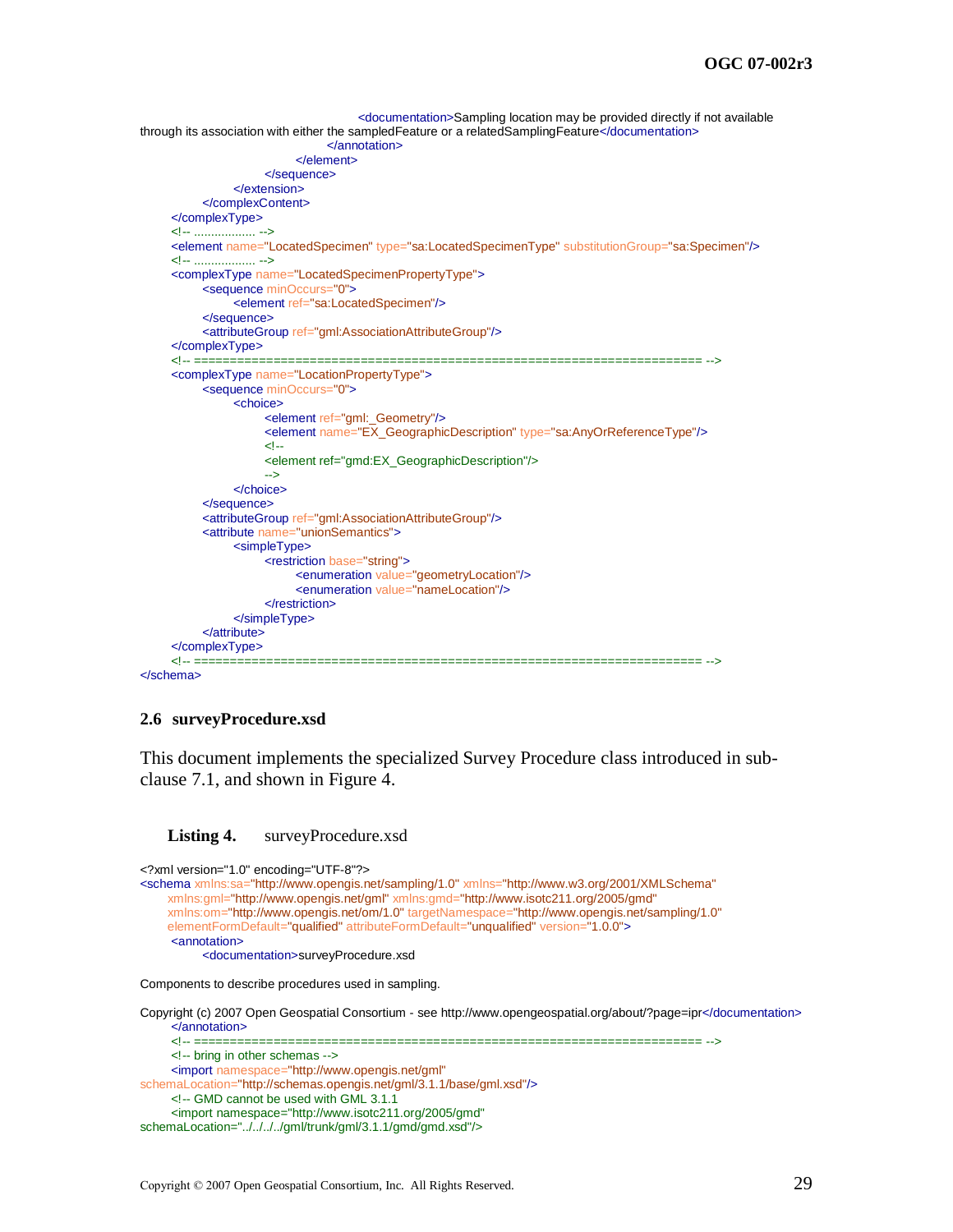```
-->
     <import namespace="http://www.opengis.net/om/1.0"
schemaLocation="http://schemas.opengis.net/om/1.0.0/om.xsd"/>
     <!-- ====================================================================== -->
     <!-- ====================================================================== -->
     <complexType name="SurveyProcedureType">
          <annotation>
               <documentation>Specialized procedure related to surveying positions and locations.</documentation>
          </annotation>
          <complexContent>
               <extension base="gml:AbstractFeatureType">
                     <sequence>
                          <element name="operator" type="sa:AnyOrReferenceType" minOccurs="0"/>
                          <!-- Replace with
                          <element name="operator" type="gmd:CI_ResponsibleParty_PropertyType" minOccurs="0"/>
                          when upgrading to GML 3.2
                          -->
                          <element name="elevationDatum" type="gml:ReferenceType" minOccurs="0"/>
                          <!-- Replace with
                          <element name="elevationDatum" type="gml:VerticalDatumPropertyType" minOccurs="0"/>
                          when upgrading to GML 3.2
                          -->
                          <element name="elevationMethod" type="om:ProcessPropertyType" minOccurs="0"/>
                          <element name="elevationAccuracy" type="gml:MeasureType" minOccurs="0"/>
                          <element name="geodeticDatum" type="gml:ReferenceType" minOccurs="0"/>
                          <!-- Replace with
                          <element name="geodeticDatum" type="gml:GeodeticDatumPropertyType" minOccurs="0"/>
                          when upgrading to GML 3.2
                          -->
                          <element name="positionMethod" type="om:ProcessPropertyType"/>
                          <element name="positionAccuracy" type="gml:MeasureType" minOccurs="0"/>
                          <element name="projection" type="gml:ReferenceType" minOccurs="0"/>
                          <!-- Replace with
                          <element name="projection" type="gml:SingleCRSPropertyType" minOccurs="0"/>
                          when upgrading to GML 3.2
                          -->
                          <element name="surveyTime" type="gml:TimePrimitivePropertyType" minOccurs="0"/>
                     </sequence>
               </extension>
          </complexContent>
     </complexType>
     <!-- ...................... -->
     <element name="SurveyProcedure" type="sa:SurveyProcedureType" substitutionGroup="gml:_Feature">
          <annotation>
               <documentation>Specialized procedure related to surveying positions and locations.</documentation>
          </annotation>
     </element>
     <!-- ...................... -->
     <complexType name="SurveyProcedurePropertyType">
          <sequence minOccurs="0">
               <element ref="sa:SurveyProcedure"/>
          </sequence>
          <attributeGroup ref="gml:AssociationAttributeGroup"/>
     </complexType>
     <!-- ====================================================================== -->
          <!-- ====================================================================== -->
     <complexType name="AnyOrReferenceType">
          <annotation>
               <documentation>Placeholder type</documentation>
          </annotation>
          <sequence minOccurs="0">
               \langle \text{any} \rangle</sequence>
          <attributeGroup ref="gml:AssociationAttributeGroup"/>
     </complexType>
     <!-- ====================================================================== -->
```

```
</schema>
```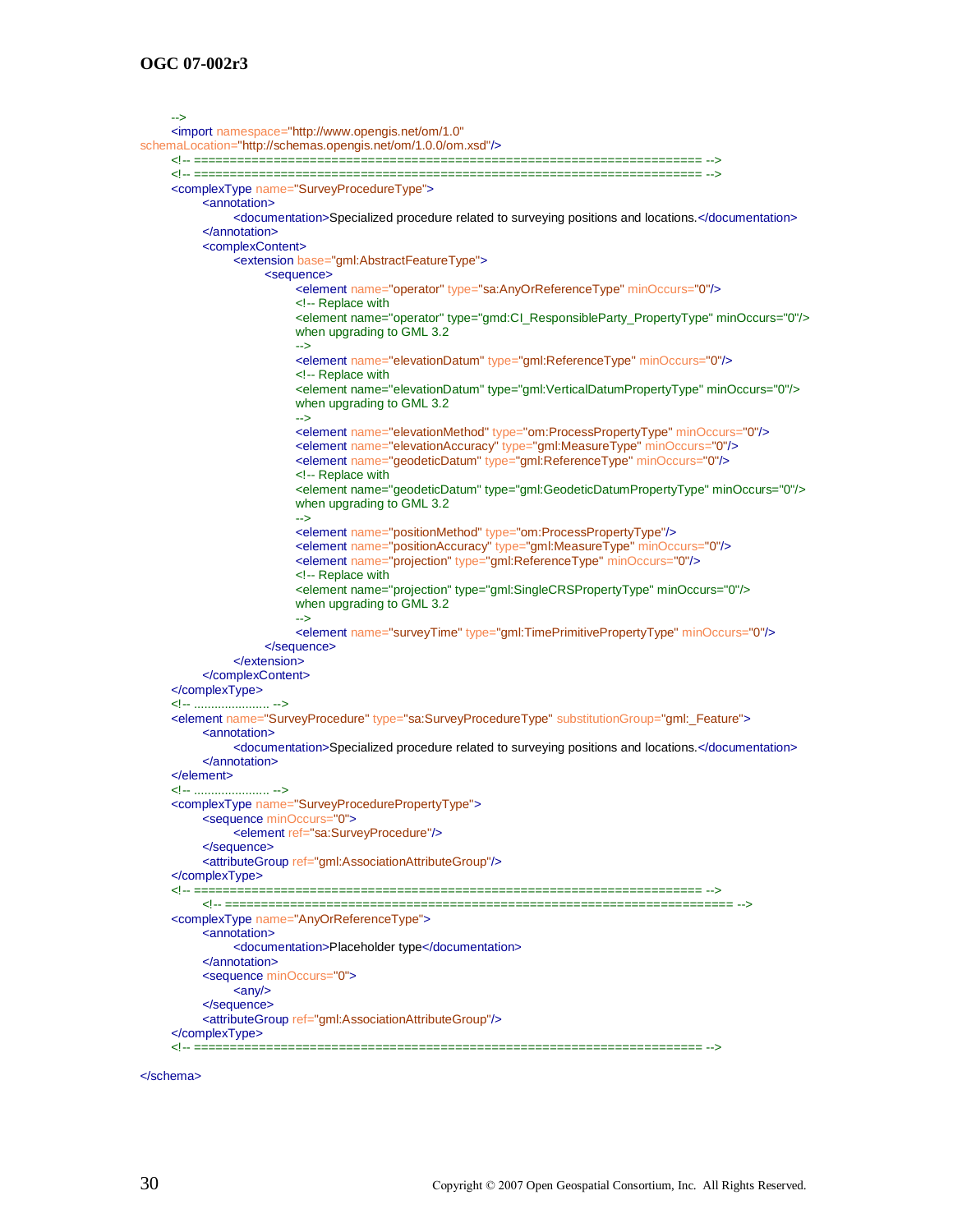#### **2.7 sampling.xsd**

This stub schema document collects all the Sampling Features components. Use of this document in for external references to the Sampling Features package ensures that all components are included, and reduces the risk of conflicting  $\langle$ import $\rangle$  statements.

#### <span id="page-40-0"></span>**Listing 5.** Sampling.xsd

```
<?xml version="1.0" encoding="UTF-8"?>
<schema xmlns="http://www.w3.org/2001/XMLSchema"
xmlns:sa="http://www.opengis.net/sampling/1.0"
targetNamespace="http://www.opengis.net/sampling/1.0"
elementFormDefault="qualified" attributeFormDefault="unqualified" version="1.0.0">
     <annotation>
          <documentation>sampling.xsd
```
The complete sampling schema

Copyright (c) 2007 Open Geospatial Consortium - see http://www.opengeospatial.org/about/?page=ipr</documentation> </annotation> <!-- ====================================================================== --> <include schemaLocation="./samplingManifold.xsd"/> <include schemaLocation="./specimen.xsd"/> <!-- ====================================================================== -->

</schema>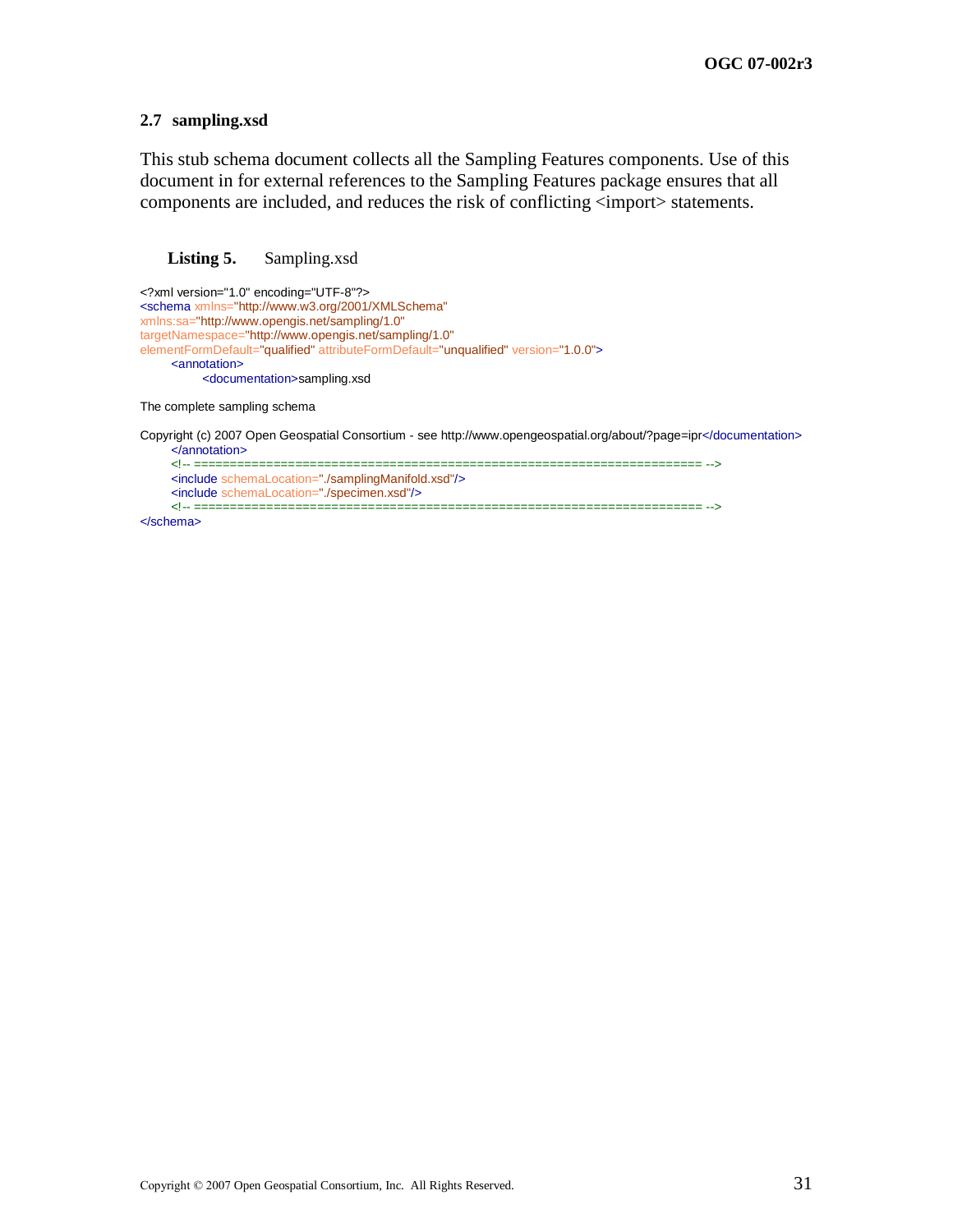# **ANNEX C (informative)**

# **XML implementation - examples**

#### **1 Introduction**

The details of the GML implementation are easily explored using instance examples. The GML implementation is an explicit mapping from the model, using names from the model as element and attribute names, so inspection of sample data is an effective way to assess the effectiveness of the model in capturing the required information. In this clause we present a graduated series of examples to illustrate the model and encoding.

#### **2 Sampling station**

[Listing 6](#page-41-0) and [Listing 7](#page-42-0) describe sampling stations.

[Listing 6](#page-41-0) shows the minimal valid information, comprising only an indication of the sampled feature (in this case a domain feature), and the position of the station. Note that the coordinate reference system for the station position is indicated using the OGC URN scheme.

#### <span id="page-41-0"></span>**Listing 6.** Station1.xml

```
<?xml version="1.0"?>
<sa:SamplingPoint gml:id="st1" xmlns:sa="http://www.opengis.net/sampling/1.0"
xmlns:xsi="http://www.w3.org/2001/XMLSchema-instance" xmlns:xlink="http://www.w3.org/1999/xlink"
xmlns:gml="http://www.opengis.net/gml"
        xsi:schemaLocation="http://www.opengis.net/sampling/1.0 
http://schemas.opengis.net/sampling/1.0.0/sampling.xsd">
     <sa:sampledFeature xlink:href="http://my.hydrology.custodian.org/storages/aquifer/abc345"/>
     <sa:position>
           <gml:Point gml:id="st1p">
                <gml:pos srsName="urn:ogc:def:crs:EPSG:6.8:4283">-30.702 134.199</gml:pos>
           </gml:Point>
     </sa:position>
</sa:SamplingPoint>
```
[Listing 7](#page-42-0) also includes several optional items, including

- a description and name, using elements imported from GML
- links to two related observations
- a second sampled feature which this station relates to
- a link to the description of the survey.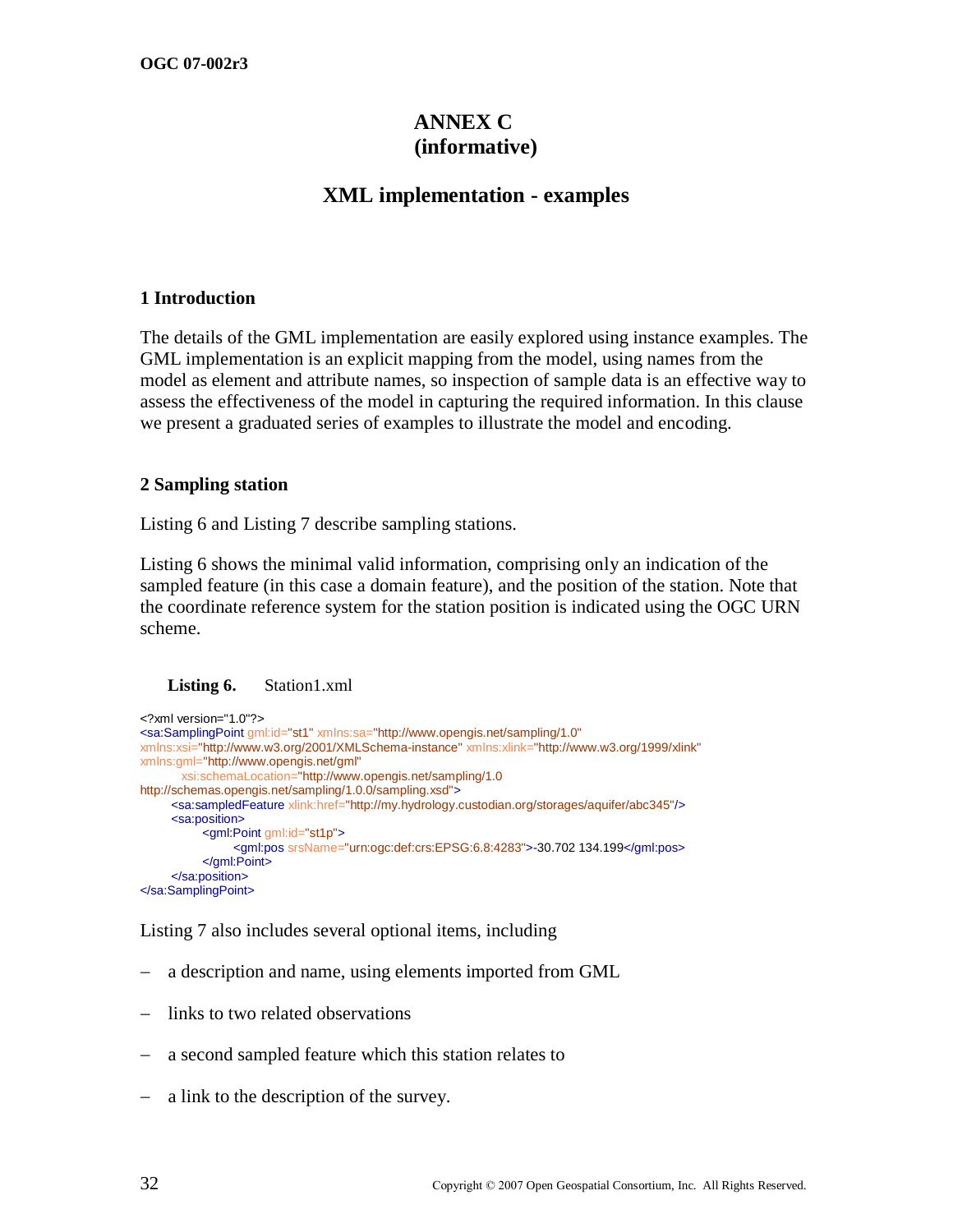#### **Listing 7.** Station2.xml

```
<?xml version="1.0"?>
<sa:SamplingPoint gml:id="st2" xmlns:sa="http://www.opengis.net/sampling/1.0"
xmlns:xsi="http://www.w3.org/2001/XMLSchema-instance" xmlns:xlink="http://www.w3.org/1999/xlink"
xmlns:gml="http://www.opengis.net/gml"
        xsi:schemaLocation="http://www.opengis.net/sampling/1.0 
http://schemas.opengis.net/sampling/1.0.0/sampling.xsd">
     <gml:description>Hydrology sampling station</gml:description>
     <gml:name codeSpace="http://my.hydrology.custodian.org/catchments/Potamos">st2</gml:name>
     <sa:sampledFeature xlink:href="http://my.hydrology.custodian.org/catchments/Potamos"/>
     <sa:relatedObservation xlink:href="http://my.hydrology.custodian.org/chemistry/2007/rtg78n"/>
     <sa:relatedObservation xlink:href="http://my.hydrology.custodian.org/chemistry/2007/rtg108q"/>
     <sa:relatedSamplingFeature>
           <sa:SamplingFeatureRelation>
                <sa:role>member</sa:role>
                <sa:target xlink:href="http://my.flakey.org/wfs?request=getFeature;featureid=coll32" xlink:role="urn:x-
ogc:def:featureType:SWE:SamplingFeatureCollection"/>
           </sa:SamplingFeatureRelation>
     </sa:relatedSamplingFeature>
     <sa:surveyDetails xlink:href="http://my.hydrology.custodian.org/procedures/survey/g682fgh"/>
     <sa:position>
           <gml:Point gml:id="st2p">
                <gml:pos srsName="urn:ogc:def:crs:EPSG:6.8:4283">-30.711 134.205</gml:pos>
           </gml:Point>
     </sa:position>
</sa:SamplingPoint>
```
#### **3 Sampling curve**

 [Listing 8](#page-42-1) describes a sampling profile. This example includes the required properties **sampledFeature, shape** and **length**, and also the optional property **surveyDetails**.

Note that in this example

- the survey procedure is described inline, instead of by reference
- while the bounding box and begin and end points are provided in a 2-D CRS, the detailed shape of the traverse is given in 3-D

<span id="page-42-1"></span>

```
<?xml version="1.0"?>
<sa:SamplingCurve gml:id="pr1" xmlns:sa="http://www.opengis.net/sampling/1.0"
     xmlns:xsi="http://www.w3.org/2001/XMLSchema-instance" xmlns:xlink="http://www.w3.org/1999/xlink"
     xmlns:gml="http://www.opengis.net/gml"
     xsi:schemaLocation="http://www.opengis.net/sampling/1.0 
http://schemas.opengis.net/sampling/1.0.0/sampling.xsd">
     <gml:description>Geology traverse</gml:description>
     <gml:name codeSpace="http://my.geology.custodian.org/projects/2007">pr1</gml:name>
     <gml:boundedBy>
           <gml:Envelope srsName="urn:ogc:def:crs:EPSG:6.8:4283">
                <gml:lowerCorner>-30.711 134.196</gml:lowerCorner>
                <gml:upperCorner>-30.702 134.205</gml:upperCorner>
          </gml:Envelope>
     </gml:boundedBy>
     <sa:sampledFeature xlink:href="http://my.geology.custodian.org/unit/g345"/>
     <sa:sampledFeature xlink:href="http://my.geology.custodian.org/unit/g347"/>
     <sa:surveyDetails>
           <sa:SurveyProcedure gml:id="sp3">
                <gml:name>field survey class B</gml:name>
                <sa:operator xlink:href="http://my.geology.custodian.org/staff/cox075"/>
```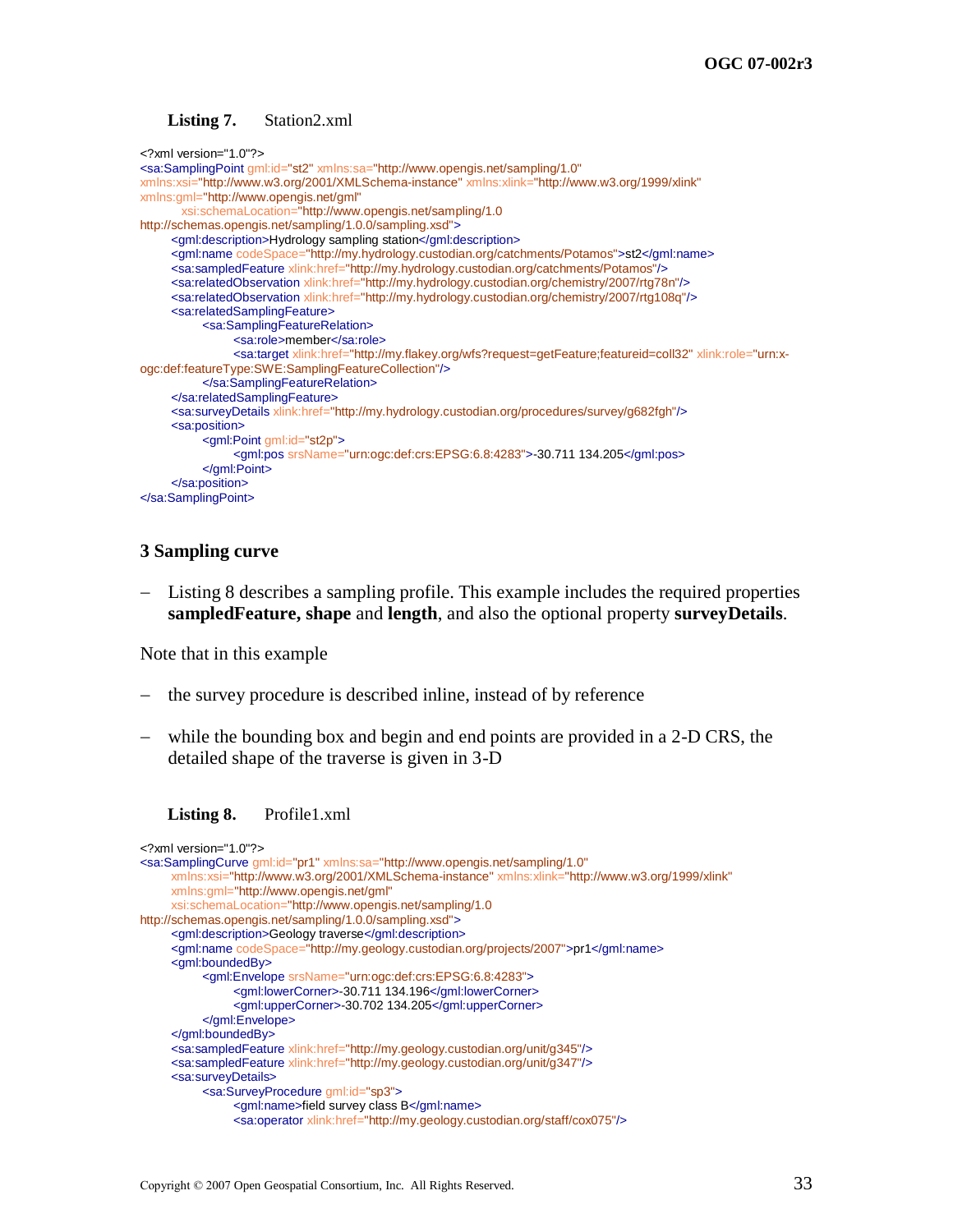```
<sa:elevationMethod xlink:href="http://my.geology.custodian.org/procedures/survey/position/GPS4"/>
                <sa:elevationAccuracy uom="m">10.</sa:elevationAccuracy>
                <sa:positionMethod xlink:href="http://my.geology.custodian.org/procedures/survey/position/GPS4"/>
                <sa:positionAccuracy uom="m">3.</sa:positionAccuracy>
          </sa:SurveyProcedure>
     </sa:surveyDetails>
     <sa:shape>
          <gml:LineString gml:id="pr1_ls1" srsName="urn:ogc:def:crs:EPSG:6.8:4347">
               <gml:pos>-30.711 134.205 321.</gml:pos>
                <gml:pos>-30.710 134.204 315.</gml:pos>
                <gml:pos>-30.709 134.203 303.</gml:pos>
                <gml:pos>-30.708 134.201 296.</gml:pos>
               <gml:pos>-30.706 134.196 272.</gml:pos>
                <gml:pos>-30.703 134.197 271.</gml:pos>
                <gml:pos>-30.702 134.199 280.</gml:pos>
          </gml:LineString>
     </sa:shape>
     <sa:length uom="m">750.</sa:length>
</sa:SamplingCurve>
```
### **4 Specimen**

[Listing 9](#page-43-0) describes a rock sample using the **LocatedSpecimen** structure. In addition to the required properties **sampledFeature**, **materialClass**, **samplingTime** and **samplingLocation** this example also includes

- A reference to the related sampling feature on which the specimen was collected
- A link to the current (storage) location of the specimen.

<span id="page-43-0"></span>

```
<?xml version="1.0"?>
<sa:LocatedSpecimen gml:id="pr1_s1" xmlns:sa="http://www.opengis.net/sampling/1.0"
xmlns:xsi="http://www.w3.org/2001/XMLSchema-instance" xmlns:xlink="http://www.w3.org/1999/xlink"
xmlns:gml="http://www.opengis.net/gml"
            xsi:schemaLocation="http://www.opengis.net/sampling/1.0 ../sampling.xsd">
     <gml:description>Rock sample collected on traverse</gml:description>
     <gml:name codeSpace="http://my.geology.custodian.org/samples/2007">pr1_s1</gml:name>
     <sa:sampledFeature xlink:href="http://my.geology.custodian.org/unit/g345"/>
     <sa:relatedSamplingFeature>
           <sa:SamplingFeatureRelation>
                <sa:role>parent survey</sa:role>
                <sa:target xlink:href="http://my.geology.custodian.org/projects/2007/pr1"/>
          </sa:SamplingFeatureRelation>
     </sa:relatedSamplingFeature>
     <sa:surveyDetails xlink:href="http://my.geology.custodian.org/procedures/survey/sp3"/>
     <sa:materialClass>rock</sa:materialClass>
     <sa:currentLocation xlink:href="http://my.geology.custodian.org/storage/shelf/s234_8"/>
     <sa:size uom="kg">2.16</sa:size>
     <sa:samplingTime>
           <gml:TimeInstant gml:id="pr1_s1_t">
                <gml:timePosition>2007-01-24T12:14:50.00+09:00</gml:timePosition>
          </gml:TimeInstant>
     </sa:samplingTime>
     <sa:samplingLocation>
          <gml:Point gml:id="pr1_s1_p">
                <gml:pos srsName="urn:ogc:def:crs:EPSG:6.8:4347">-30.706 134.196 272.</gml:pos>
          </gml:Point>
     </sa:samplingLocation>
</sa:LocatedSpecimen>
```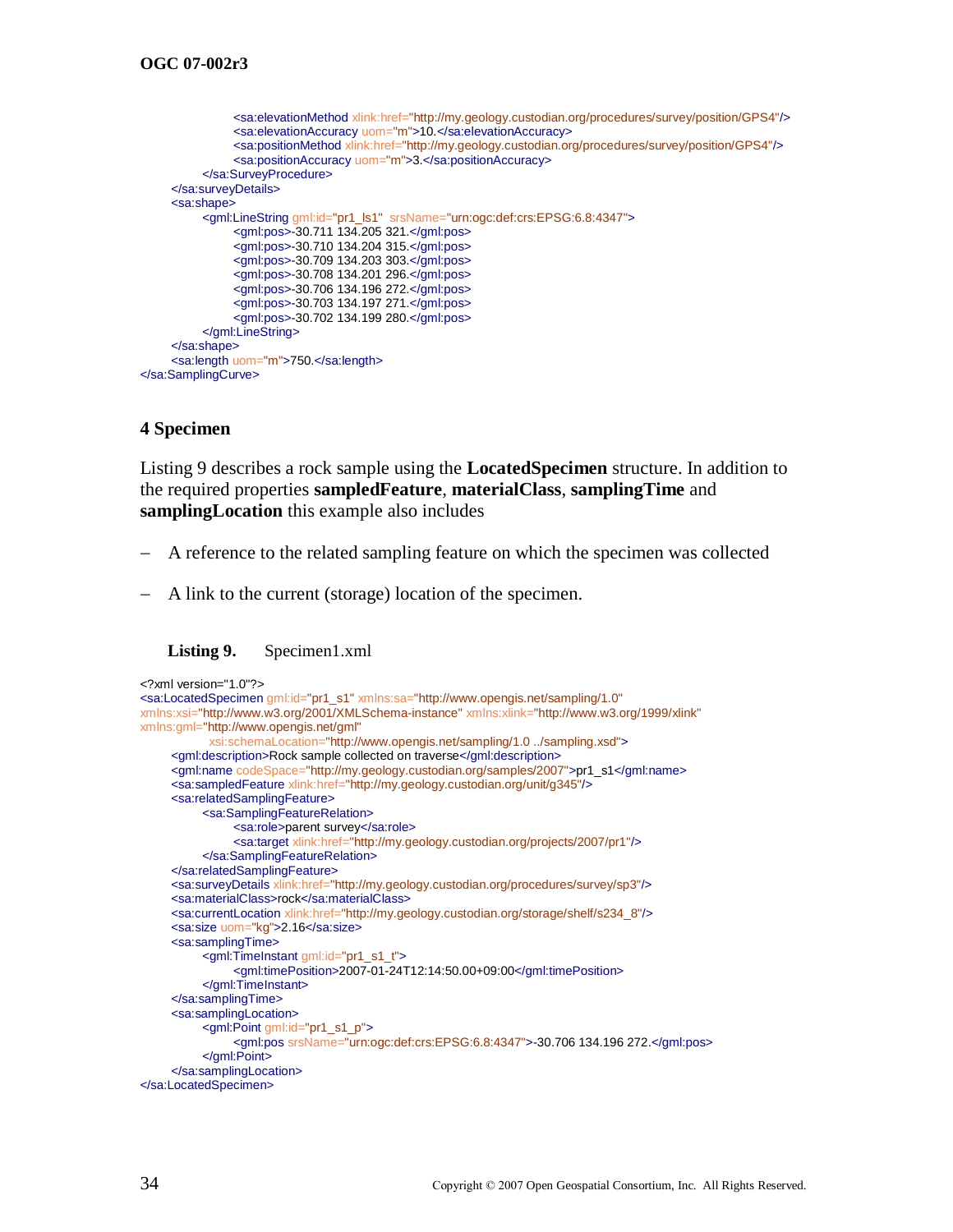In [Listing 10](#page-44-0) a specimen related to the previous one is described. The nature of the relationship is indicated using the relatedSamplingFeature and smaplingMethod properties.

For this specimen, the current location is given as a URI

"urn:ogc:def:nil:SWE:destroyed" that indicates that the specimen has been destroyed. This is common for specimens undergoing certain kinds of chemical analysis.

#### <span id="page-44-0"></span>**Listing 10.** Specimen2.xml

```
<?xml version="1.0"?>
<sa:LocatedSpecimen gml:id="pr1_s2" xmlns:sa="http://www.opengis.net/sampling/1.0"
xmlns:xsi="http://www.w3.org/2001/XMLSchema-instance" xmlns:xlink="http://www.w3.org/1999/xlink"
xmlns:gml="http://www.opengis.net/gml"
            xsi:schemaLocation="http://www.opengis.net/sampling/1.0 ../sampling.xsd">
     <gml:description>Rock sample collected on traverse</gml:description>
     <gml:name codeSpace="http://my.geology.custodian.org/samples/2007">pr1_s2</gml:name>
     <sa:sampledFeature xlink:href="http://my.geology.custodian.org/unit/g345"/>
     <sa:relatedSamplingFeature>
          <sa:SamplingFeatureRelation>
               <sa:role>parent specimen</sa:role>
               <sa:target xlink:href="http://my.geology.custodian.org/projects/2007/pr1_s1"/>
          </sa:SamplingFeatureRelation>
     </sa:relatedSamplingFeature>
     <sa:materialClass>rock</sa:materialClass>
     <sa:currentLocation xlink:href="urn:ogc:def:nil:SWE:destroyed"/>
     <sa:samplingMethod xlink:href="http://geochemistry.lab.org/splits/biased/density/greaterThan/2.9"/>
     <sa:samplingTime>
          <gml:TimeInstant gml:id="pr1_s2_t">
               <gml:timePosition>2007-01-29T12:19:55.00+09:00</gml:timePosition>
          </gml:TimeInstant>
     </sa:samplingTime>
     <sa:samplingLocation>
          <gml:Point gml:id="pr1_s2_p">
                <gml:pos srsName="urn:ogc:def:crs:EPSG:6.8:4347">-30.706 134.196 272.</gml:pos>
          </gml:Point>
     </sa:samplingLocation>
</sa:LocatedSpecimen>
```